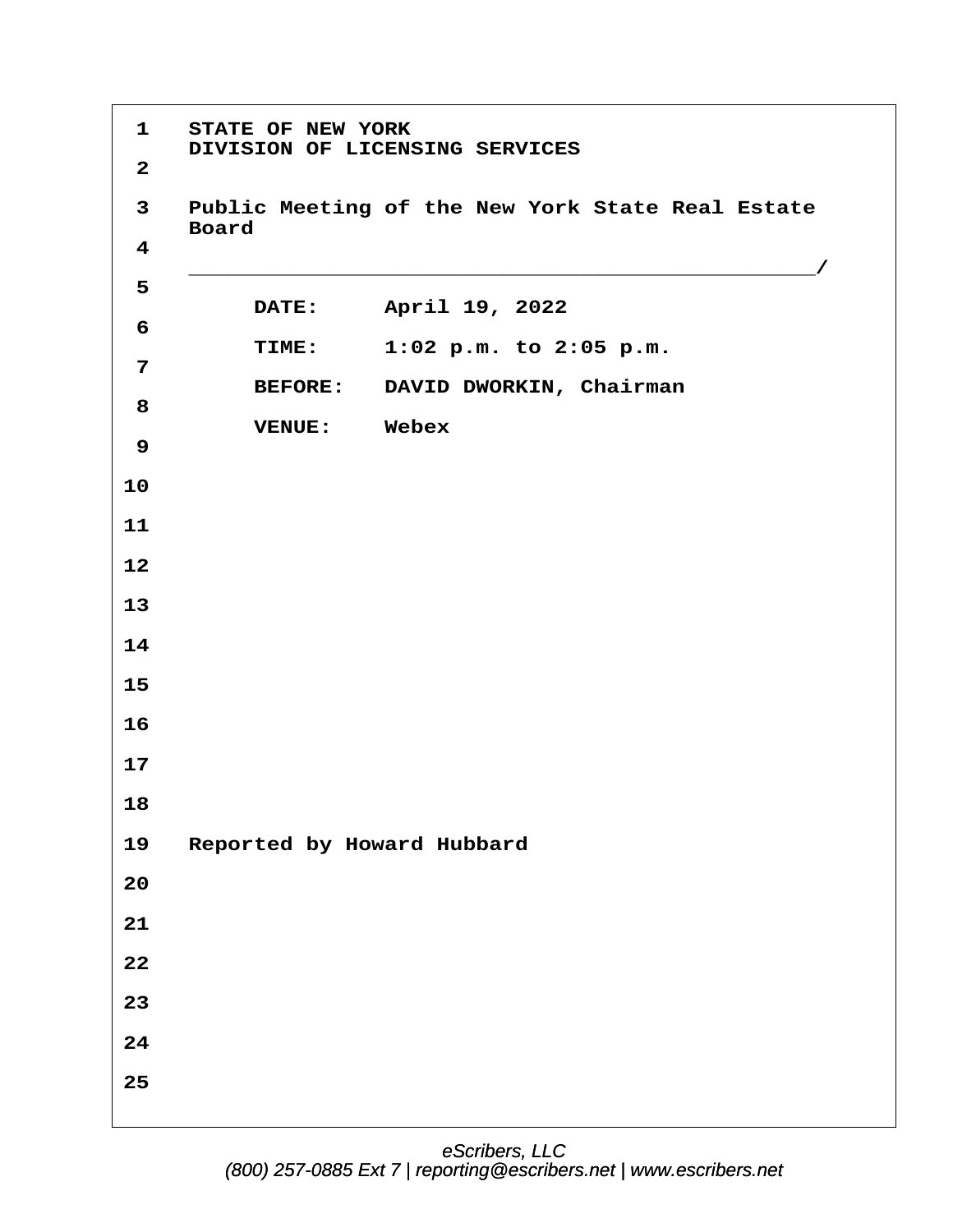| $\mathbf{1}$            |                                      |
|-------------------------|--------------------------------------|
|                         | <b>APPEARANCES:</b>                  |
| $\mathbf{2}$            | NEIL GARFINKEL, SECRETARY            |
| 3                       | DENISE TIDINGS, DEPARTMENT OF STATE  |
| $\overline{\mathbf{4}}$ | MICHAEL SHANNON, DEPARTMENT OF STATE |
| 5                       |                                      |
| 6                       | TRISHA OCONA                         |
| 7                       | JODI DELOLLO                         |
| 8                       | JOHN GOLDMAN                         |
| 9                       | <b>SARAH HENKIND</b>                 |
| 10                      | <b>ANTHONY GATTO</b>                 |
| 11                      | EDWARD BEDNOTTI                      |
|                         | LIN FIELDS                           |
| 12                      | <b>JENNIFER VUCETIC</b>              |
| 13                      |                                      |
| 14                      |                                      |
| 15                      |                                      |
| 16                      |                                      |
| 17                      |                                      |
| 18                      |                                      |
| 19                      |                                      |
| $20$                    |                                      |
| ${\bf 21}$              |                                      |
| ${\bf 22}$              |                                      |
| 23                      |                                      |
| ${\bf 24}$              |                                      |
|                         |                                      |
| 25                      |                                      |
|                         |                                      |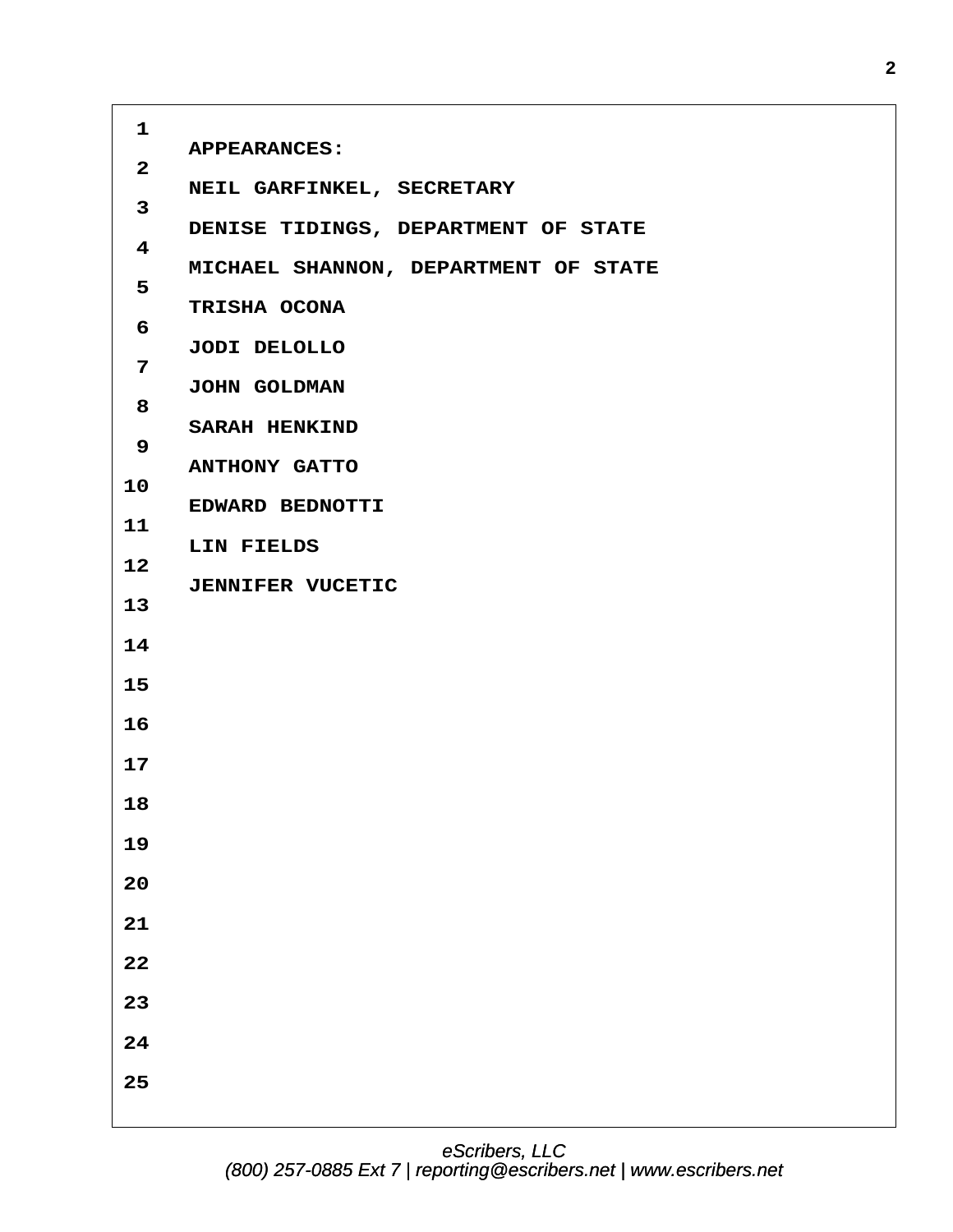**·1· · · · (The meeting commenced at 1:02 p.m.) ·2· · · · MR. MACKENZIE:· Well, it's one o'clock, but ·3· ·we are expecting a few more people, so we'll wait ·4· ·a minute before we begin.· All right, well, it's ·5· ·1:02, and in respect of everybody's time, we do ·6· ·not have a quorum.· But we do not have any action ·7· ·items other than approving the minutes, which we ·8· ·won't be able to do, but you've all been provided ·9· ·the minutes from February 17.· Does anyone have** 10 any corrections to those minutes. 11 **All right.** Not hearing any corrections, 12 we'll move on to the department reports. The 13 first report is the enforcement report. 14 **MR. GOLDMAN:** Thank you. So we only met like **15· ·two months ago, am I correct?· So it's been kind** 16 of a short gap in-between, so obviously the sta-17 tistics I'm going to give you will reflect that. **18· ·Actually, I think we met literally two months to**  $\tt{th}$ **19· ·the day ago, in February, right, or the 17 , give** 20 or take a day. **21· · · · In that two-month or eight-week period of 22· ·time, we received ninety-five real estate com-23· ·plaints from consumers, and/or cases that were in-24· ·itiated by the State's own action.· And during 25**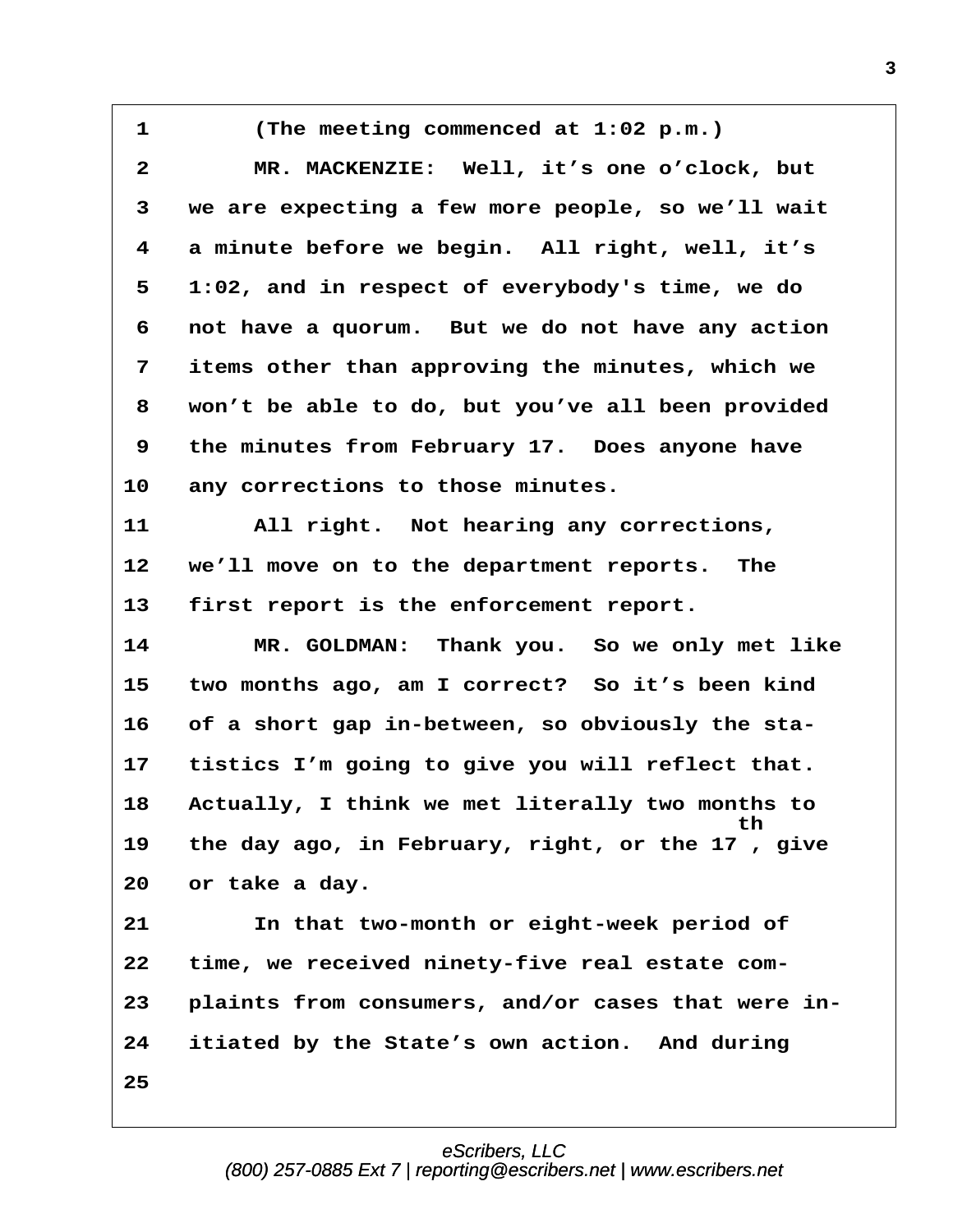**·1· ·that same period of time, seventy-one investiga- ·2· ·tions were completed, dispositions came out of en- ·3· ·forcement.· And when I say completed, it go in a ·4· ·couple of different directions.**

**·5· · · · So of those seventy-one, fourteen were re- ·6· ·ferred to our legal folks for hearing considera-** 7 tion. Fifty-seven -- the balance of that -- were **·8· ·closed within enforcement.· I do have some numbers ·9· ·for the breakdown.· Of those fifty-seven, twenty-**10 one were closed. No jurisdiction, no merit, no 11 violation, insufficient evidence. They kind of **12· ·all fall under the same heading of -- you know, 13· ·the decision was made it was not worthy of any 14· ·further action for one or more of those reasons.** 15 Another twenty-one, coincidentally enough, 16 were -- the disposition on the file was instruct, 17 **warning, settled or otherwise resolved.** Through 18 supervision, our enforcement folks decide whether 19 or not -- even though there may be a violation, it **20· ·doesn't rise to the level of referral to our legal 21· ·folks, and we issue that as a warning instruction. 22· ·Compliance statements are obtained, et cetera. 23· · · · Two of the fifty-seven were deemed to be** 24 civil in nature. Three were closed with a hold. **25· ·And I've said this before, but some folks may not**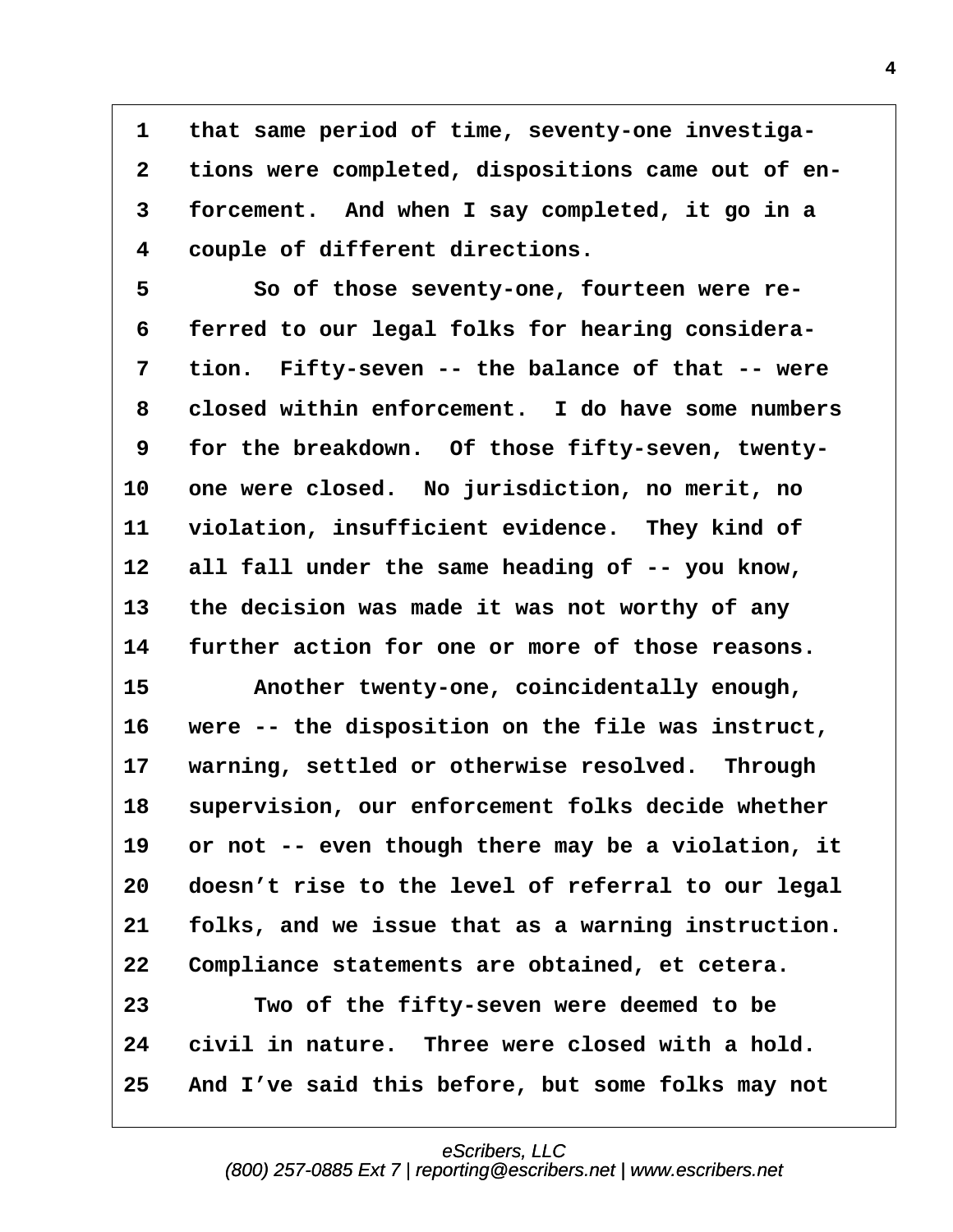**·1· ·have been there.· When we close a file with a ·2· ·hold, it generally means the license -- it's a mi- ·3· ·nor issue.· The licensee could not be contacted. ·4· ·They have -- their license has already expired, or ·5· ·they're about to expire, and rather -- because we ·6· ·can't communicate with the licensee for any number ·7· ·of reasons, we simply put a hold on their record, ·8· ·which gives us an opportunity to address that is- ·9· ·sue which has not been resolved, when and if they** 10 attempt to renew their license.

**11· · · · Five were deemed abandoned or withdrawn, one** 12 was a duplicate, and four were otherwise closed. 13 We have a whole variety of different disposition 14 labels. So otherwise, you know, it could mean any 15 number of different things, but the other disposi-16 tion labels did not apply. I know the director of **17· ·licensing, Jodi DeLollo, is going to talk a little** 18 bit about the standard operating procedure, new 19 regulation -- is it regulation or a statute? It 20 **goes into effect next week, I think.** but anyway, **21· ·I just wanted to mention that the enforcement** 22 staff has been briefed on it. There's still a **23· ·couple of wrinkles to iron out, just in terms of** 24 our full understanding of what's expected of the **25· ·industry, and then in turn our ability to enforce**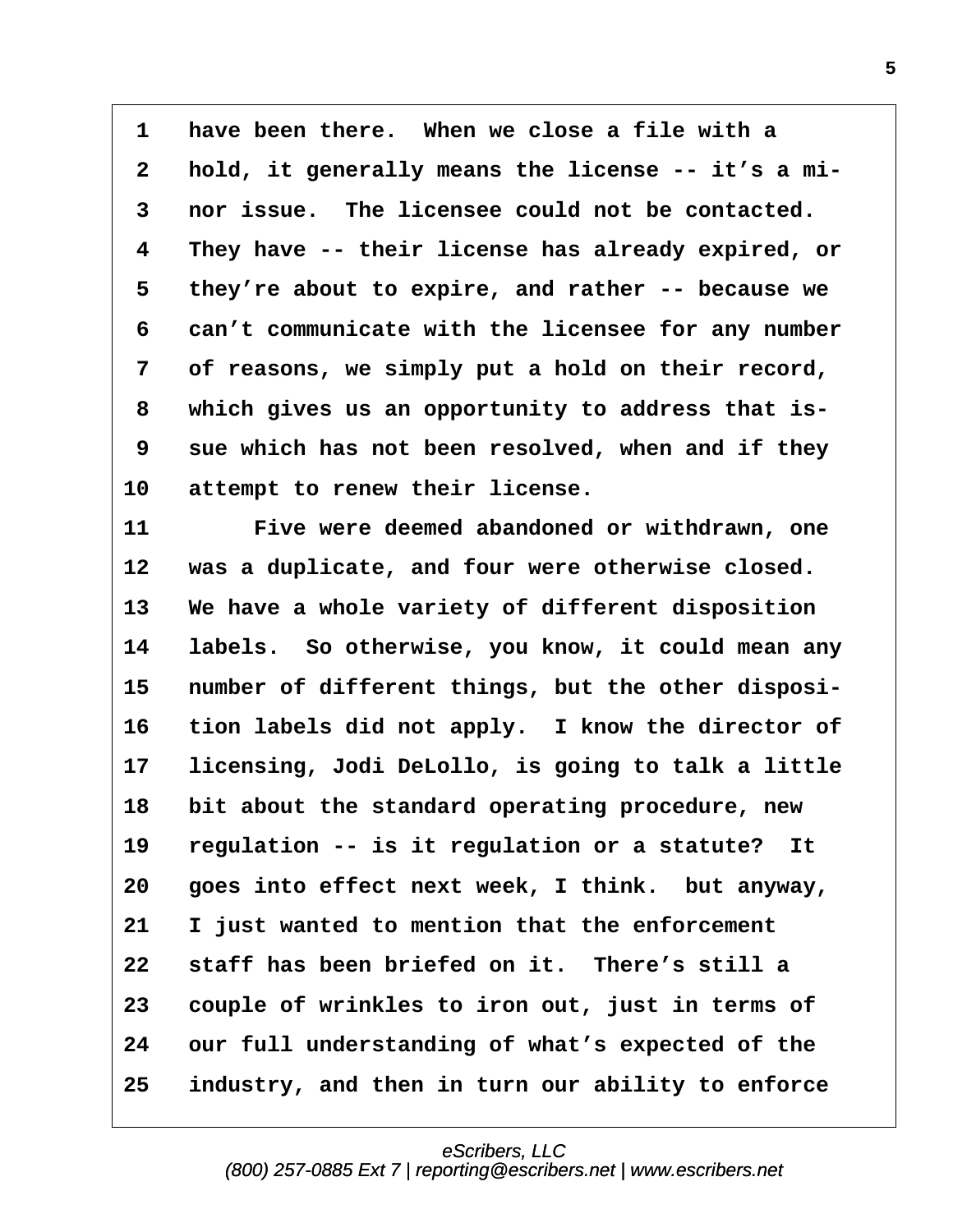**·1· ·it.· So our enforcement staff have been briefed on ·2· ·it, and are prepared to implement that into our ·3· ·normal enforcement procedure.· But as I said, I ·4· ·think Jodi is going to talk -- or maybe Dave is ·5· ·going to talk a little bit about that as well. ·6· ·That's the end of my report.**

7 MR. MACKENZIE: Thank you John. Do any of **·8· ·the board members have questions for John?**

**·9· · · · MS. OCONA:· Morning.· When they are not -- no** 10 follow-up, has the consumer been referred to an-11 other agency -- respected agency that could proba-12 bly help them -- whether it's a district attor-13 ney's office, or just another agency, since you **14· ·stated that D.O.S. cannot do anything because the** 15 **· person is not licensed?** And my second question 16 is, with the new surcharge for the license, under-**17· ·standing that that new surcharge is for testing, 18· ·is testing being implemented so we can have, you** 19 know, less enforcement issues?

20 MR. GOLDMAN: Well, as far as the first ques-**21· ·tion goes, yes, that's -- you know, we get lots of 22· ·complaints where someone maybe filed a complaint** 23 against a dentist or physician, someone who's li-24 censed by another agency. It may involve locali-25 ties, contractors and so forth. So yes, we make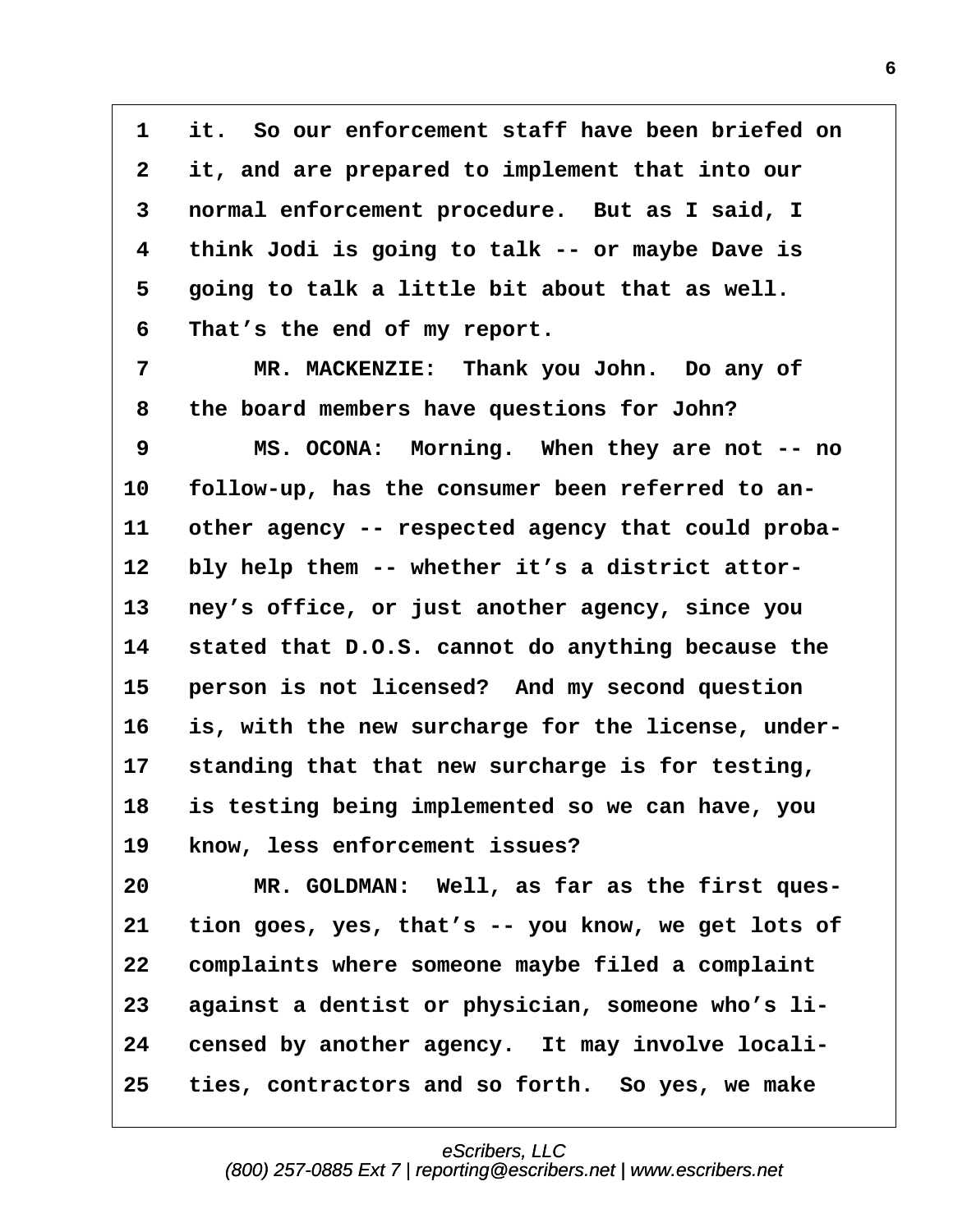1 an effort to -- if we have that information avail-**·2· ·able, to inform the consumer what regulatory body ·3· ·they can go to, since it's not within our juris- ·4· ·diction.**

**·5· · · · So that's the answer to your first question. ·6· ·Very often they're complaining about things that ·7· ·are not a regulated issue, and the answer would be ·8· ·the same.· If we're not aware of who can help ·9· ·them, and that probably would fall in the category** 10 where we feel something in civil in nature, where **11· ·it's a civil dispute, that their best recourse is 12· ·to consult with attorneys, and/or perhaps pursue** 13 it in the civil realm.

**14· · · · As far as the testing goes, I am familiar** 15 with what you're talking about. We have not been, 16 at the enforcement level, briefed much beyond the 17 surcharge, and that that money -- I was under the 18 impression that money was to be diverted. I don't 19 know what -- that sounds like a negative **20· ·word -- but diverted through the attorney gen-**21 eral's office, for them to administer a testing **22· ·process.· Perhaps Dave can talk about that.** 23 **MS. OCONA:** Okay. 24 MR. GOLDMAN: But it's really in its infancy, **25· ·and I don't really know more about it, other than**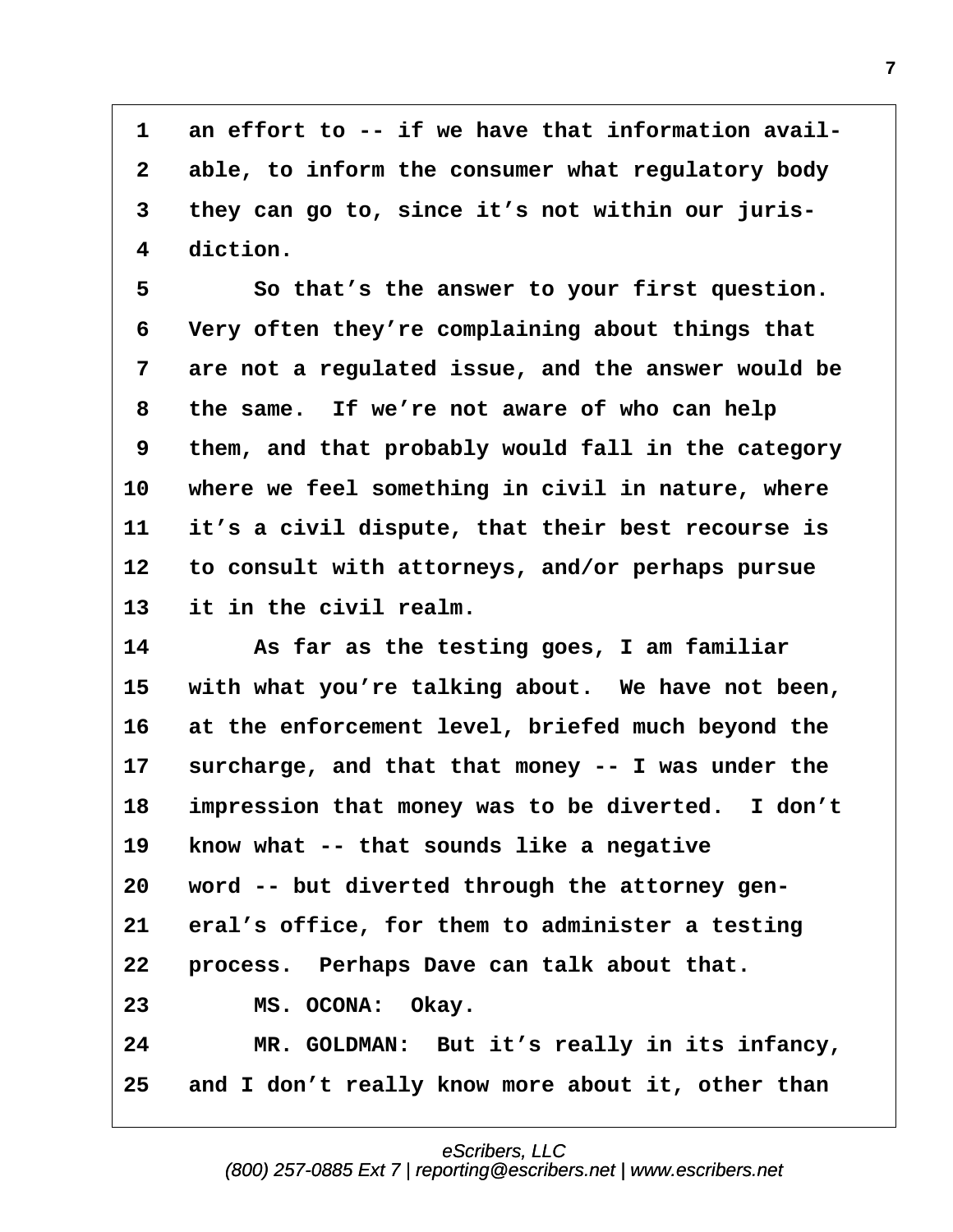**·1· ·that.**

**·2· · · · MS. OCONA:· Thank you.**

**·3· · · · MR. GOLDMAN:· And I think the whole thing is ·4· ·designed to detect, you know, discriminatory prac- ·5· ·tice within the industry, and yes, hopefully, like ·6· ·any enforcement program, prevent further occur-** 7 rence. So, yeah.

**·8· · · · MALE SPEAKER:· So I can provide a little bit ·9· ·more background on that.· So part of the fair 10· ·housing bills that I had discussed at the last 11· ·board meeting, I believe I had mentioned that 12· ·fifty percent of fines imposed, pursuant to R.P.L. 13· ·441-c, as well as an additional surcharge on new 14· ·and renewals, licenses, are, as John said, being** 15 diverted to a special fund that was enacted under **16· ·those laws, pursuant to State Finance Law section 17· ·80-a.· So once those funds are deposited by the 18· ·department into that account, as John had men-**19 tioned, other agencies are responsible for actu-20 ally getting access to those funds, and to admin-**21· ·ister it for testing.· The department, we don't 22· ·have access directly to use any of those funds. 23· ·We just transfer it over, pursuant to the State** 24 Finance Law. **25· · · · MS. OCONA:· Understood.· Thank you.**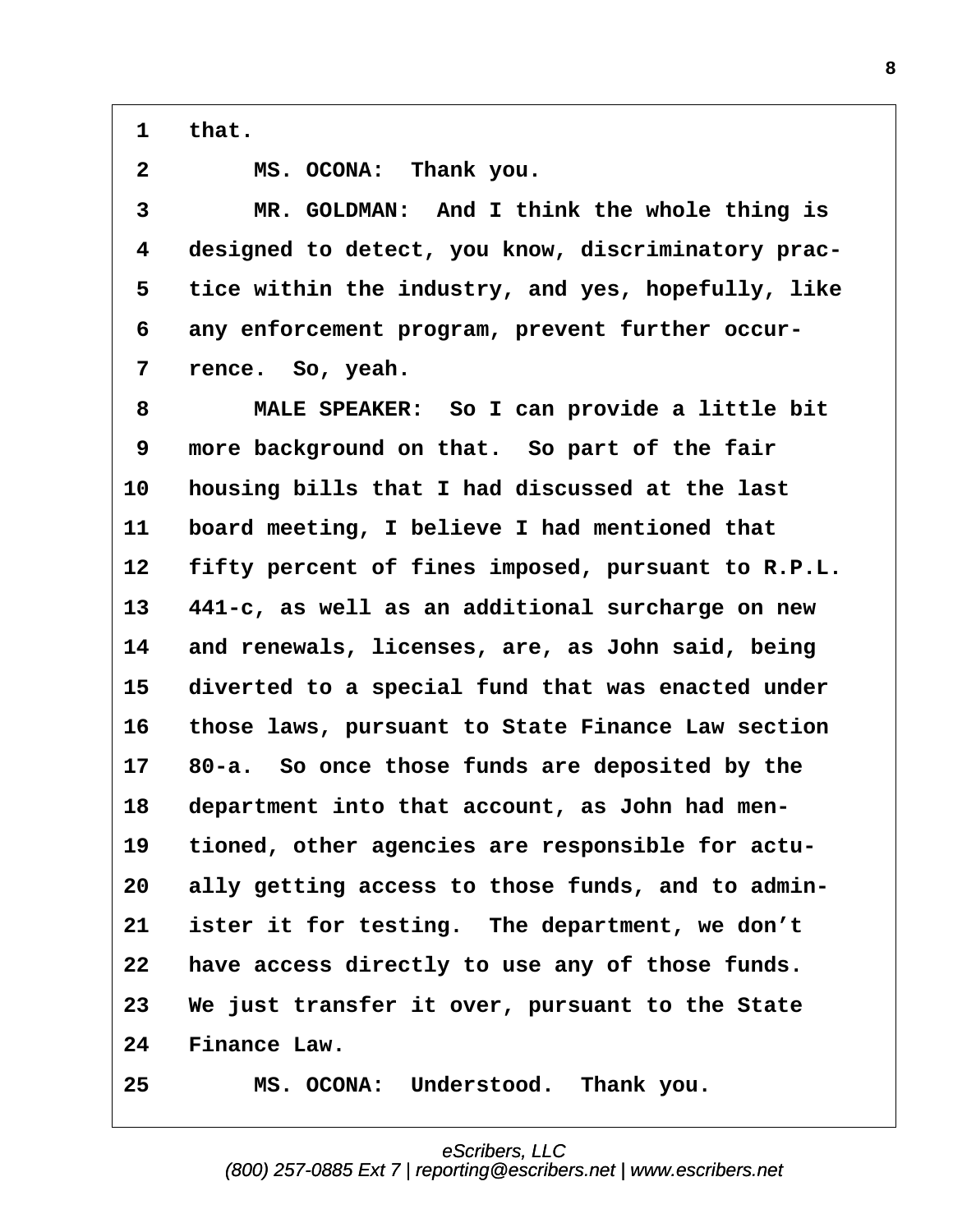**·1· · · · MR. MACKENZIE:· Thank you.· I see we've been ·2· ·joined by folks in Rochester.· I'm sorry, the im- ·3· ·age is very small.· Whose attendance in Rochester, ·4· ·please? ·5· · · · MR. DWORKIN:· David Dworkin.· Hi, Duncan and ·6· ·others.· Hello, everyone.· Sorry, I was out in the ·7· ·cold.· The door was locked. ·8· · · · MR. MACKENZIE:· No problem.· We only heard ·9· ·you say something.· Is somebody with you? 10· · · · MS. CLARK:· So it's David, and Eddie Clark.** 11 **MR. MACKENZIE:** Eddie Clark, okay. **12· · · · MS. CLARK:· And we're from Rochester.· So we** 13 have six present physically, and then David Moss-**14· ·berg.· I don't know if he counts.· If he does, and 15· ·he makes seven, then we would have a quorum. 16· · · · MR. MACKENZIE:· Well, we have seven.· We have 17· ·Sandhya, Trisha, Diane.** 18 MS. CLARK: ... attendance for anyone who's 19 virtual. **20· · · · MR. DWORKIN:· Wait.· So I was going to jump 21· ·into this, in sort of the new business, to give a 22· ·very brief update on recent legislation regarding 23· ·the open meeting laws.· Just to avoid any sort of** 24 confusion, Sandhya, who's appearing virtually, she **25**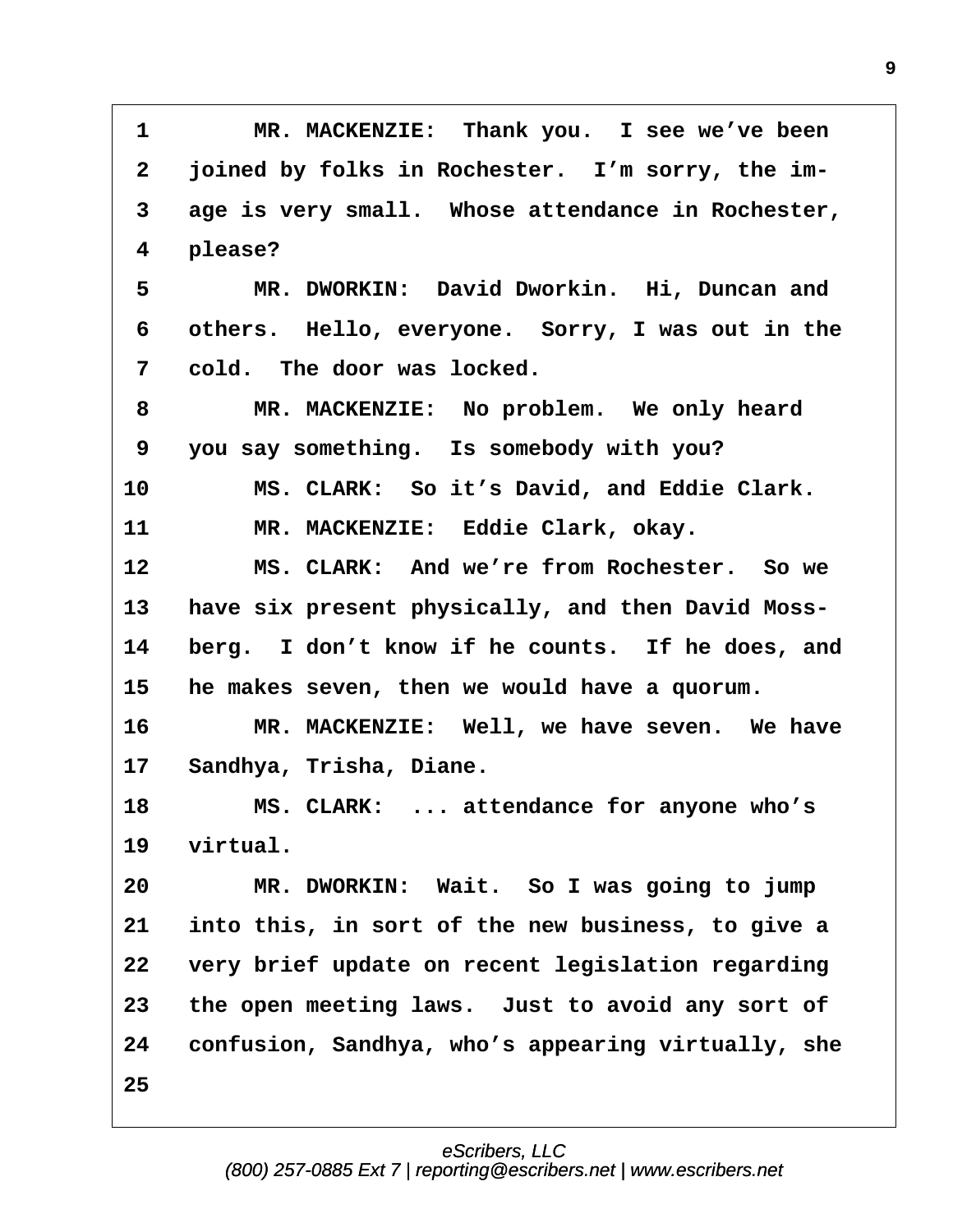**·1· ·can count towards appearance today, and quorum to- ·2· ·day, so that's not a problem.· In terms of a board ·3· ·representative, on behalf of the Secretary of ·4· ·State, that would actually be Director Jodi ·5· ·DeLollo.· I believe she is the appointed designee, ·6· ·so it wouldn't be me.· So for the purposes of ·7· ·quorum, it could be all of those present, you ·8· ·know, at a D.O.S. office currently, plus Director ·9· ·DeLollo, as well as the other member, Espitia, ap-**10 **pearing virtually.** 11 MR. MACKENZIE: Great, Dave. Thank you. **12· ·Since we do not have quorum, we'll move back to --** 13 MS. CLARK: We do now, don't we? 14 **MR. MACKENZIE:** We do. We have a quorum now. 15 **8 · MS. CLARK:** Okay. Can we approve the meeting 16 summary? 17 **MR. MACKENZIE:** Yes, we're going to go back. **18· ·So we're going to go back to item one, which would · · · · · · · · · · · · · · · · · ·th** 19 be approval of the February 17 meetings. Could I **20· ·have a motion, please?** 21 **· FEMALE SPEAKER:** I'm happy to. **22· · · · MR. MACKENZIE:· All right.· A second, please.** 23 All right, all those in favor? Any in opposition? 24 **MALE SPEAKER:** Aye. **25· · · · MR. MACKENZIE:· Okay, thank you.· The minutes**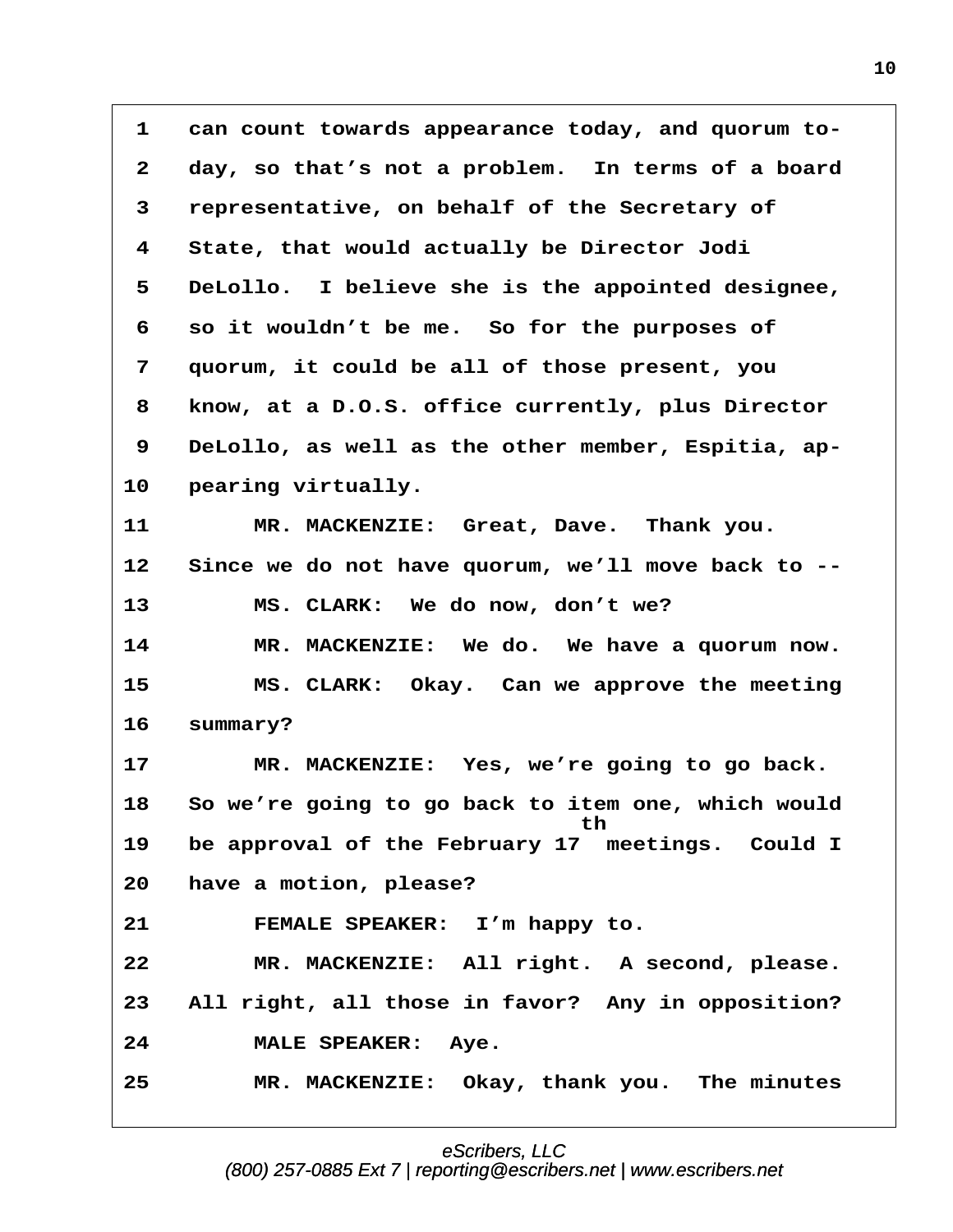1 are approved as presented. Going back to item 2b, **·2· ·the processing report from Emily -- is it Lupe or** 3 Lupy?

**·4· · · · MS. LUPE:· Lupe.**

5 MR. MACKENZIE: Lupe, thank you.

**·6· · · · MS. LUPE:· Good afternoon.· Included in the ·7· ·material you were provided is a report of the num- ·8· ·ber of current real estate licensees for March of** 9 2021, and February of 2022. The report groups li-**10· ·censees into broker and branch office licenses,** 11 and salesperson licenses. The totals are listed 12 by accounting.

13 **· · Please note that the 2021 numbers include any 14· ·licensees, and do not include those licensees** 15 whose licenses may have expired, but were covered 16 by Executive Order 20611, 10.20 individuals li-17 censed by the Department of State, to extend to 18 the expiration of that license during the state of 19 emergency. And that concludes the processing re-**20· ·port.**

21 MR. MACKENZIE: Does anyone have any ques-22 tions for Emily? I'm not seeing any. Thank you, **23· ·Emily.· The education report, Alison Lacy. 24· · · · MS. LACY:· Good afternoon.· Legislation re-25· ·vising the real estate property law, regarding the**

## eScribers, LLC

[\(800\) 257-0885 Ext 7 | reporting@escribers.net | www.escribers.net](http://www.escribers.net)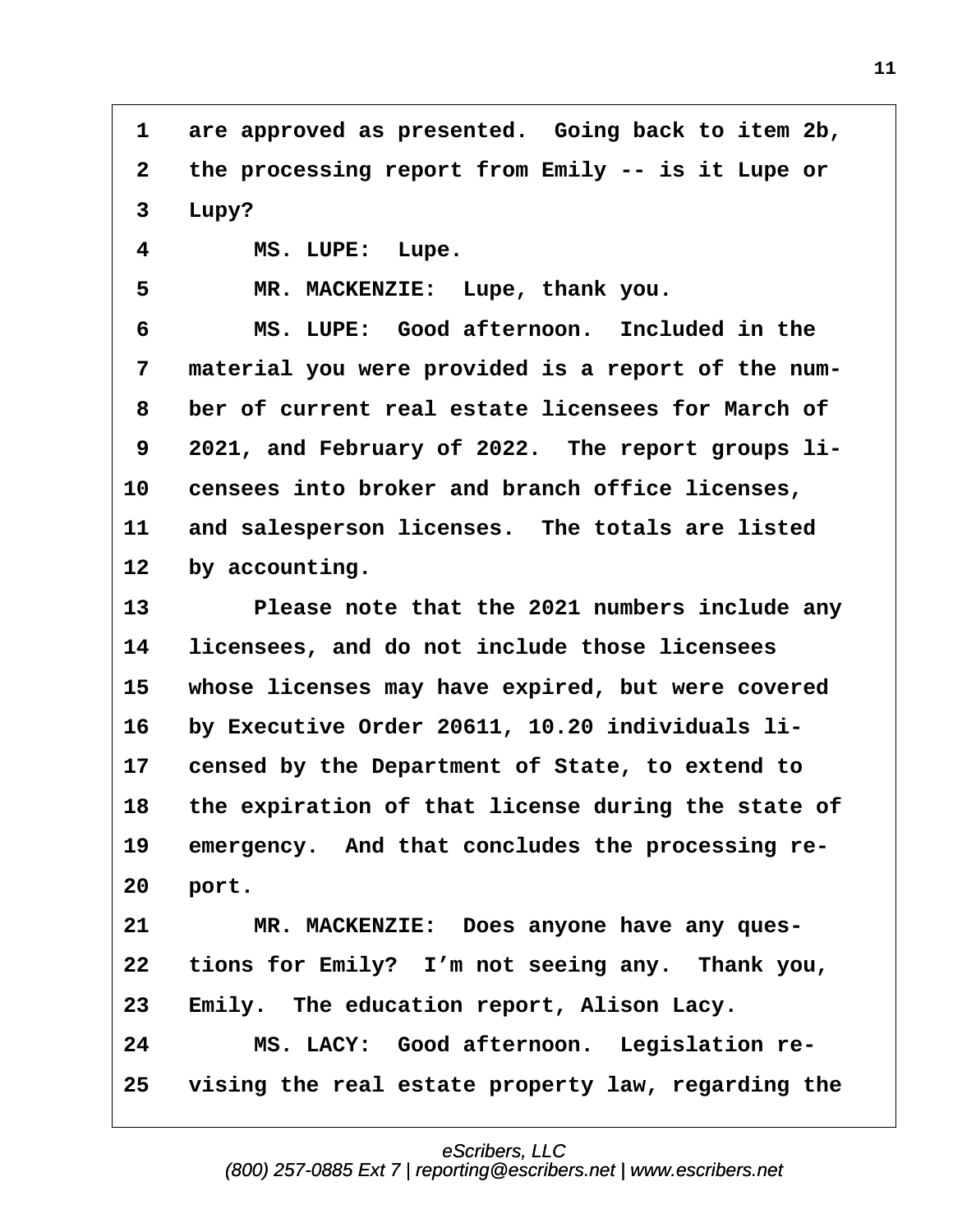1 continuing education requirements for real estate **·2· ·salespersons and brokers, was recently adopted. ·3· ·The law adds two hours on cultural competency, and ·4· ·two hours on the subject of implicit bias, for the ·5· ·required topics for renewal, effective September · · · ·st ·6· ·21 , 2022, as part of the twenty-two point five ·7· ·hours of continuing education, not in addition ·8· ·to -- as part of the hours.**

**·9· · · · Both real estate salespersons and brokers** 10 will be required to complete at least two hours of 11 instructions pertaining to an implicit bias aware-12 ness, and at least two hours of cultural compe-**13· ·tency training.· Implicit bias is defined as the** 14 attitudes or stereotypes that affect an individ-**15· ·ual's understanding, actions and decisions, in an** 16 unconscious manner.

17 Cultural competency is defined as understand-**18· ·ing cultural norms, preferences and challenges 19· ·within our diverse communities.· The requirements 20· ·are based on license expiration date, rather than 21· ·the date the renewal application is submitted for 22· ·processing.· Schools have already begun submitting 23· ·applications for approval of these new topics. 24· ·Are there any questions?** 25 MR. MACKENZIE: All right, I'm not see any.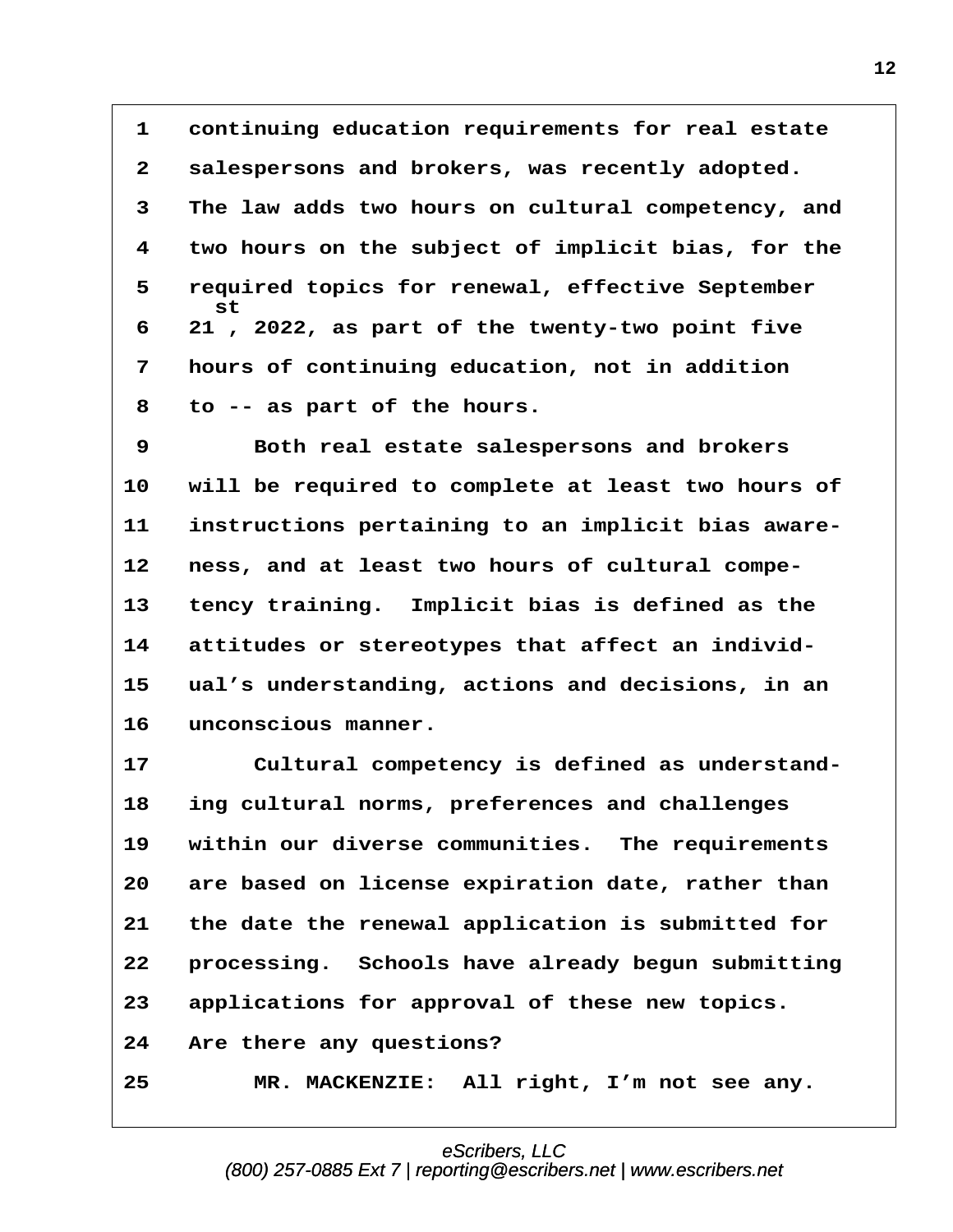1 Thank you very much, Alison. Okay, examination **·2· ·report, Shannon Maguire.**

**·3· · · · MS. MAGUIRE:· Thank you.· During the first ·4· ·part of 2022, the real estate salesperson examina- ·5· ·tion ... six thousand three hundred and sixteen ·6· ·individuals ...· In that same timeframe, the real ·7· ·estate broker exam was administered to five hun- ·8· ·dred and fifty-nine individuals, with a pass rate ·9· ·of fifty-three percent.· In March 2022, we began** 10 increasing capacities at our exam sites, with the **11· ·goal of being back to one hundred percent capacity** 12 by July of 2022. The average current wait time **13· ·for an exam statewide is approximately a few days. 14· ·In February of 2022, the average wait time was six 15· ·weeks.· The current wait time in those regions is 16· ·now three weeks, and we expect that continue to** 17 improve as we increase capacity. Thank you. 18 **\* \* \* \* \* \* \* MACKENZIE:** Great. Does anybody have any 19 questions for Shannon? Thank you very much. **20· ·Okay, we'll move to new business.· Jodi, the com-21· ·munications to real estate licensees. 22· · · · MS. DELOLLO:· Hi, good afternoon.· As John 23· ·Goldman mentioned in his enforcement report, ef- · · · · · · · · · · ·th** 24 fective April 20, which is tomorrow, real estate **25**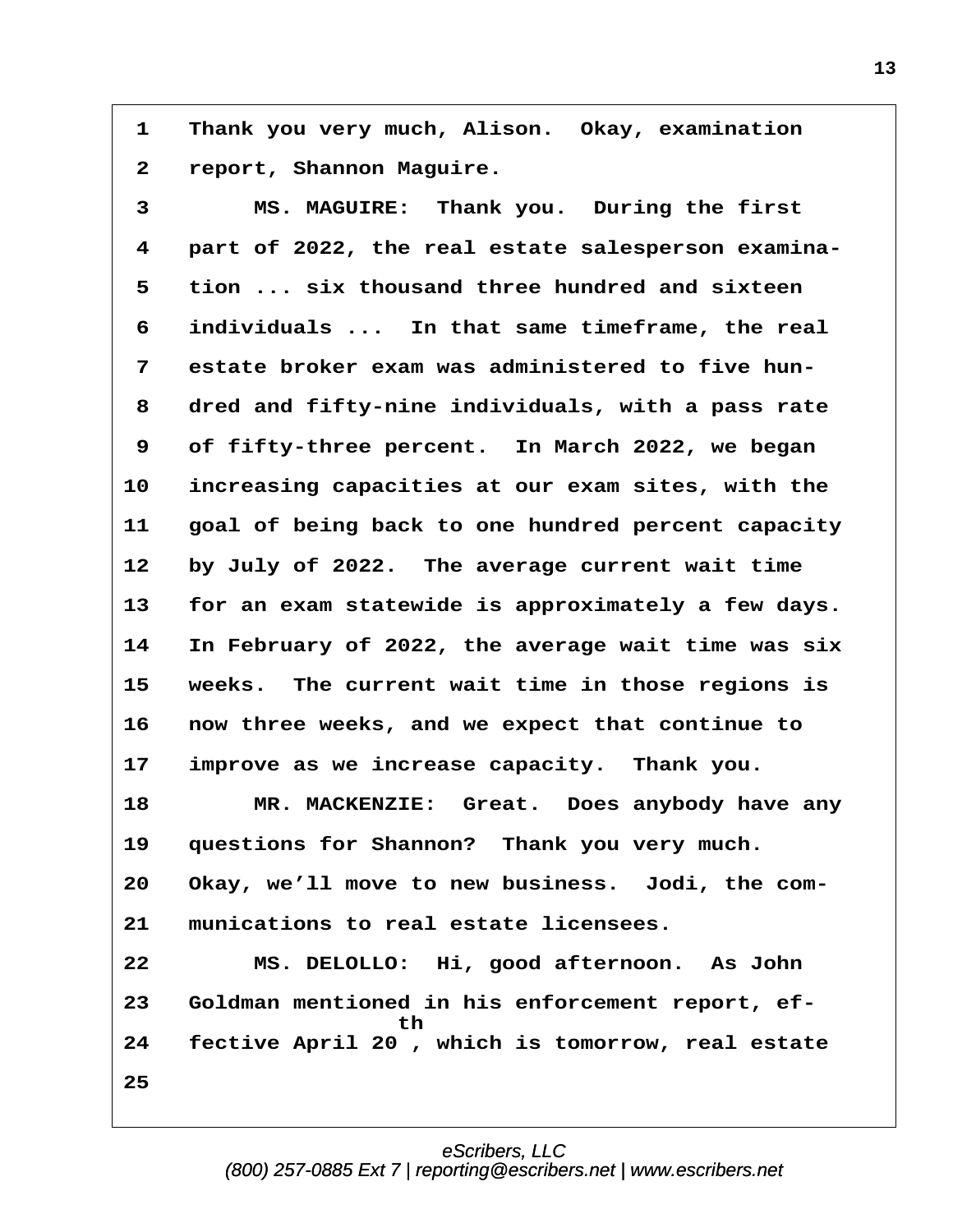**·1· ·brokers are required to institute standardized op- ·2· ·erating procedures.· I just wanted to let the ·3· ·board know that emails were sent to the state li- ·4· ·censees, you know, informing them of this new re- ·5· ·quirement, and the email provided highlights of ·6· ·the new law.**

**·7· · · · An email blast was sent to real estate licen- · · · · · · · · · · ·th ·8· ·sees on March 18 , and then a reminder was sent on · · · · · · th· · · · · · · · · th ·9· ·April 5 , again on April 12 , and then just this · · · · · · · · · · · th** 10 morning, April 19, the last of the weekly emails 11 have been sent, just to inform real estate licen-12 sees that there's a new requirement. So if peo-**13· ·ple, you know, are getting inundated with emails, 14· ·that was on purpose.· And then Alison mentioned 15· ·the new continuing education requirement that will 16· ·be coming effective in September, on September · · · ·st 17· ·21 .**  $\mathbf{nd}$ **18· · · · So the email blast was sent on March 22 , 19· ·letting real estate licensees know about that new 20· ·requirement.· And as Alison stated, some of our 21· ·real estate schools have already received approval 22· ·for continuing education courses to meet the new 23· ·criteria.· As we get closer -- you know, as you 24· ·know, at the end of this meeting, there's a public 25**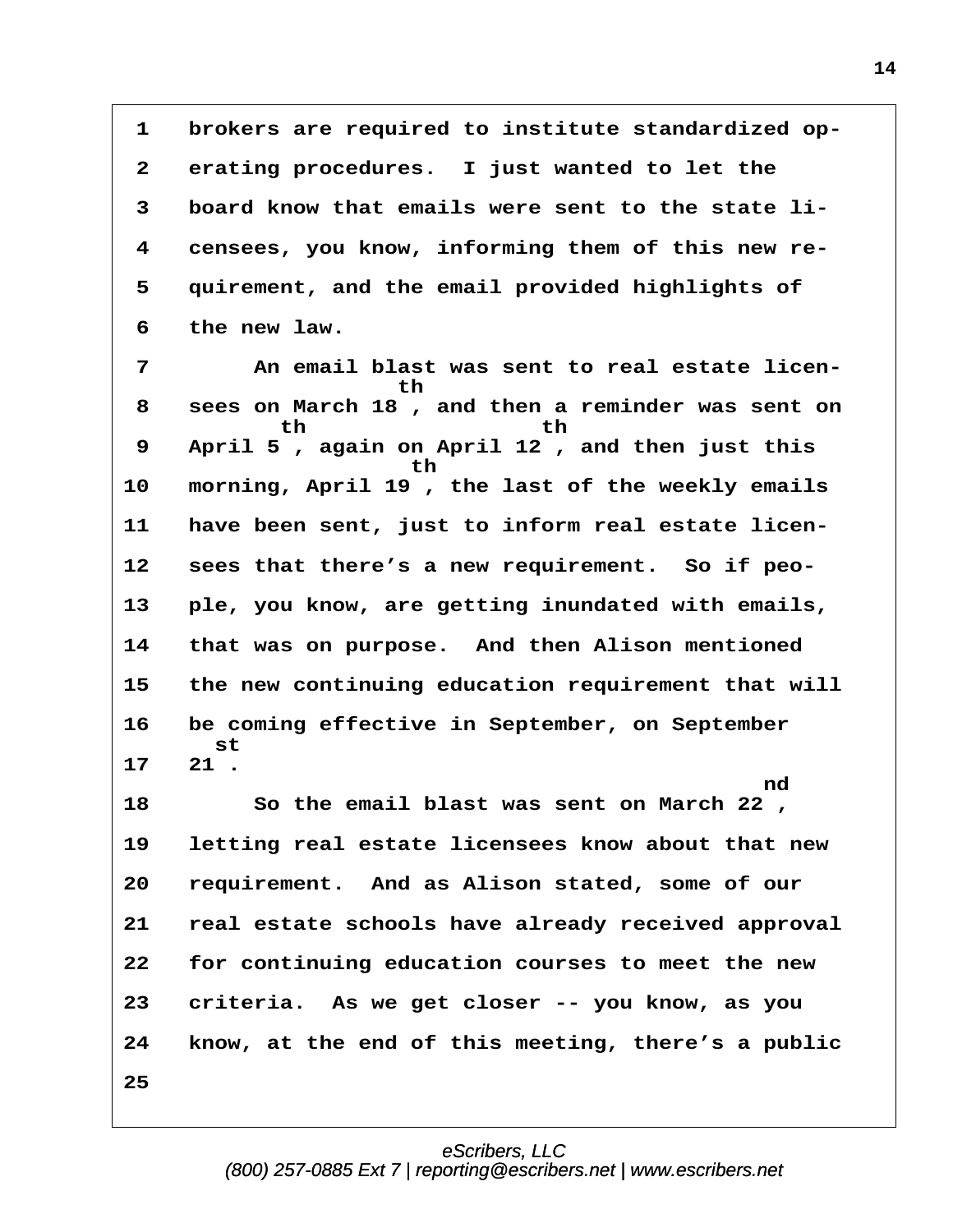**·1· ·hearing about the curriculum that will become ef- ·2· ·fective in December.**

**·3· · · · Once we get closer to that date, and have ·4· ·more concrete information about the impact, you ·5· ·know, what the requirements will be, we'll send ·6· ·that information out to real estate licensees as ·7· ·well.· And this information, obviously, will be ·8· ·posted on our website.· That's it.· Any questions? ·9· · · · MR. MACKENZIE:· Thank you, Jodi.· And I be-**10 lieve you're on for item B, which is the education **11· ·subcommittee, or did you combine those two there?** 12 They're both combined? 13 MS. DELOLLO: Okay, yes. So good. Right, **14· ·so, you know, also, you know, this public hearing 15· ·that is going to take place at the conclusion of 16· ·the board meeting.· Once we hear comments from**

**17· ·those in attendance that choose to speak, you** 18 know, the department will take that information. 19 And also, we sent an email out to the real estate **20· ·board members, to see who would be interested in 21· ·volunteering to serve on a subcommittee of the 22· ·board, to specifically discuss the new curriculum. 23· · · · So I know we have three individuals so far 24· ·that have volunteered.· I'm going to ask Denise to 25· ·reach out, maybe even within the next week, to**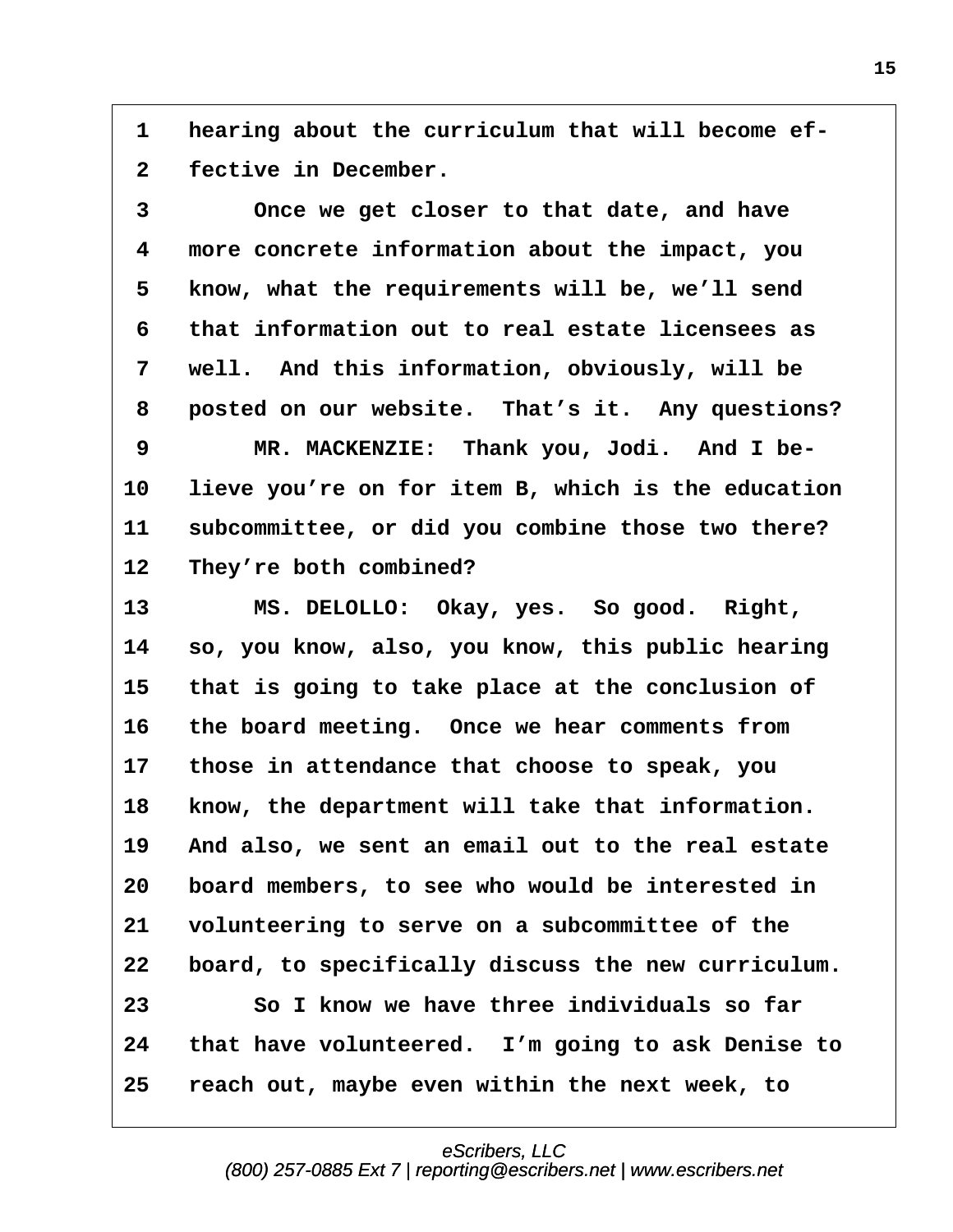**·1· ·schedule a meeting for the subcommittee to have ·2· ·their first discussion on this topic.· If anyone ·3· ·else on the board is interested in serving on that ·4· ·subcommittee, just send an email to Denise. ·5· · · · MR. MACKENZIE:· Thank you.· Are there any ·6· ·questions for Jodi on either item?· Thank you, ·7· ·Jodi.· The next item -- our next meeting is sched- · · · · · · · · · · ·st ·8· ·uled for July 21 , at one p.m. 9 · · MR. DWORKIN:** Duncan? 10 MR. MACKENZIE: Yes. I'm sorry? 11 **MR. DWORKIN:** Sorry. I thought, if it's all 12 right with the board, I would provide a little up-**13· ·date on the governor's executive order that was 14· ·signed on Friday, that relates in part to the open** 15 meeting laws, which may help the board in schedul-**16· ·ing the next meeting, if that's all right.** 17 **MR. MACKENZIE:** Yes, of course. Yes, please. 18 **MR. DWORKIN:** So as we all know, since the 19 start of the pandemic, we had been operating under **20· ·various executive orders, which allowed not only 21· ·this board, but other bodies, subject to the open 22· ·meeting laws, to meet virtually.· Those orders had 23· ·been continued then early in 2020 -- actually 24· ·chapter one of the Laws of 2022.· There was a 25**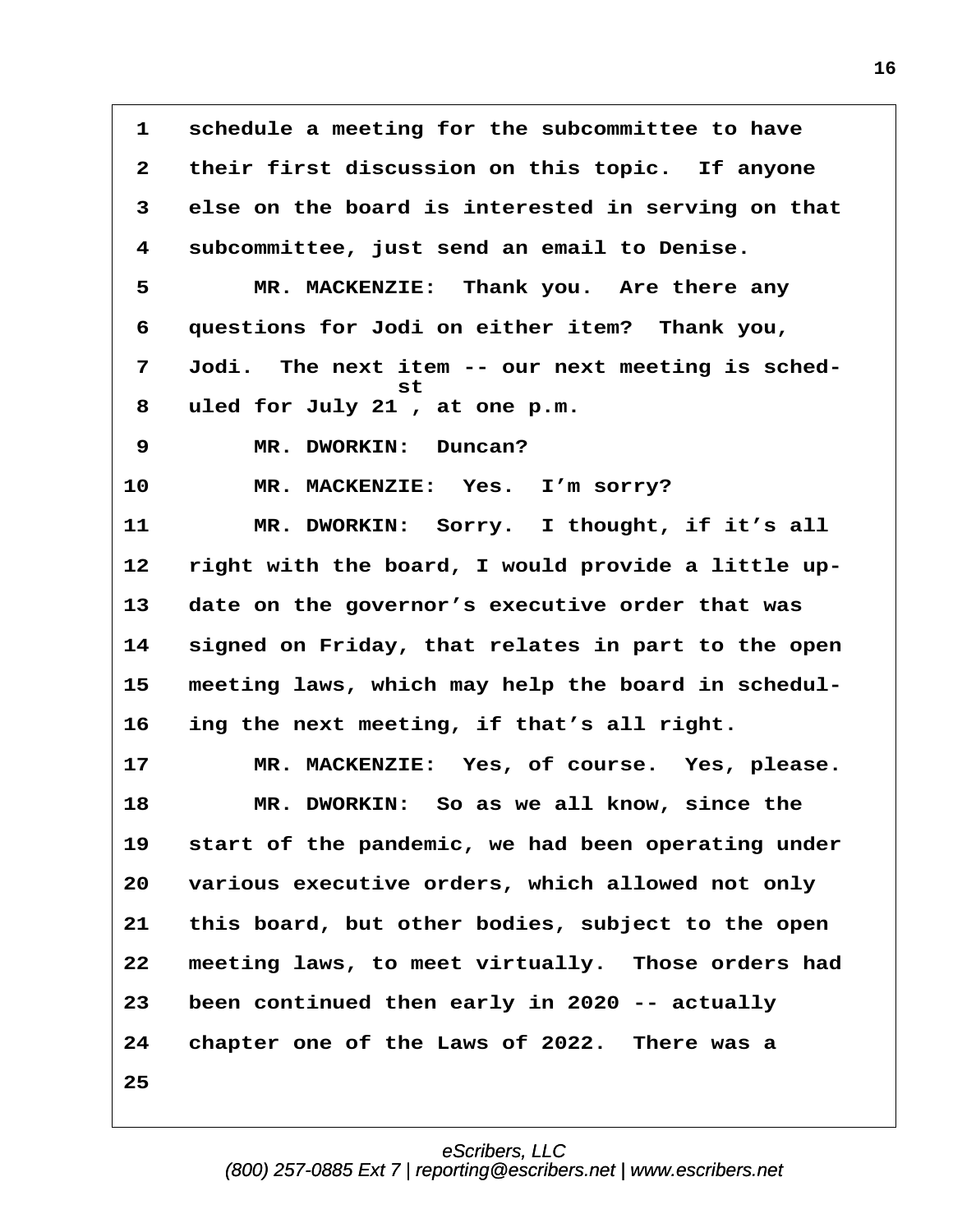1 change in the open meeting laws to effectively al-**·2· ·low virtual meetings for as long as there is an ·3· ·executive order that's signed by the governor. ·4· · · · The executive order that was scheduled to ex- ·5· ·pire right before this meeting, happened to have ·6· ·been extended, pursuant to Executive Order 11.5,** 7 which occurred last week Friday. So before Fri-**·8· ·day, there was sort of a question as to whether or ·9· ·not that would have been extended, which is why** 10 some board members are appearing virtually, and **11· ·could still count for a quorum, and why others are 12· ·here.· Related to that -- and so that executive 13· ·order is only going to be valid for another thirty** 14 days, and so we'll have to sort of see what hap-15 pens, and if that gets extended again by the gov-16 ernor. **· · · · · · · · · · · · · · · · · · · · th 17· · · · Related to that is, on April 9 , the governor 18· ·approved chapter fifty-six of the Laws of 2022, 19· ·which is sort of a permanent law to address the 20· ·quote-unquote "extraordinary circumstances".· So 21· ·at some point, you know, we all hope that these 22· ·executive orders are --** 23 MALE SPEAKER: ... **24· · · · MR. DWORKIN:· Apologies for that.· So as I 25**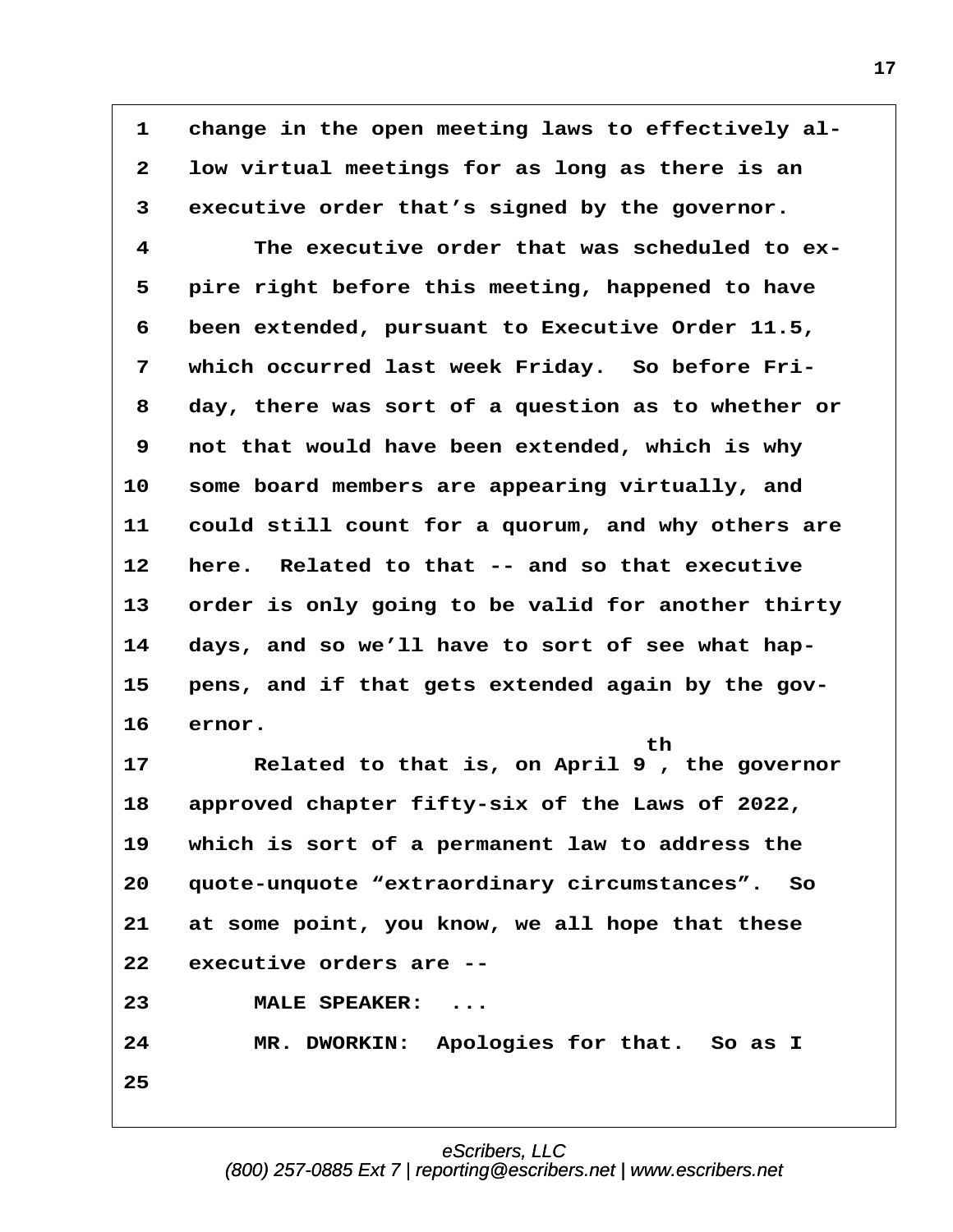**·1· ·was saying, at some point, you know, all these ex- ·2· ·ecutive orders are going to end, and what will ·3· ·take its place is the new laws I had mentioned, ·4· ·signed -- chapter fifty-six, the Laws of ·5· ·2022 -- which will allow public bodies to have ·6· ·some virtual component, going forward.· The thing ·7· ·that I wanted to mention to the board about that ·8· ·in particular, is that it is not for every board ·9· ·meeting.· And the laws ... we're still sort of** 10 waiting for guidance and opinions from the Commit-**11· ·tee on Open Government, on how that law is going** 12 to be applied. But the very broad or high-level 13 sort of view is that the boards are going to be 14 allowed to create written policies and procedures 15 that will allow specific board members to basi-16 cally appear virtually, under established extraor-17 dinary circumstances.

**18· · · · And so the current statute, for example,** 19 lists like illness, and some other extraordinary 20 circumstances that would exempt that particular **21· ·individual board member from having to appear in 22· ·person.· But the rest of the board would still 23· ·have to appear at a public location, and the ma-24· ·jority of the quorum would have to be available at 25**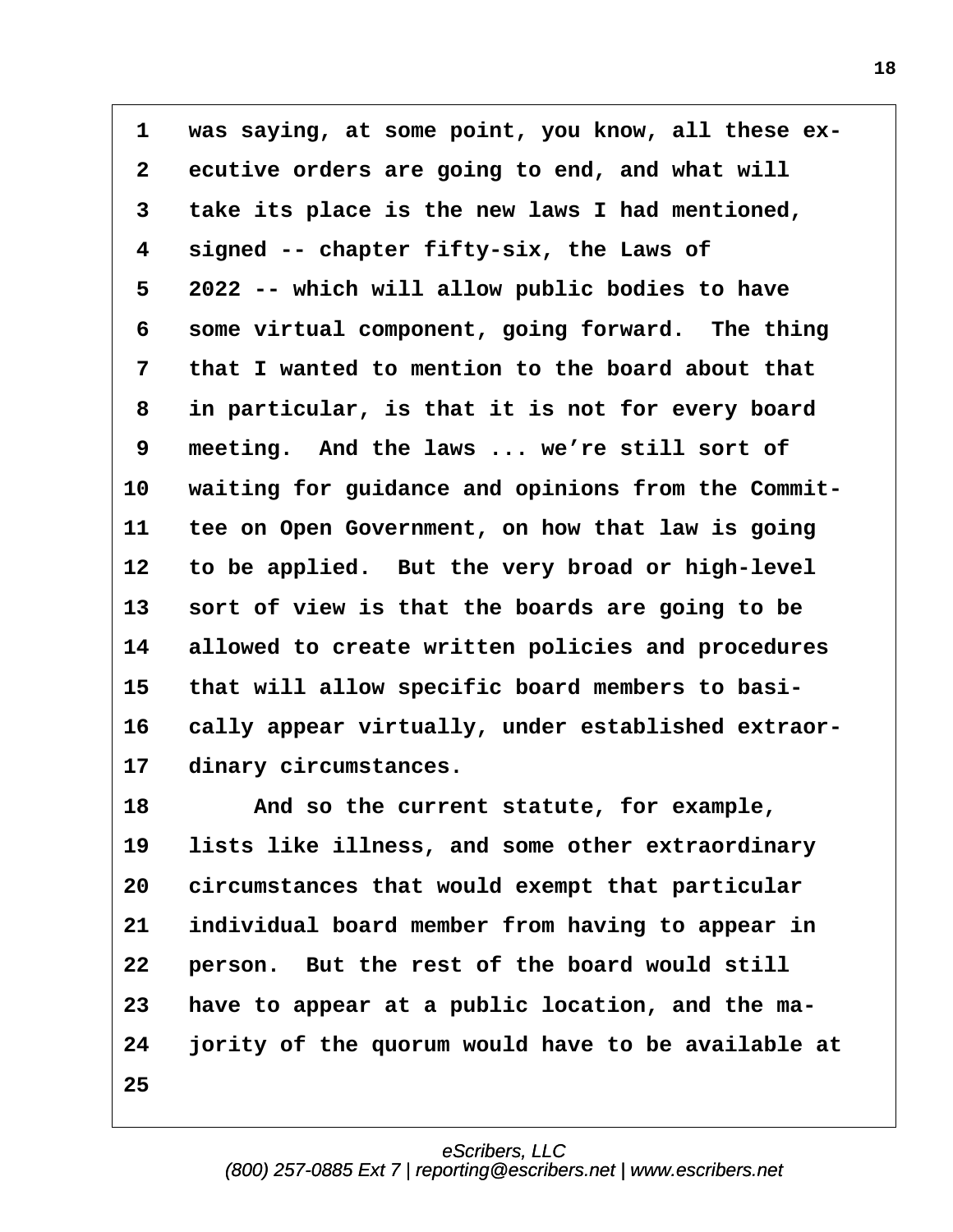1 that public location. And so prior to anyone be-**·2· ·ing able to take advantage of, or to claim an ex- ·3· ·traordinary circumstance, the public body has to ·4· ·meet at a public meeting.**

**·5· · · · There has to be a formal vote and resolution ·6· ·on, for example, saying, you know, this public ·7· ·body will, you know, institute a procedure or a ·8· ·policy to define extraordinary circumstances, and ·9· ·here's the public policy, and here's those written** 10 **procedures, and that also has to then be posted on 11· ·the public body's website.· And so that law is go- · · · · · · · · · · · · · · · · · · th 12· ·ing to go into effect on June 8 , or that's when** 13 these requirements are going to take place. So, **14· ·you know, it's unclear, and I don't think anyone 15· ·at the department is in a position to predict 16· ·whether or not these executive orders are going to · · · · · · · · · · · · ·th 17· ·continue past June 8 . · · · · · · · · · · · · · · · · · · · th** 18 **18** If they do not, after June 8, it would ap-**19· ·pear under this new law.· All public members -- or 20· ·all of the members would have to appear at a pub-21· ·lic location.· You could not appear virtually, un-22· ·less it was an extraordinary circumstance, which 23· ·has to be defined and voted on by the board, you** 24 know, at a different public hearing. So for **25· ·scheduling purposes, I'll leave it up to the**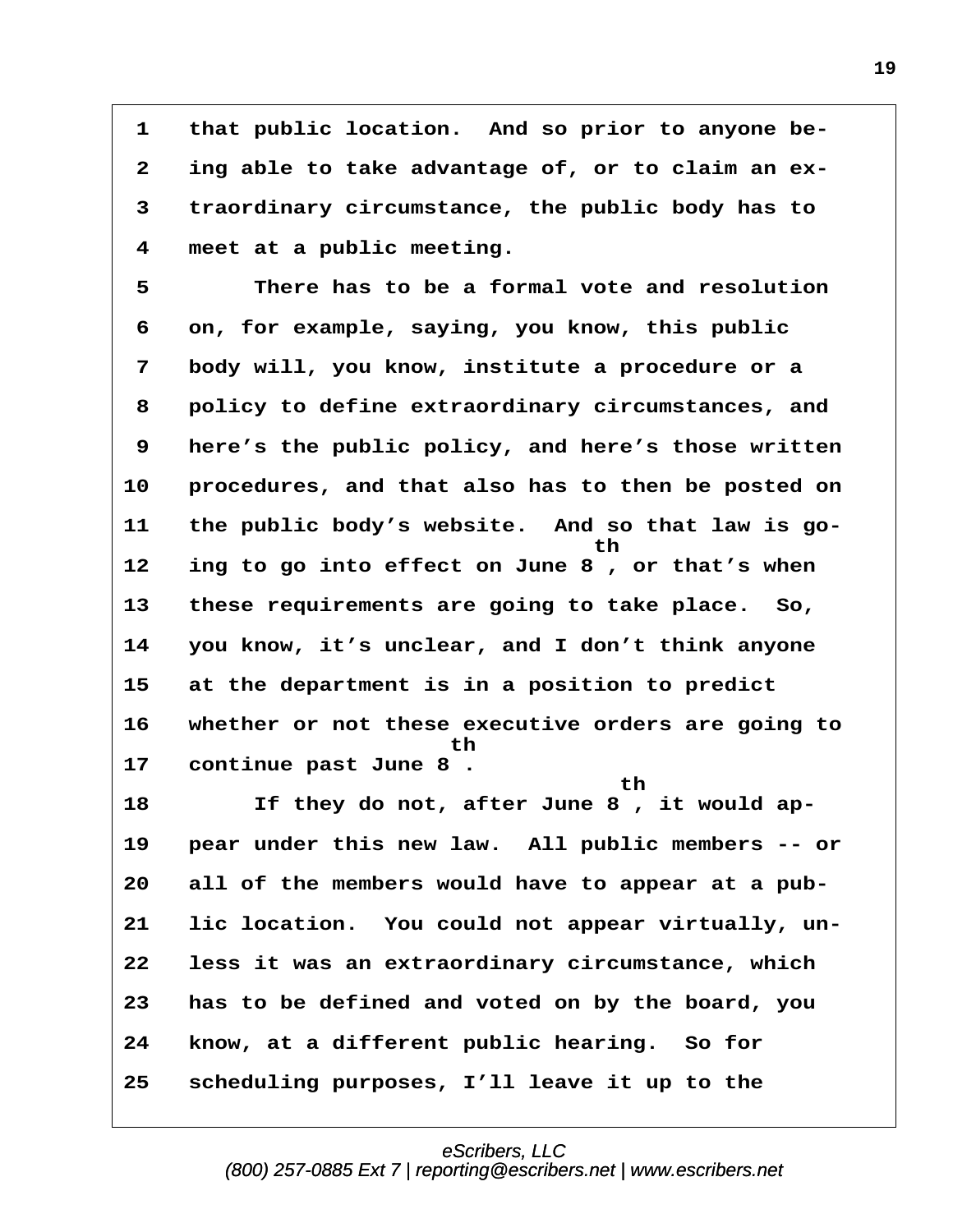**·1· ·board.· But if the next scheduled board meeting is · · · · · · st ·2· ·July 21 , that's obviously after, you know, June · · · th ·3· ·8 , and so if the board were to adopt a resolution ·4· ·defining extraordinary circumstances, if it was on · · · · · · st ·5· ·July 21· and there was no executive order, it ·6· ·would have to be in person at one of -- you know, ·7· ·a regular location -- Rochester, Albany, or New ·8· ·York.**

**·9· · · · So I just wanted to explain that to the** 10 board, you know. If there are any questions, I'll **11· ·do my best to answer them now, or certainly at our** 12 next board meeting. But as I said, we are waiting **13· ·for additional information from the Committee on 14· ·Open Government on how to apply the new statute. 15· ·So I don't know if anyone has any questions. 16· · · · FEMALE SPEAKER:· I have a question pertaining**

**17· ·to something else, but ...**

18 MR. DWORKIN: Okay. Did anyone have a ques-**19· ·tion about what I just mentioned on the O.M.L.? 20· · · · MR. MACKENZIE:· I guess we're just going to 21· ·wait and see.· We get the meeting dates from the 22· ·department, so we don't really vet them among the 23· ·members too frequently.· So I would say we would** 24 be flexible as a board, for the most part -- what-**25· ·ever makes the most sense in creating the most**

> eScribers, LLC [\(800\) 257-0885 Ext 7 | reporting@escribers.net | www.escribers.net](http://www.escribers.net)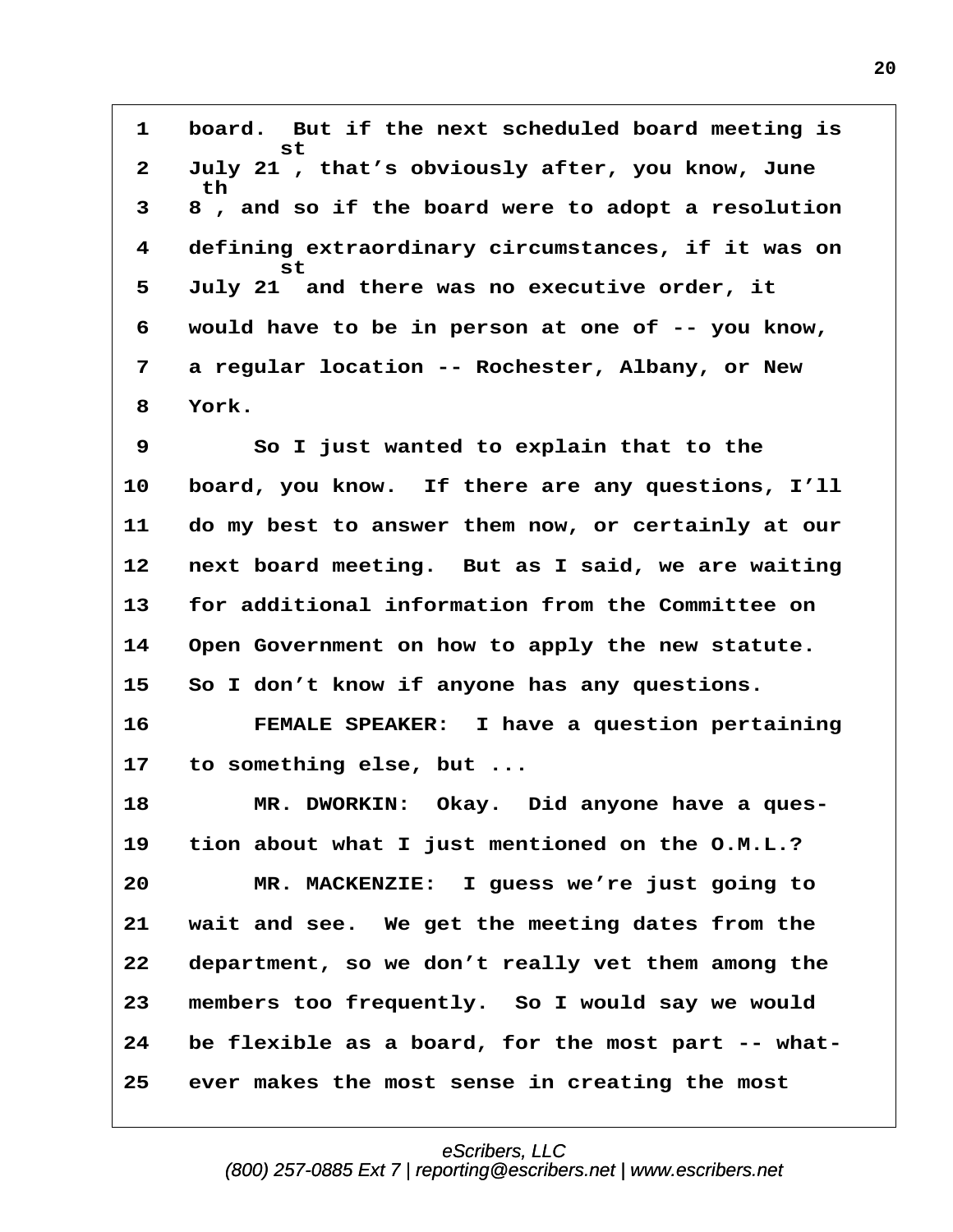1 **flexible participation.** 

**·2· · · · So I guess we would leave it to the depart- ·3· ·ment for you, David, to let us know when we can ·4· ·take some action to create the greatest participa- ·5· ·tion.· I suppose that would be to create a system ·6· ·that would allow people to appear virtually, under ·7· ·those extraordinary circumstances.**

**·8· · · · MR. DWORKIN:· Right.· So, I mean, the board ·9· ·would have to appear at this point -- you know, at · · · · · · · · · · · · · · ·th** 10 some point before June 8, virtually, if they were **11· ·going to propose a resolution and establish a** 12 written procedure, so that for future board meet-13 ings, if there's no executive order, you know, if **14· ·one board member, for example, is ill, or, you 15· ·know, subject to an extraordinary circumstance,** 16 that one board member would be able to appear vir-**17· ·tually, whereas everyone else would then have to** 18 **go to the public location.** 

**19· · · · MR. MACKENZIE:· So I guess I would say unless 20· ·there's an objection from anyone from the board, 21· ·why doesn't the D.O.S. come up with a few dates · · · · · · · · · · · · · · · · ·th 22· ·for us to meet before June 8 , so we can take care 23· ·of this bit of business?· Does anyone on the board** 24 have any concern about that, or any comment? All **25· ·right, so we'll address that housekeeping at some**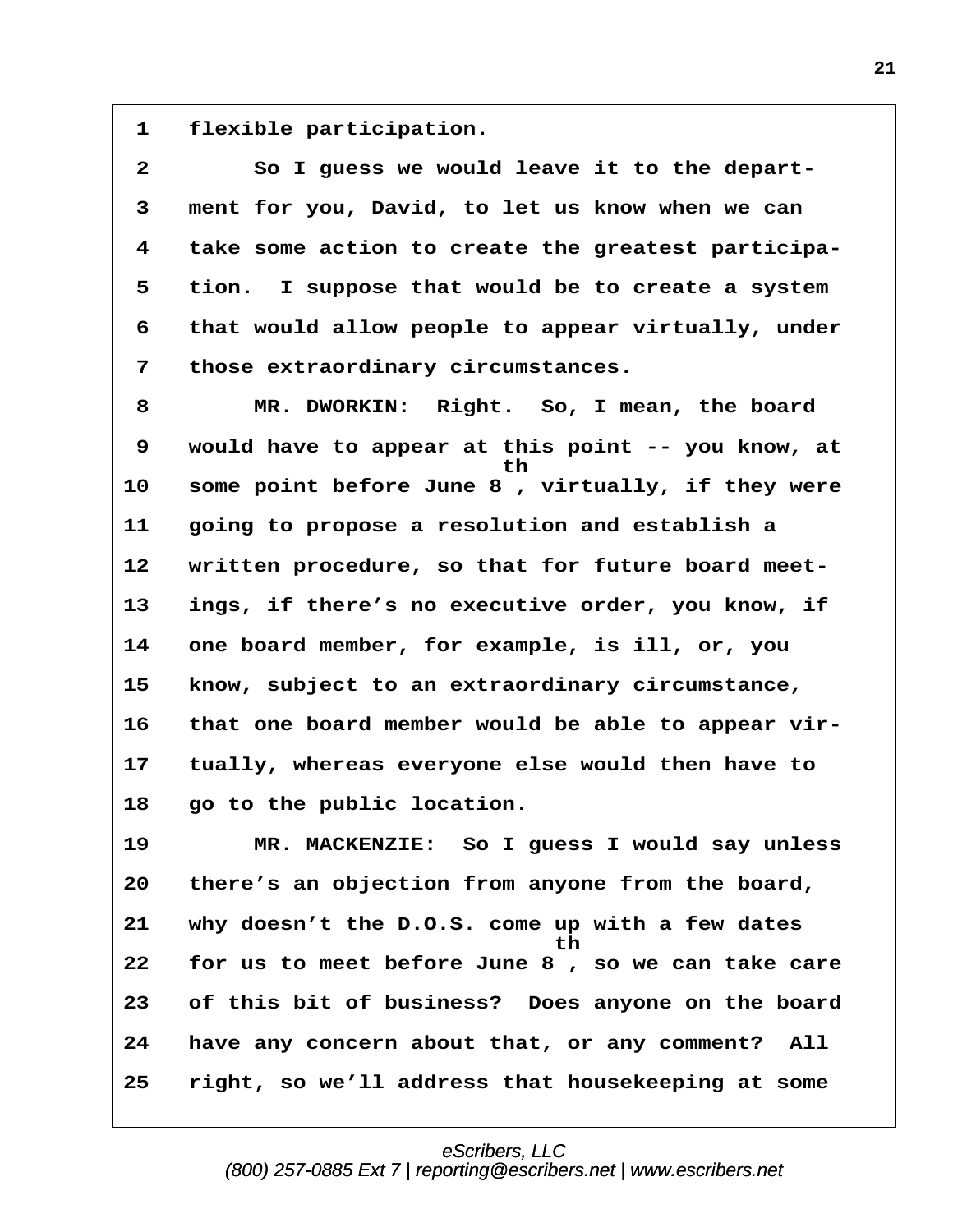**· · · · · · · · · · · · th ·1· ·point before June 8 , but at a date to be proposed ·2· ·by the department.· So for the moment, I'm going ·3· ·to turn over the chair to the secretary, Neil Gar- ·4· ·finkel, just so I can bring up an item under new ·5· ·business. ·6· · · · MR. GARFINKEL:· Okay, Duncan.**

**·7· · · · MR. MACKENZIE:· Thank you, Neil.· As some of ·8· ·you may know, a new standard for measuring for ap- ·9· ·praisal purposes, the ANSI Standard, is now in ef-**10 fect for Fannie Mae mortgages. There is some con-11 cern that I am hearing in the field, that homes **12· ·that once were measured at a hundred square feet 13· ·under the previous measuring paradigm could now be 14· ·at a much less amount -- or perhaps a larger 15· ·amount, I suppose -- but generally a much lesser 16· ·amount, under these new ANSI requirements.**

**17· · · · It is slowly trickling into the practical 18· ·part of our business, and I guess I would just 19· ·like to bring to the department's attention that 20· ·there are concerns about this.· I'm not sure what 21· ·kind of resolution we would have, as this is some-22· ·thing that's done by Fannie Mae, and I'm not sure 23· ·what, if any, response the state can do, if 24· ·there's a need to find some mitigation.· But I 25· ·just wanted to bring it to the board's attention**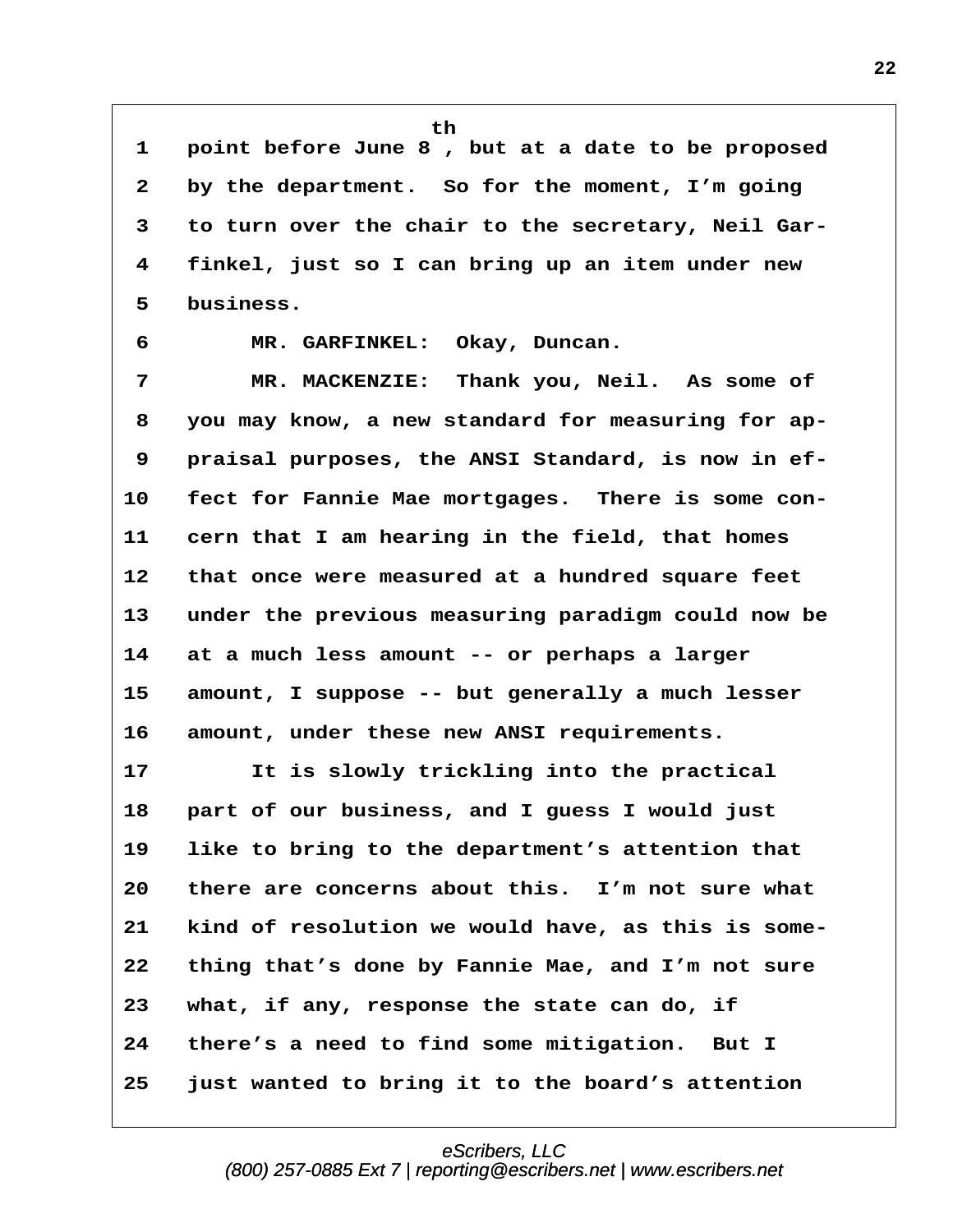**·1· ·that I am hearing it from my members, and I be- ·2· ·lieve it will impact your businesses, or many of ·3· ·your businesses, along the way.· So with that, ·4· ·I'll conclude, and, Neil, if it's all right, I'll ·5· ·take the chair back, and is there any other new ·6· ·business to come before the board? ·7· · · · MS. OCONA:· I had a few questions, but I ·8· ·don't know if it's new business.· It's just a few ·9· ·questions.** 10 MR. MACKENZIE: Sure, go ahead. **11· · · · MS. OCONA:· Thank you.· So the standards and** 12 **procedures, is there any type of enforcement that 13· ·the Department of State is going to be doing to 14· ·make sure that all the brokers have it on their** 15 website going forward, or is it only going to be **16· ·if there's a problem, then it's checked? 17· · · · MR. MACKENZIE:· I think that's probably a** 18 **question for John.** 19 MR. GOLDMAN: Yeah. Well, it's going to kind **20· ·of become part of our investigative process.· I'll** 21 **just use the example of, for example, agency dis-22· ·closure whenever we are investigating a transac-23· ·tion, auditing a transaction that's part of a com-**24 plaint -- a transactional complaint. There's a **25· ·laundry list of things that we look for, as you**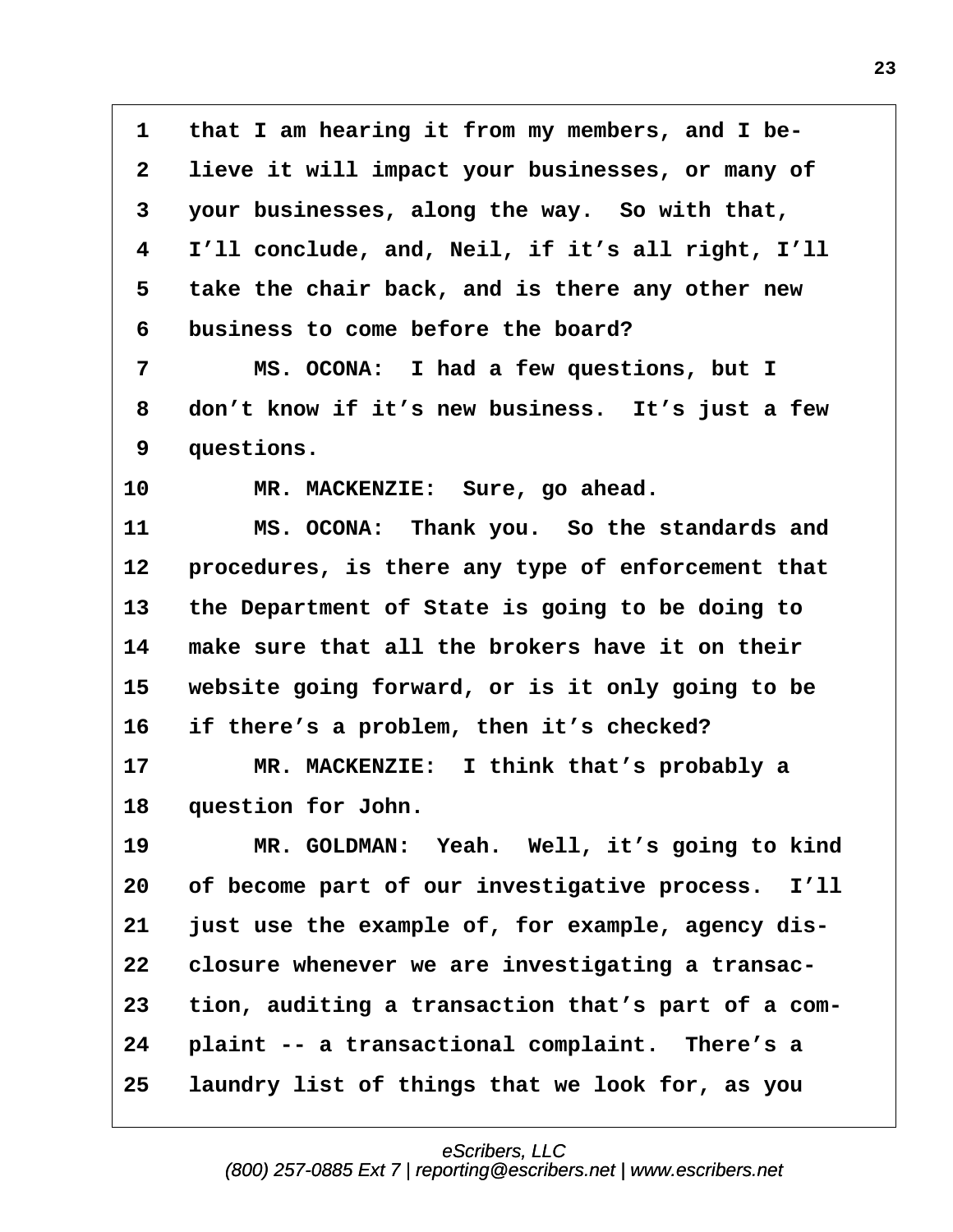**·1· ·would imagine.· Amongst those, are the practition- ·2· ·ers licensed?· Are they associated?· If agency ·3· ·forms are required, are they in place and cor- ·4· ·rectly completed?**

**·5· · · · And so, some of these new things that have, ·6· ·you know, come within the regulatory scheme of how ·7· ·practitioners have to operate, are just being ·8· ·added on to the list, such as fair housing disclo- ·9· ·sure.· A few years ago, we revamped -- Dave worked** 10 very hard on revamping the advertising regula-**11· ·tions, which very clearly specified things such as** 12 the use of proper license titles, and how aliases 13 or nicknames are to be represented in marketing. **14· ·So we look at that, and so this is just an add-on 15· ·to those types of things.· We're going to** 16 be -- any time we are investigating a complaint, 17 we're going to be looking at is the S.O.P availa-**18· ·ble, is it posted on websites, and so forth and so** 19 on.

**20· · · · Ironically enough, I did have a conversation** 21 this morning that it's been discussed about per-**22· ·haps having a targeted enforcement action, where 23· ·we have folks that are dedicated to look at web-24· ·sites, and to ensure that these things are in** 25 **place.** That's something that's being discussed,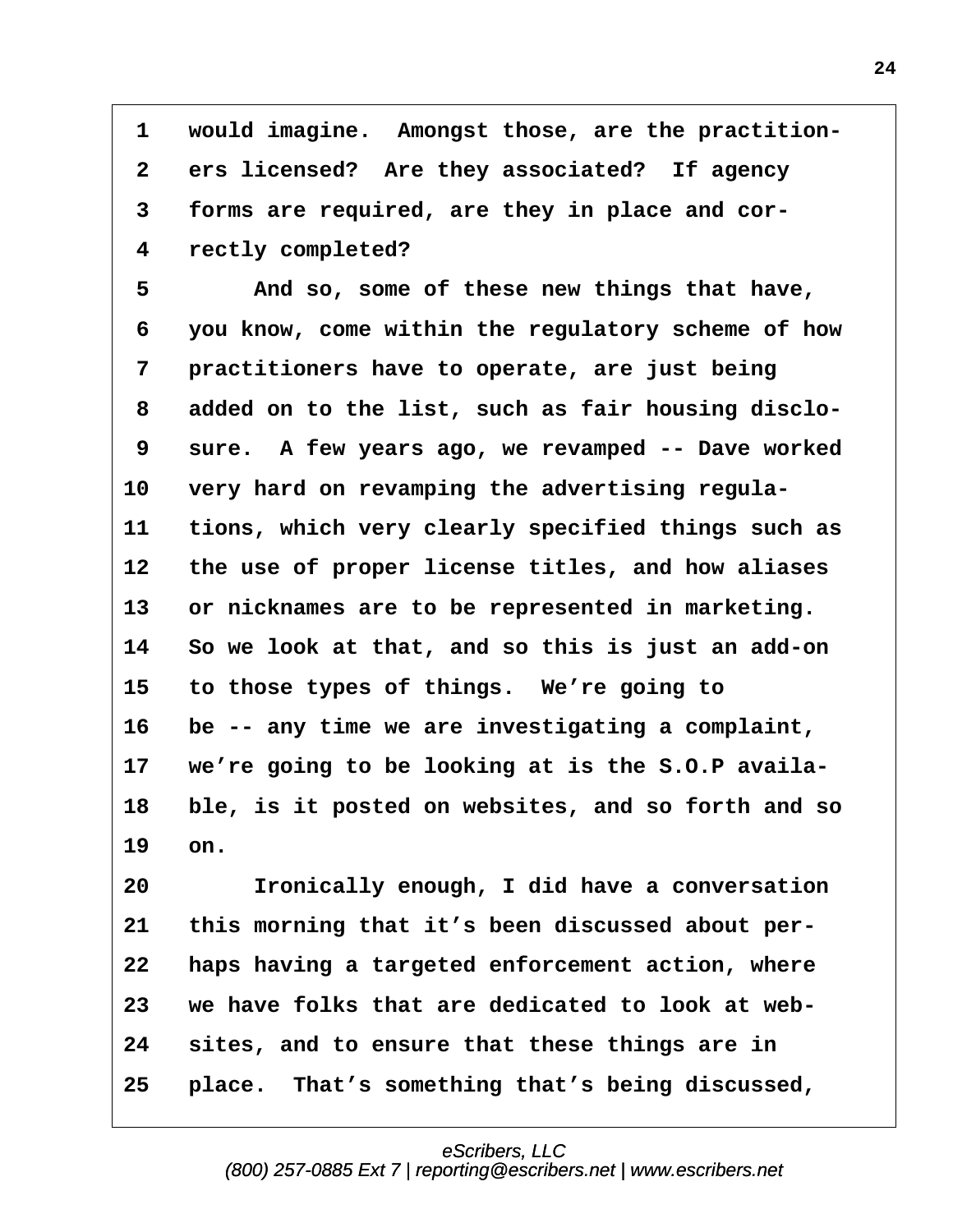**·1· ·meaning that those folks -- the enforcement folks, ·2· ·that is their assignment, is to look at websites ·3· ·through -- you know, randomly, through sources, to ·4· ·see whether or not these things are being complied** 5 with. And if not, of course we would potentially **·6· ·institute some sort of disciplinary action, or at ·7· ·least compliance action, to ensure that it's reme- ·8· ·died.**

9 MS. OCONA: Thank you. I have another ques-**10· ·tion.· So the new login is supposed to, if I'm** 11 correct, replace the e-access. Is that what's 12 happening?

13 MR. MACKENZIE: I'm not sure -

**14· · · · MS. OCONA:· The Department of State put out** 15 that there's going to be a new New York City gov-16 ernment I.D. I got this email, and I looked fur-17 ther into it. So I just want to know if e-access **18· ·was going to be upgraded.· Is that part of it? I 19· ·guess not because no one knows about it, all** 20 right. So I have the email -- I've got an email. **21· · · · MS. DELOLLO:· Not at the moment, no.** 22 MS. OCONA: Not at the moment, okay. And my **23· ·last question is regarding the office manager.· So 24· ·when an associate broker becomes an associate bro-25· ·ker, and they want to be an office manager, they**

eScribers, LLC

[\(800\) 257-0885 Ext 7 | reporting@escribers.net | www.escribers.net](http://www.escribers.net)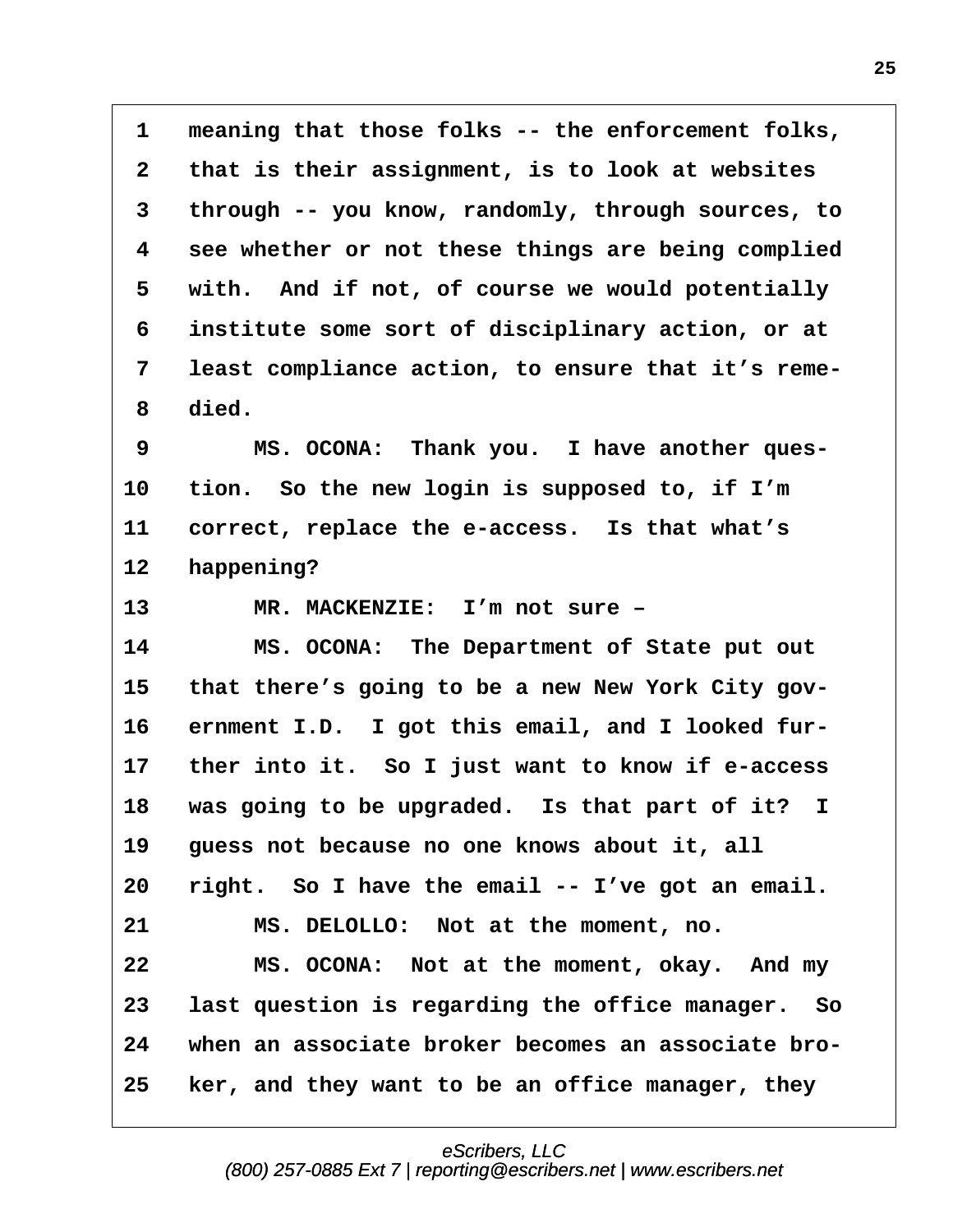1 have to be an office manager for two years. Am I **·2· ·correct?· So how did that -- how is that different ·3· ·from someone deciding not to be an associate bro- ·4· ·ker, and becoming a broker without having those** 5 same two years? I'm just trying to understand the **·6· ·new guidelines.**

**·7· · · · MR. GOLDMAN:· I think Dave is probably best ·8· ·to --**

**·9· · · · MR. MACKENZIE:· Yeah.· Dave, can you answer** 10 that, by any chance?

11 MR. DWORKIN: Yeah. I guess I'm not under-12 standing the question.

13 MS. OCONA: So the new law states that anyone 14 who becomes an office manager has to act as an of-15 fice manager for two years, which is a little con-16 fusing because if -- however, if you become a bro-17 **ker, I guess you bypass that, if you don't want to 18· ·become an office manager and go straight to be a** 19 broker. I'm just trying to understand --20 MR. DWORKIN: So, well, the associate broker 21 has already qualified, and has met the require-22 ments to be a broker of record. 23 MS. OCONA: Correct. 24 MR. DWORKIN: So it would be any sort of mis-

**25· ·conduct potentially rests on the broker.**

## eScribers, LLC [\(800\) 257-0885 Ext 7 | reporting@escribers.net | www.escribers.net](http://www.escribers.net)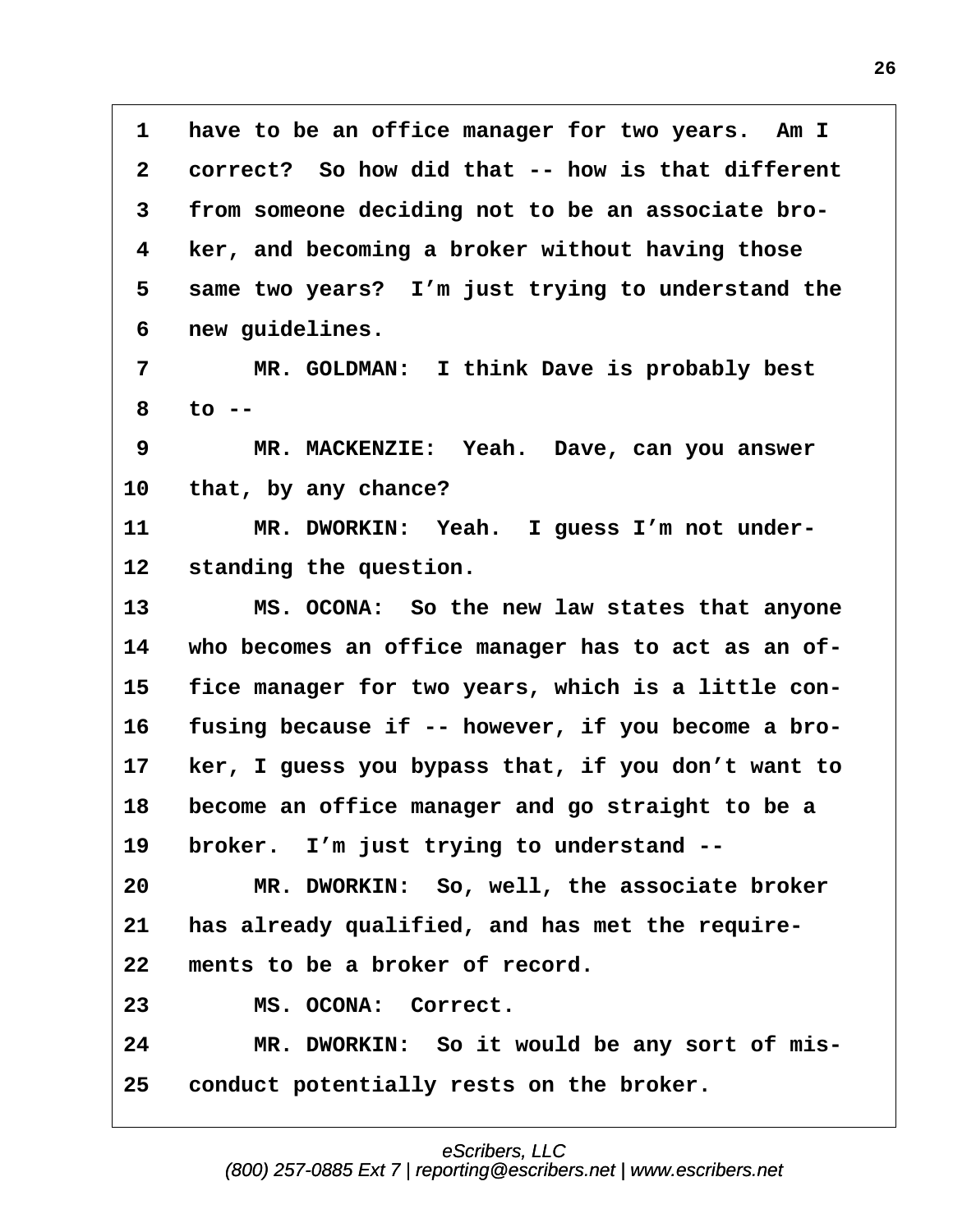1 **MS. OCONA:** Broker, right. **·2· · · · MR. DWORKIN:· So what the law seems to want ·3· ·to do is to say that if you're going to be an of- ·4· ·fice manager, who wouldn't necessarily or ordinar- ·5· ·ily be expected to have the same level of supervi- ·6· ·sion of everyone else in that office. ·7· · · · MS. OCONA:· You have to be an office -- you ·8· ·have to be an associate broker to be an office ·9· ·manager?** 10 MR. DWORKIN: Correct. 11 MS. OCONA: Correct, okay. **12· · · · MR. DWORKIN:· But what it wants to do is it** 13 requires them before they assume their responsi-**14· ·bility of being the office manager for that** 15 branch, to have training, whereas if they just be-16 came a broker of record, they would automatically 17 potentially be -18 MS. OCONA: Be responsible. 19 MR. DWORKIN: Because they're the broker of 20 record. 21 MS. OCONA: So that's a requirement of De-22 **· partment of State and not the broker of record? 23· · · · MR. DWORKIN:· Well, it's a statutory change, 24· ·so the law has changed to say that if you're going 25· ·to be a new office manager, you have to have at**

> eScribers, LLC [\(800\) 257-0885 Ext 7 | reporting@escribers.net | www.escribers.net](http://www.escribers.net)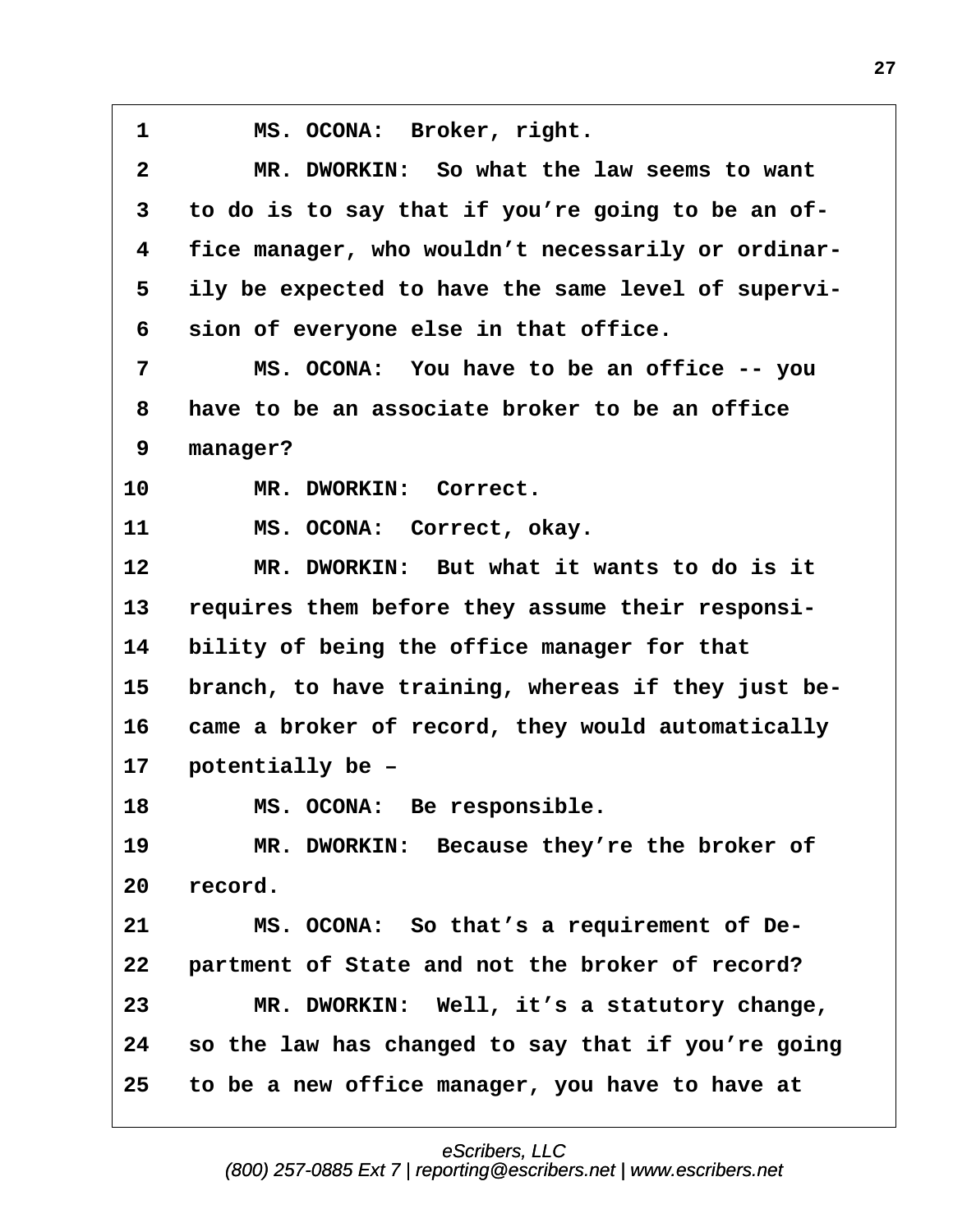**·1· ·least two years of -- two of the four prior years ·2· ·of appointment as an office manager of experience. ·3· · · · MS. OCONA:· But then you don't need that re- ·4· ·quirement if you just want to go straight and be a** 5 broker. If you want to bypass that --**·6· · · · MR. DWORKIN:· If you want to be your ·7· ·own -- right, because at that point it's assumed ·8· ·that you're going to be responsible for everything ·9· ·anyway because you're the broker of record. 10· · · · MS. OCONA:· But you just don't need that** 11 training? 12 MR. DWORKIN: You would have to satisfy the **13· ·regular requirements, like the exam, the --** 14 MS. OCONA: Well, everyone does. 15 MR. DWORKIN: Right. **16· · · · MS. OCONA:· Essentially a broker does.** 17 MR. DWORKIN: Yes, yes. **18· · · · MS. OCONA:· Okay.· It doesn't really make** 19 sense, but it's okay. Because, one, you could **20· ·just say I want to bypass the two years, and just** 21 become a broker. 22 MR. DWORKIN: But then you're responsible for **23· ·the entire sort of operation and duties because 24· ·you're the broker of record. 25· · · · MS. OCONA:· But you still miss that two years**

## eScribers, LLC

[\(800\) 257-0885 Ext 7 | reporting@escribers.net | www.escribers.net](http://www.escribers.net)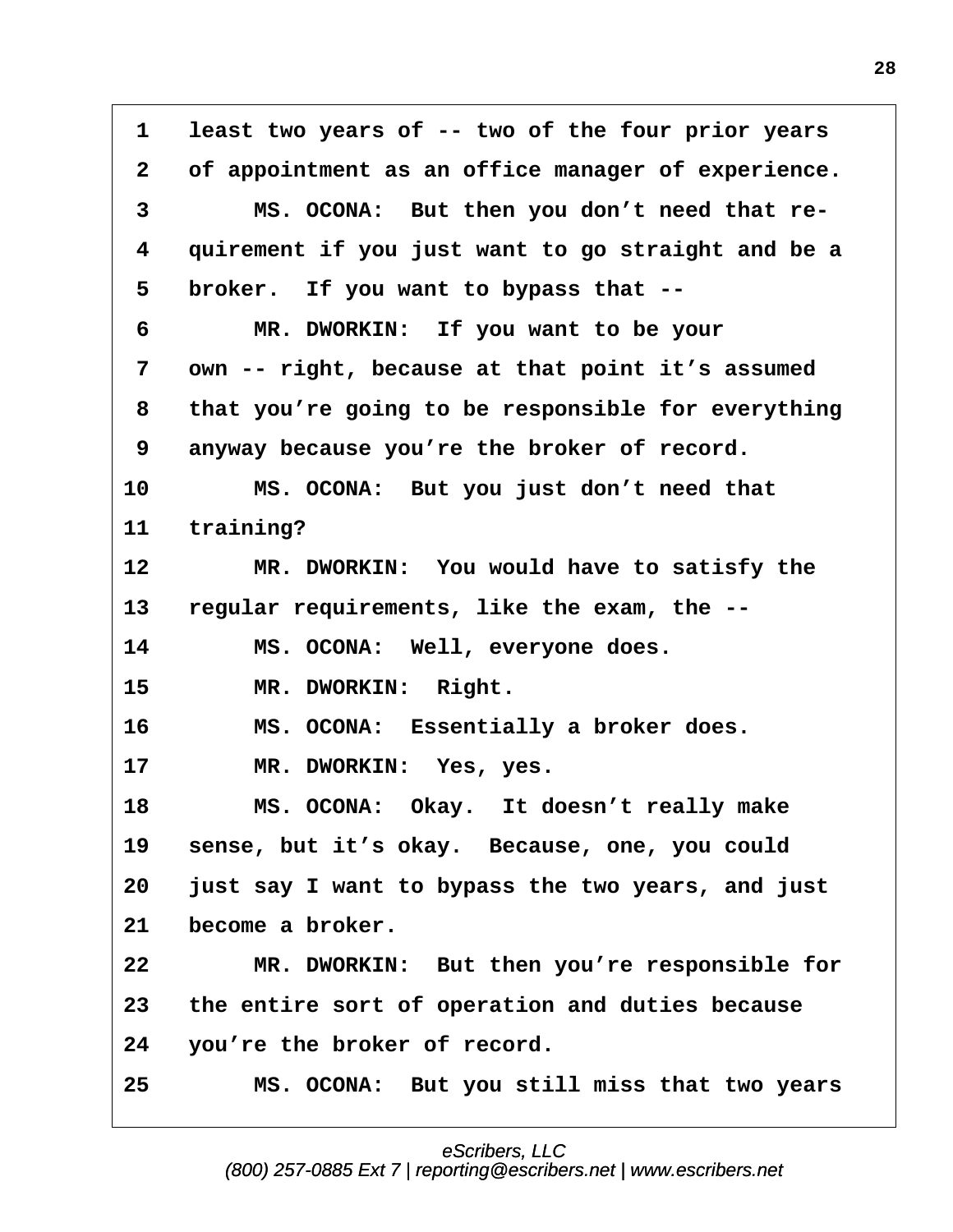1 of training, but I get it.

| $\mathbf{2}$ | MR. DWORKIN: You miss the two years' experi-       |
|--------------|----------------------------------------------------|
| $\mathbf{3}$ | ence as a supervisor, effectively as an office     |
| 4            | manager, but you have that other experience. The   |
| 5            | law wasn't, I don't think, designed to stop people |
| 6            | from being able to become new brokers if they were |
| 7            | qualified because they're assuming the responsi-   |
| 8            | bility of everything that goes on. But if you're   |
| 9            | assuming the responsibility as an office manager,  |
| 10           | who then reports up to the broker, they wanted     |
| 11           | those individuals to have more experience.         |
| 12           | MS. OCONA: Right. But if I take the option         |
| 13           | of becoming a broker, I'm not getting that same    |
| 14           | training that I think --                           |
| 15           | MR. DWORKIN: Correct. You're --                    |
| 16           | MS. OCONA: Essentially, that's what they're        |
| 17           | trying to do, is say you need more training. So    |
| 18           | if I know I have to go for that training, I may    |
| 19           | skip that and go for a broker, and still could     |
| 20           | cause the same liability because I don't have the  |
| 21           | training as the office manager. I see what you're  |
| 22           | saying, but it just doesn't make any sense. I get  |
| 23           | it.                                                |
| 24           | MR. DWORKIN: Yeah.                                 |
| 25           | MS. OCONA: Okay, thank you. I understand.          |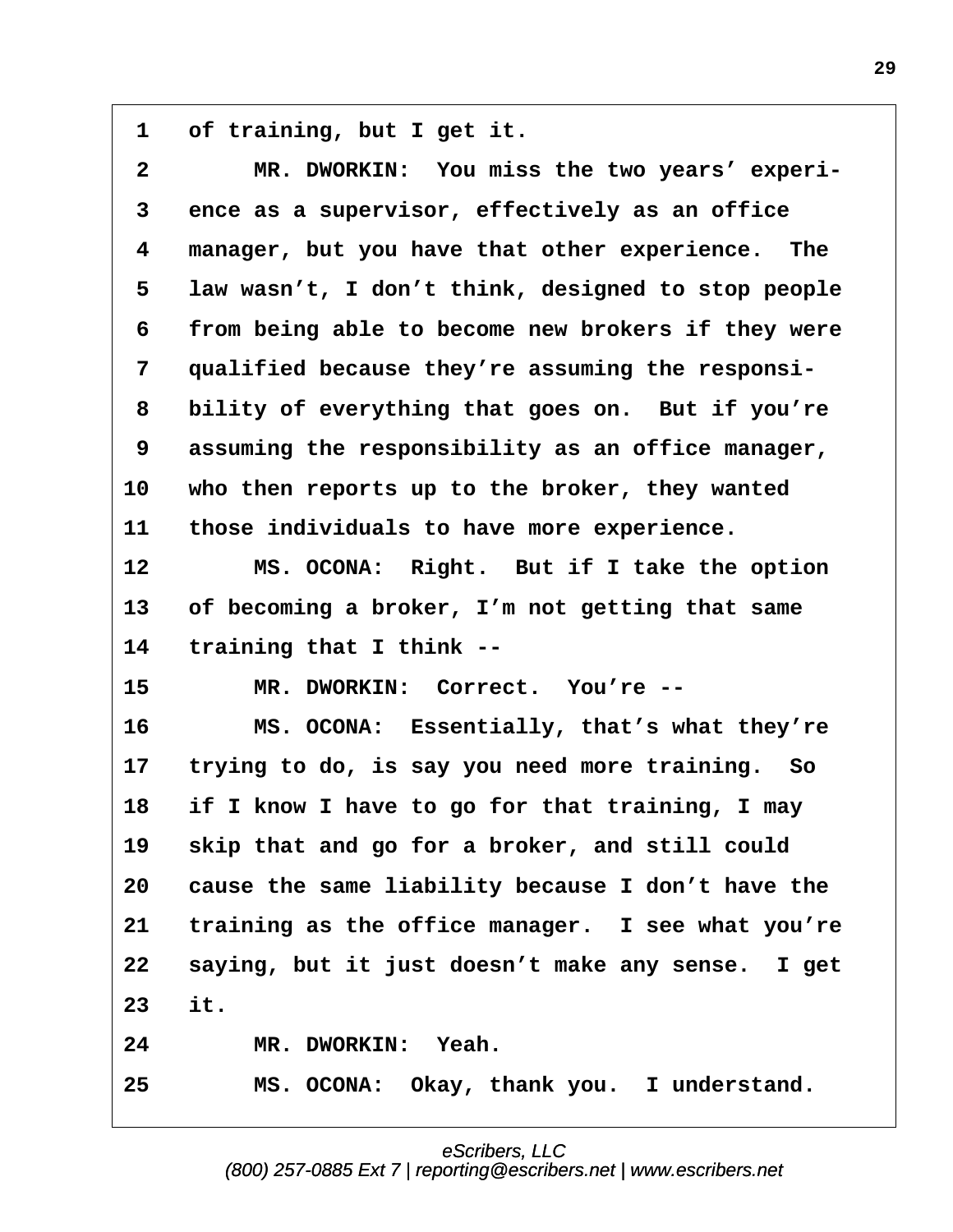1 MR. MACKENZIE: All right, thank you. Is **·2· ·there any other business to come before the board?** 3 MS. OCONA: Nope.

**·4· · · · MR. MACKENZIE:· All right, not seeing any,** 5 thank you everyone for coming. Our meeting is ad-**·6· ·journed.· And, Dave, I'll turn it over to you.** 7 MR. DWORKIN: All right, thank you. So I **·8· ·apologize to everyone here.· So the purpose of the ·9· ·public hearing section, which is apart from the 10· ·regularly scheduled board meeting that was just 11· ·adjourned, is required by New York Real Property** 12 Law, section 442-i, paragraph six, which requires 13 that the board meet no fewer than three times per **14· ·year, at various locations -- one in New York** 15 City, Buffalo, Albany. The purpose of the hear-16 ings is to elicit from members of the public sug-17 gestions, comments and observations about real es-18 tate practice in New York.

19 · **Additional notice was provided by the depart-**20 ment, in relation to the public hearing, that we 21 would be soliciting from members of the public **22· ·comments, feedback and input, with respect to a 23· ·provision that was recently enacted under chapter 24· ·697 of the Laws of 2021, also known as Senate Bill 25· ·2132B.· That legislation states in relevant part**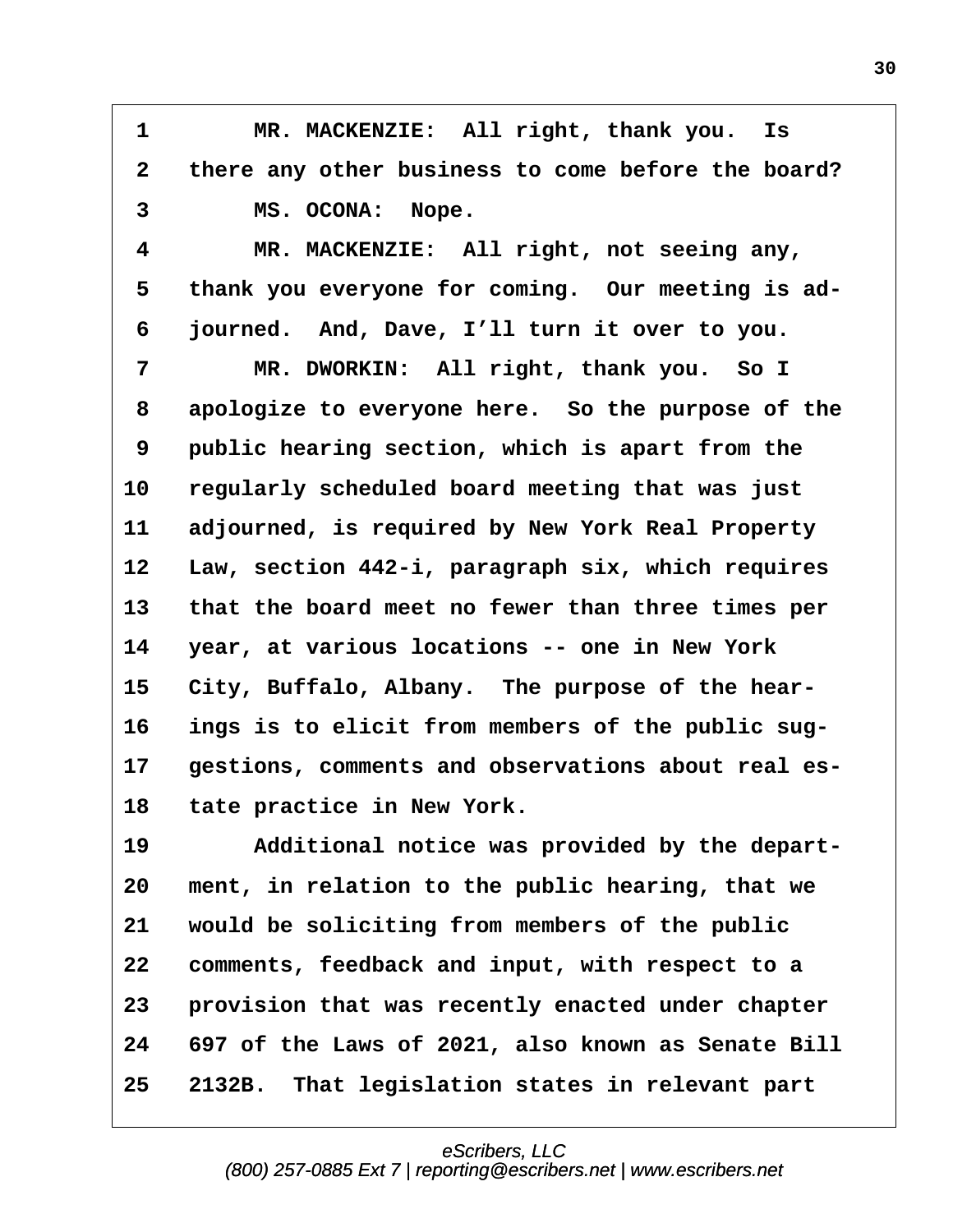**·1· ·that the Secretary of State shall, upon notice in ·2· ·a public hearing -- so this is the public hearing ·3· ·for that -- promulgate rules establishing the con- ·4· ·tent of an instruction pertaining to fair housing ·5· ·and/or discrimination in the sale or rental of ·6· ·real property, or an interest in real property as ·7· ·required by paragraph A of the subdivision -- the ·8· ·subdivision being three of section 441.**

**·9· · · · The statute goes on to state, quote, "Such** 10 instructions shall include, but not be limited to, 11 courses on, one, the legacy of segregation, une-12 qual treatment and historic lack of access to op-13 portunity in housing, two, unequal access to amen-14 ities and resources on the basis of race, disabil-**15· ·ity and other protected characteristics, three,** 16 federal, state and local fair housing laws and, **17· ·four, anti-bias training."**

18 The notice that went out requested that those 19 members of the public that wish to speak, prereg-**20· ·ister.· I know that, from looking at the Webex,** 21 there are members of the public here. So I'm go-22 ing to ask that if there's any members of the pub-**23· ·lic that haven't preregistered, or aren't sure if 24· ·they did, to please raise your hand using the We-25· ·bex feature, and we'll call on you to speak, to**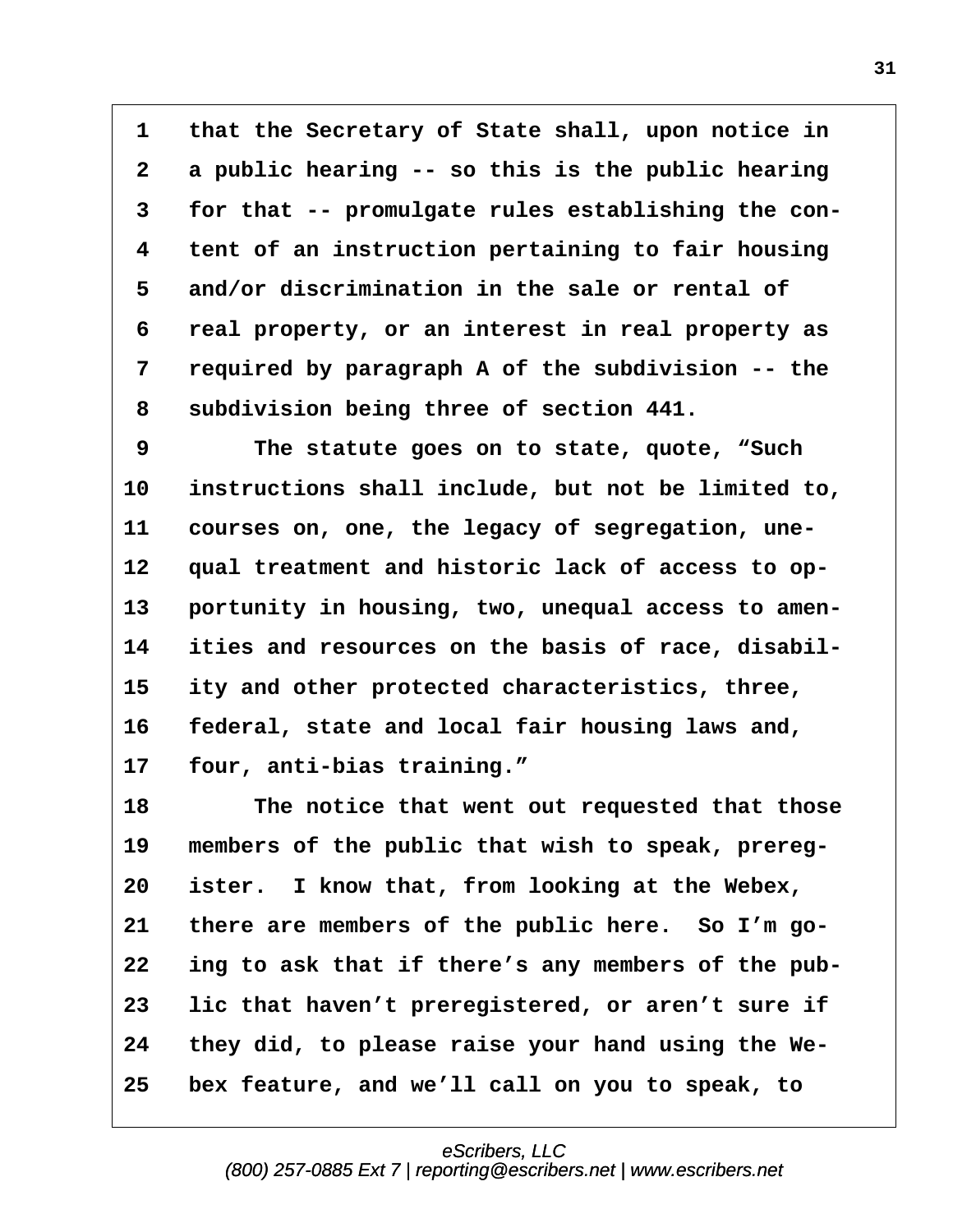1 **provide information.** Before we go to the public **·2· ·members, I'm going to ask if there are any members ·3· ·of the board that would like to speak, or provide ·4· ·comment on the educational requirements that I had ·5· ·just described.· Any members of the board from Al- ·6· ·bany that would like to say anything? ·7· · · · MR. MACKENZIE:· There's nobody here, Dave.** 8 MR. DWORKIN: Okay. Rochester? **·9· · · · MALE SPEAKER:· No one here. 10· · · · MR. DWORKIN:· New York?· I know that there** 11 are some people that have preregistered, but I'm **12· ·asking --** 13 MR. GOLDMAN: I volunteered to be on the sub-**14· ·committee, and I look forward to working with eve-**15 **ryone to create a curriculum that is appropriate 16· ·towards these measures. 17· · · · MR. DWORKIN:· Oh, okay.· Thank you.· So if** 18 there are no members of the State Statutory Board, 19 I do have a list of two individuals that had pre-**20· ·registered.· So if we could please unmute Sarah** 21 Henkind, if you're there. **22· · · · MS. HENKIND:· I'm here.· Can you hear me? 23· · · · MR. DWORKIN:· We can hear you. 24· · · · MS. HENKIND:· Okay.· Hello, everyone.· My 25**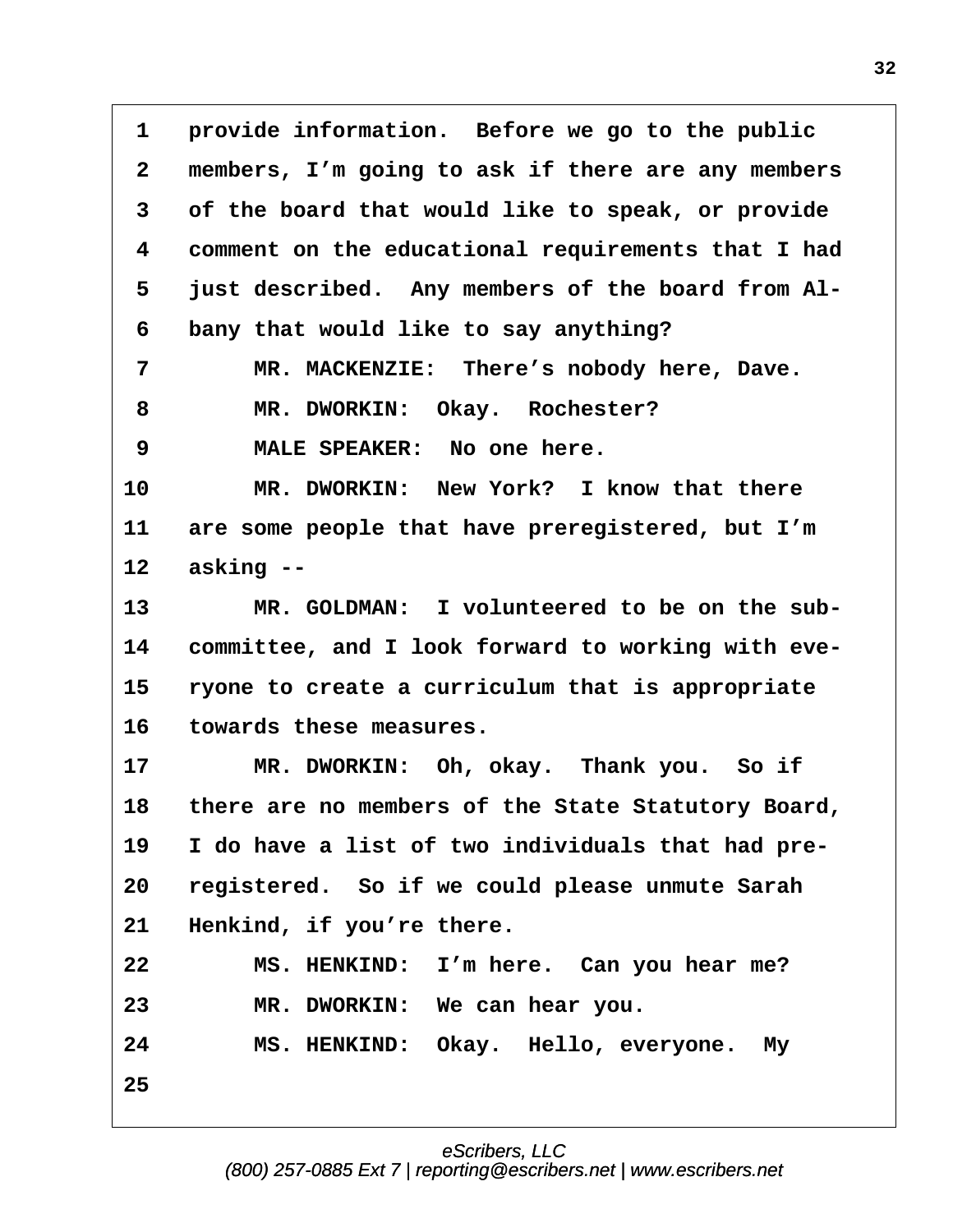**·1· ·name is Sarah Henkind.· I'm the Director of Indus-** 2 try Education at REBNY. I'm just echoing what **·3· ·Neil had to say.· I want to say that we are in fa- ·4· ·vor of enhancing our fair housing training, and we ·5· ·... with the D.O.S., as they provide guidance on ·6· ·the content of the mandatory classes that are new. ·7· ·We would also welcome the opportunity to work with ·8· ·the State Board and NYSAR to develop a curriculum ·9· ·that lead to the objectives for the cultural com-**10 **petency and implicit bias courses.** So we are here **11· ·to support fair housing laws, and we want to be** 12 **part of the solution, and please let us know how** 13 we can help. And feel free to contact me at S-H-**14· ·E-N-K-I-N-D@REBNY.com, or my telephone is 212-616- 15· ·5299.· Thank you all.** 16 **MR. DWORKIN:** All right, thank you. Did you **17· ·have, I guess, anything specific that you wanted 18· ·to add at this opportunity, on the four topics** 19 that I had just described? Ms. Henkind? **20· · · · MS. HENKIND:· Oh, no.· No, thank you. 21· · · · MR. DWORKIN:· Okay, thank you.· So the next 22· ·speaker that had preregistered is Anthony Gatto, 23· ·if we can just unmute Mr. Gatto's microphone.· Mr.** 24 Gatto, are you there?

**25· · · · MR. GATTO:· Yes, Dave.· Thank you, and good**

eScribers, LLC [\(800\) 257-0885 Ext 7 | reporting@escribers.net | www.escribers.net](http://www.escribers.net)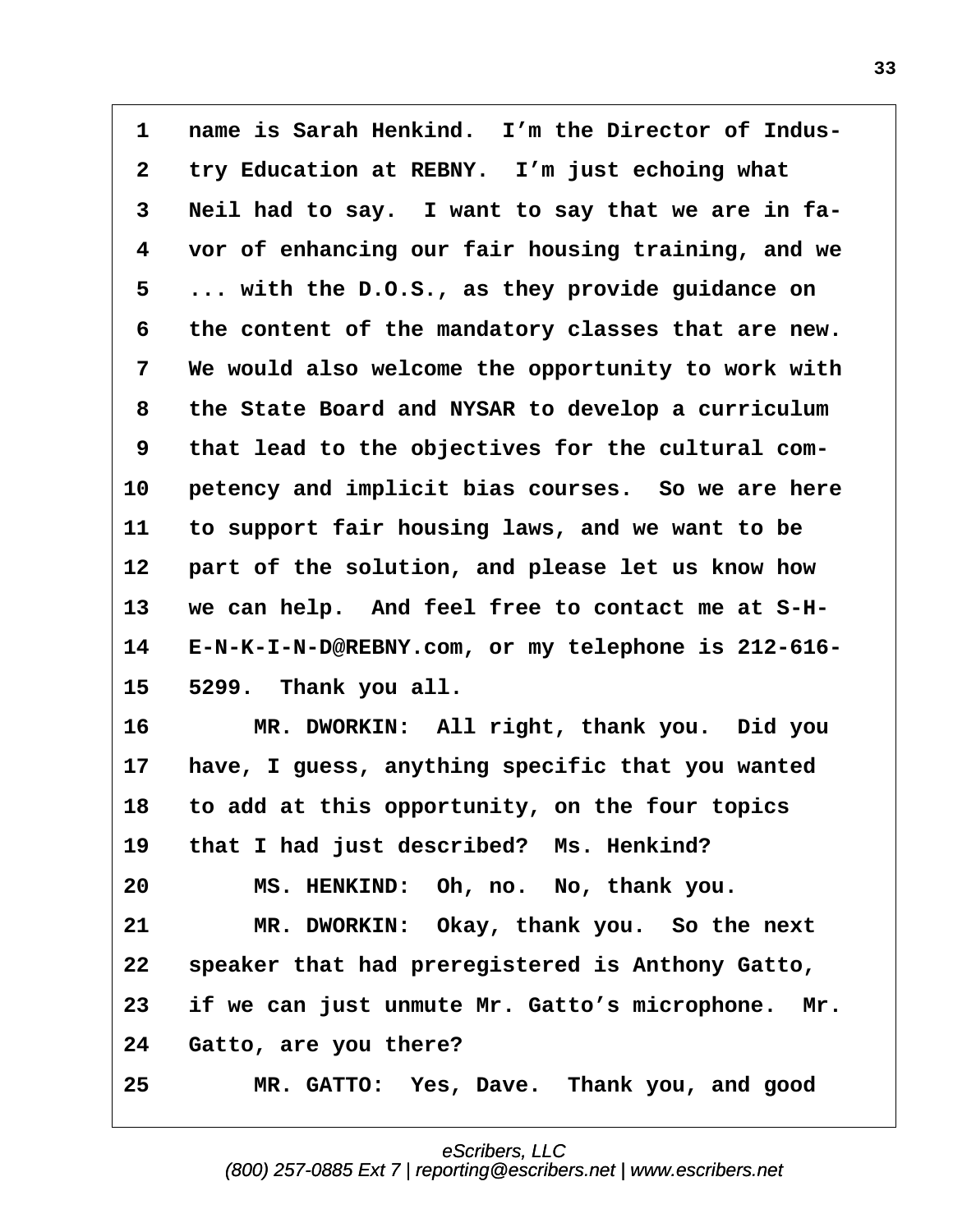**·1· ·afternoon, everyone.· My name is Anthony Gatto. ·2· ·I'm general counsel with the New York State Asso- ·3· ·ciation of Realtors.· Like REBNY, NYSAR represents ·4· ·their licensees throughout New York State, and ·5· ·would like to provide comment regarding the six ·6· ·hours of fair housing training for the salesperson ·7· ·qualification course.· NYSAR had a meeting of a ·8· ·number of instructors that were members, and what ·9· ·should be contained within the six hours.**

10 **During the meeting, we took into considera-**11 tion the new requirements for C.E., including cul-12 tural competency and implicit bias training, and **13· ·that should also be included within those six 14· ·hours, although we realized that that six hours is** 15 limited as far as how much content we can actually **16· ·fit into those six hours.· We didn't feel that a** 17 licensee should not have that training in the 18 first six hours during the qualification course, 19 and only be exposed to it during their continuing 20 education cycle.

21 The salesperson qualification course would be **22· ·the foundation of the education that these indi-23· ·viduals will receive, before they go out practic-**24 ing and interacting with consumers. So under-**25**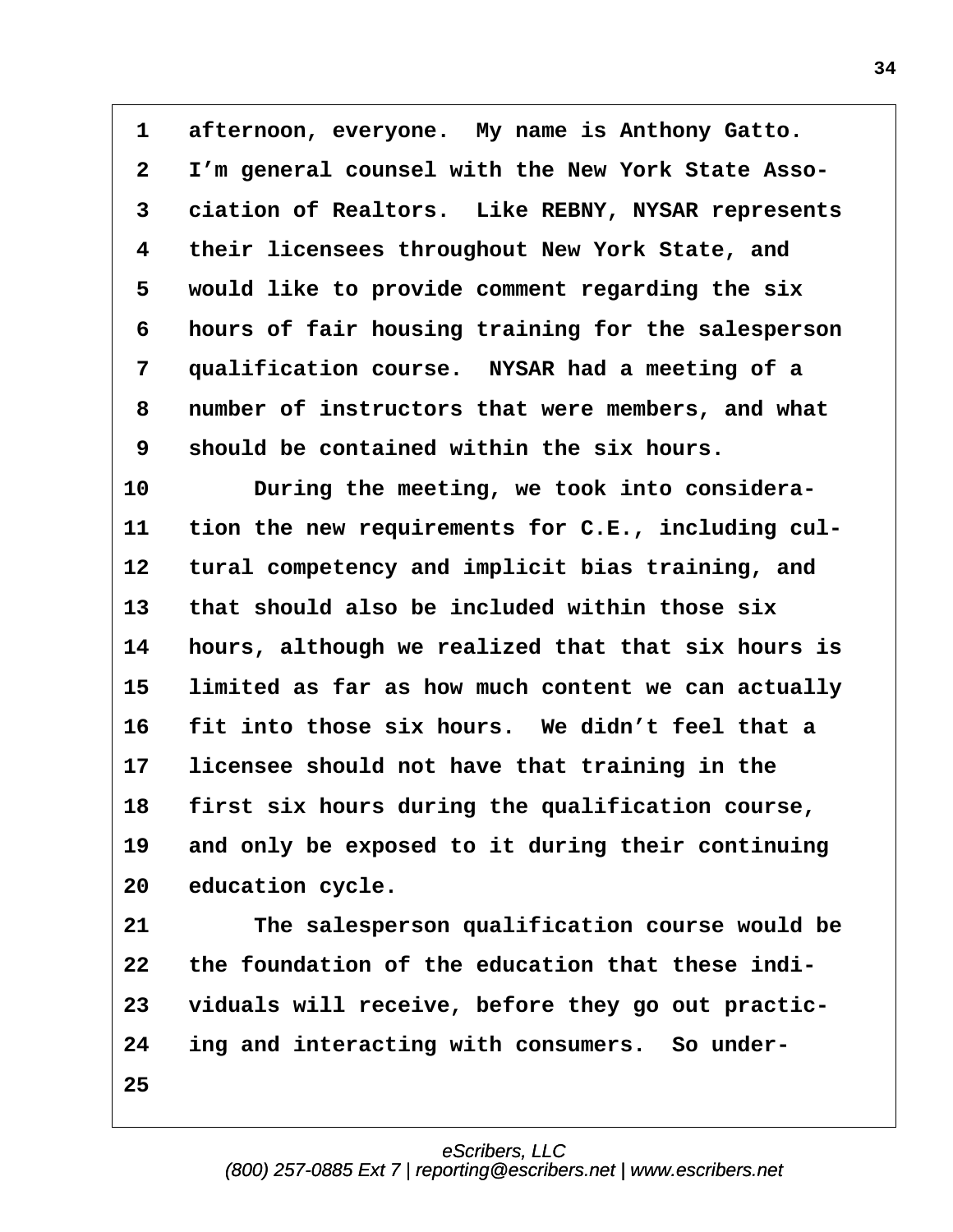**·1· ·standing the full range of fair housing and dis- ·2· ·crimination, in the sale or rental of real prop- ·3· ·erty, is important at this first step of their ·4· ·hopefully successful career.· So taking into con- ·5· ·sideration the four items that were contained ·6· ·within the statute, NYSAR has assigned hourly re- ·7· ·quirements for each, just as a suggestion.· So the ·8· ·legacy of segregation or unequal treatment, and ·9· ·the lack of access ... housing, approximately one 10· ·hour of that six should be dedicated to that.** 11 **· · Number two and three, regarding unequal ac-**12 **cess to amenities and resources, on the basis of** 13 race, disability and other protected characteris-**14· ·tics, as well as federal, state and local fair 15· ·housing laws, we felt that those two would work** 16 together. They really wouldn't be separate sec-**17· ·tions, so to speak.· So dedicating half of those 18· ·six hours -- so three hours -- to those matters,** 19 it's extremely important for licensees to under-**20· ·stand the fair housing laws as, again, this is 21· ·their first instance as far as being exposed to** 22 the real estate industry is concerned. **23· · · · The anti-bias training -- number four -- we 24· ·interpreted that to mean implicit bias.· So we**

**25· ·should have the licensees, again, be educated in**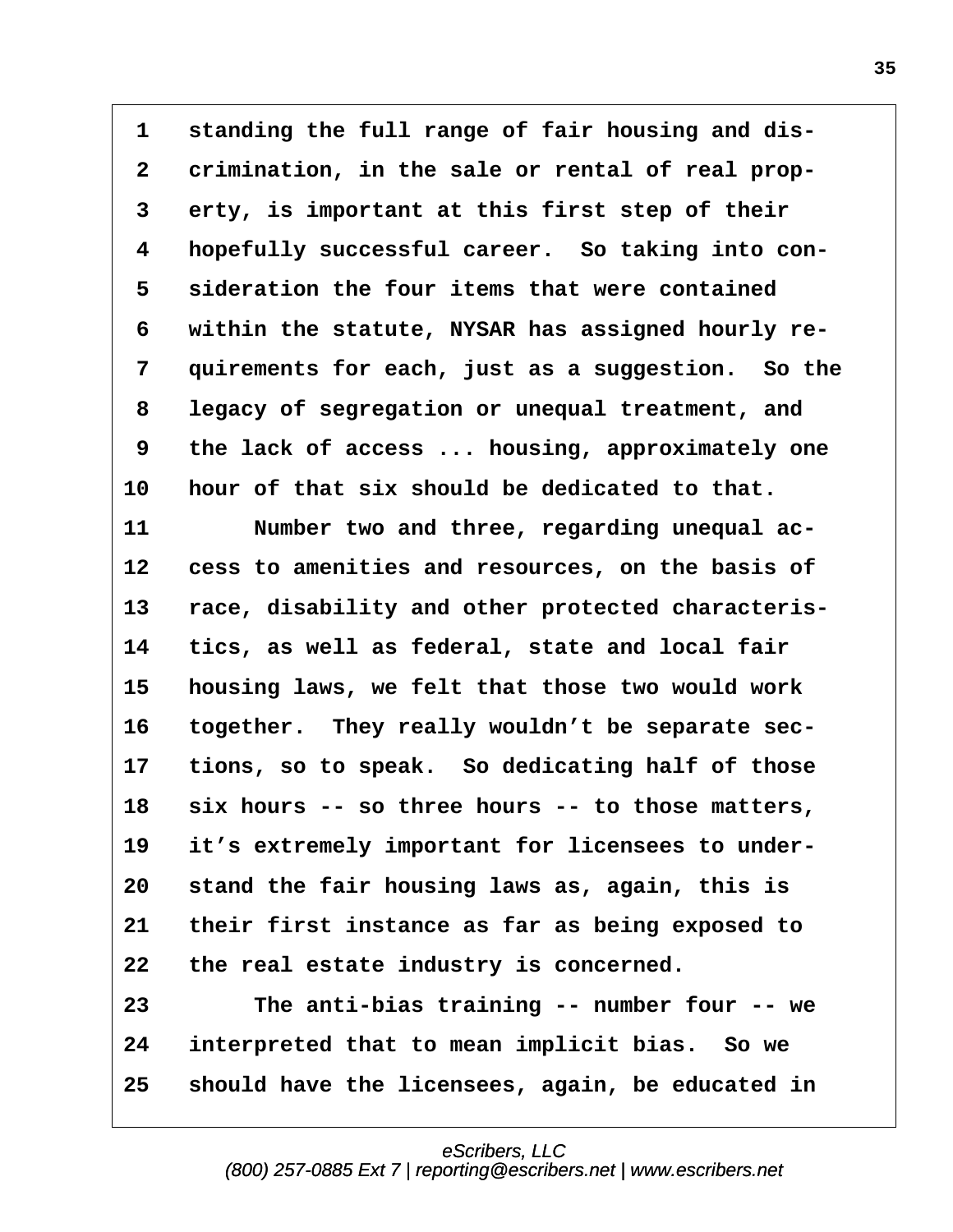1 the same manner they would be when they go to take **·2· ·their continuing education course, so that one ·3· ·hour would be related to implicit bias, and for ·4· ·the last -- again, for cultural competency, an-** 5 other hour for cultural competency. We're not **·6· ·necessarily saying that these would be blocked up ·7· ·one hour for the first section, three hours for ·8· ·the second.· A lot of them are intertwined because ·9· ·there is some overlap in there, but these are just** 10 suggested times for those required subjects, Da-**11· ·vid, so thank you.**

12 MR. DWORKIN: Thank you very much. Are there 13 any other members of the public that would like to 14 say something with respect to the educational pro-**15· ·visions?· If there is anyone, please -- oh, so we 16· ·have -- I'm sorry?**

17 MS. OCONA: I would like to say something. 18 MR. DWORKIN: Oh, okay. So board member Tri-19 sha Ocona would like to say something.

**20· · · · MS. OCONA:· I'm an instructor, and I've taken** 21 many fair housing courses. I know there's a **22· ·standard, but every time I've taken a fair hous-23· ·ing, it's always been different.· Every single 24· ·time I've taken fair housing continued education,** 25 every instructor teaches it different, and I think

> eScribers, LLC [\(800\) 257-0885 Ext 7 | reporting@escribers.net | www.escribers.net](http://www.escribers.net)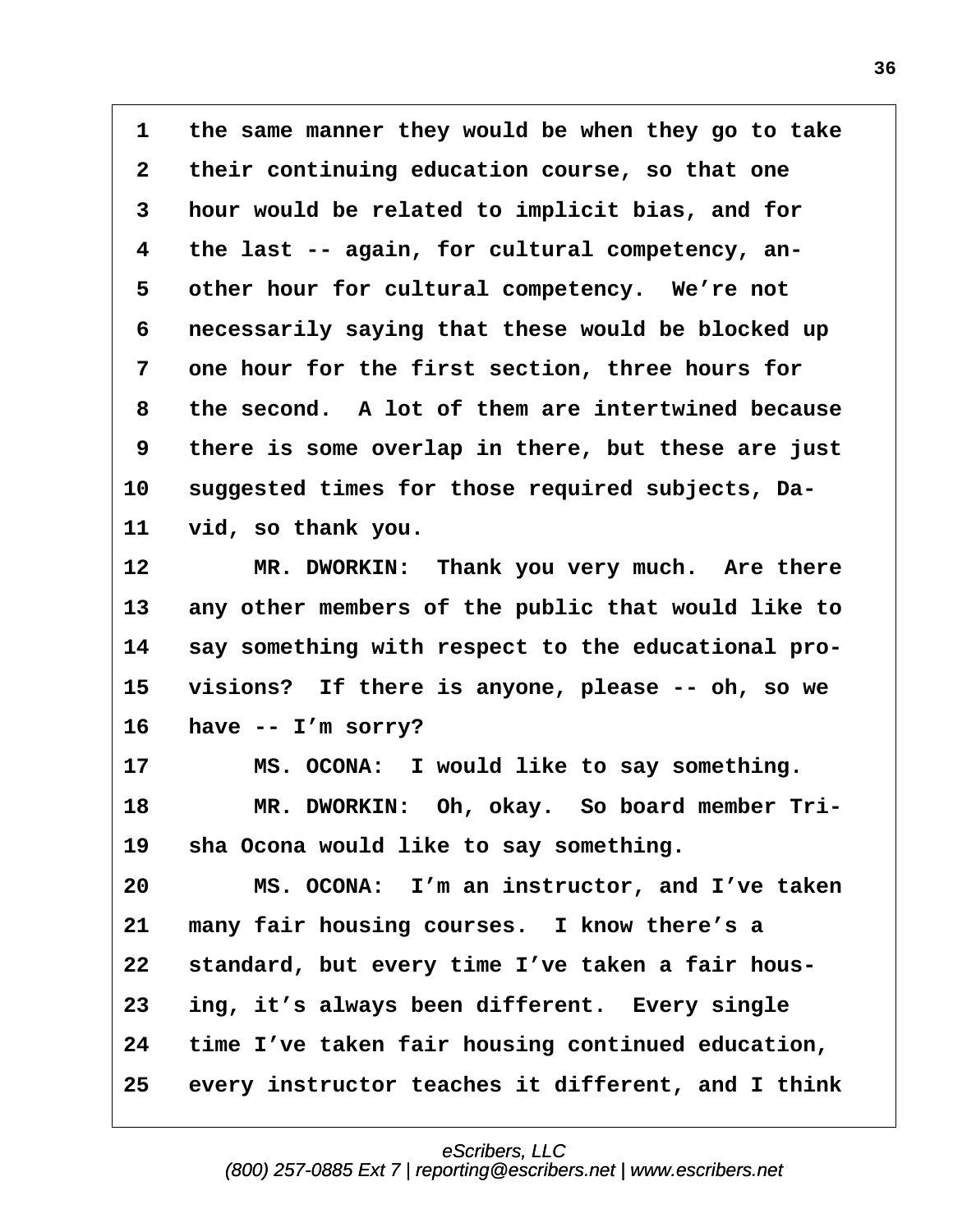**·1· ·we need to come up with a way to have a little ·2· ·more standard because you can have a curriculum. ·3· ·You can have a syllabus, and everyone is giving it** 4 different. They're omitting some stuff. They're **·5· ·putting their own stuff.· And, like I said, I've ·6· ·been instructor for many, many years -- over a ·7· ·decade -- and I've sat in many continuing educa- ·8· ·tion, and it's taught differently every single ·9· ·time.**

**10· · · · So that's something that we really need to 11· ·look at, and have more of a standard, at least for** 12 this particular type of course, to make sure 13 whether we're from Albany, all the way downstate, 14 that everyone is being -- everyone is teaching it 15 the same way, and being taught the same way. Cur-16 riculum is not enough because you can still go off 17 **how everyone chooses to teach it.** 

**18· · · · MR. DWORKIN:· Thank you.· I think we could** 19 certainly --

**20· · · · MS. DELOLLO:· Dave, Dave --**

21 MR. DWORKIN: Hello?

**22· · · · MS. DELOLLO:· Oh, I'm sorry.· Dave, it's 23· ·Jodi.· I just wanted to mention to you that I do 24· ·have someone that reached out to me, who is not on 25· ·Webex, so they dialed in so cannot raise their**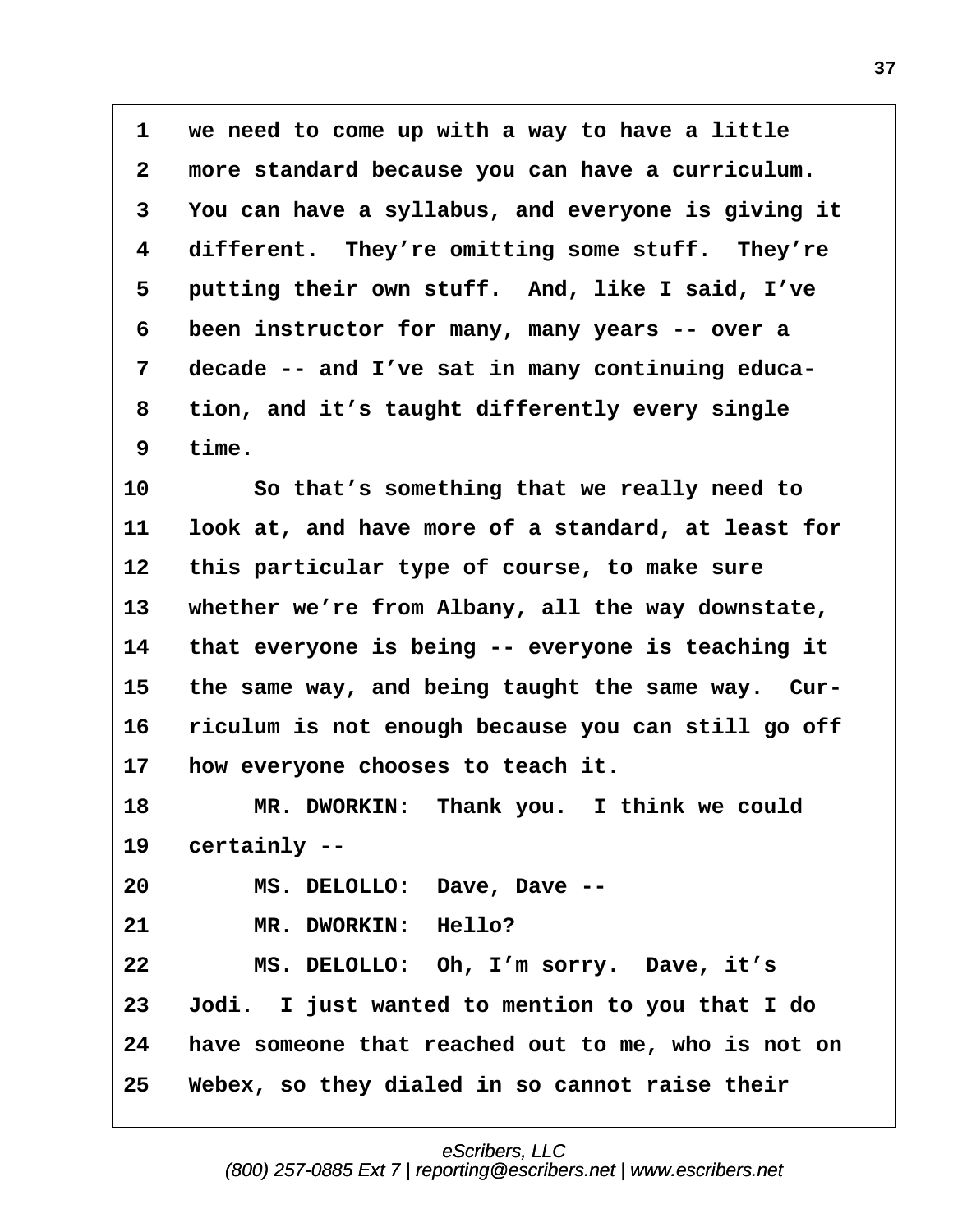**·1· ·hand.· So when you're ready for that person, I'll ·2· ·let you know who that is, unless you want me to ·3· ·let you know now. ·4· · · · MR. DWORKIN:· I don't believe there's anyone ·5· ·else that has preregistered, or has advised that ·6· ·they wish to speak, so certainly, if you can iden- ·7· ·tify them, we can unmute them and have that person ·8· ·speak. ·9· · · · MS. DELOLLO:· Okay.· The name is Ed Bedi-10· ·notti.** 11 MR. DWORKIN: I'm sorry, you said Ed? 12 MS. DELOLLO: Bedinotti. 13 MR. DWORKIN: Dunati? **14· · · · MS. DELOLLO:· Bedinotti.· B.E. -- 15· · · · MR. SHANNON:· I'm not seeing an Ed Bedinotti.** 16 Did he call under a phone number? 17 MS. DELOLLO: Yes. 18 **MR. SHANNON:** Okay. Would you know the last 19 two digits by any chance? **20· · · · MS. DELOLLO:· I will ask the person that con-21· ·tacted me -- 5544, or sorry, 5545.** 22 MR. SHANNON: Okay, and they're unmuted. **23· · · · FEMALE SPEAKER: Jodi, could you repeat the 24· ·spelling of the last name? 25· · · · MS. DELOLLO:· It is B-E-D-I-N-O-T-T-I.**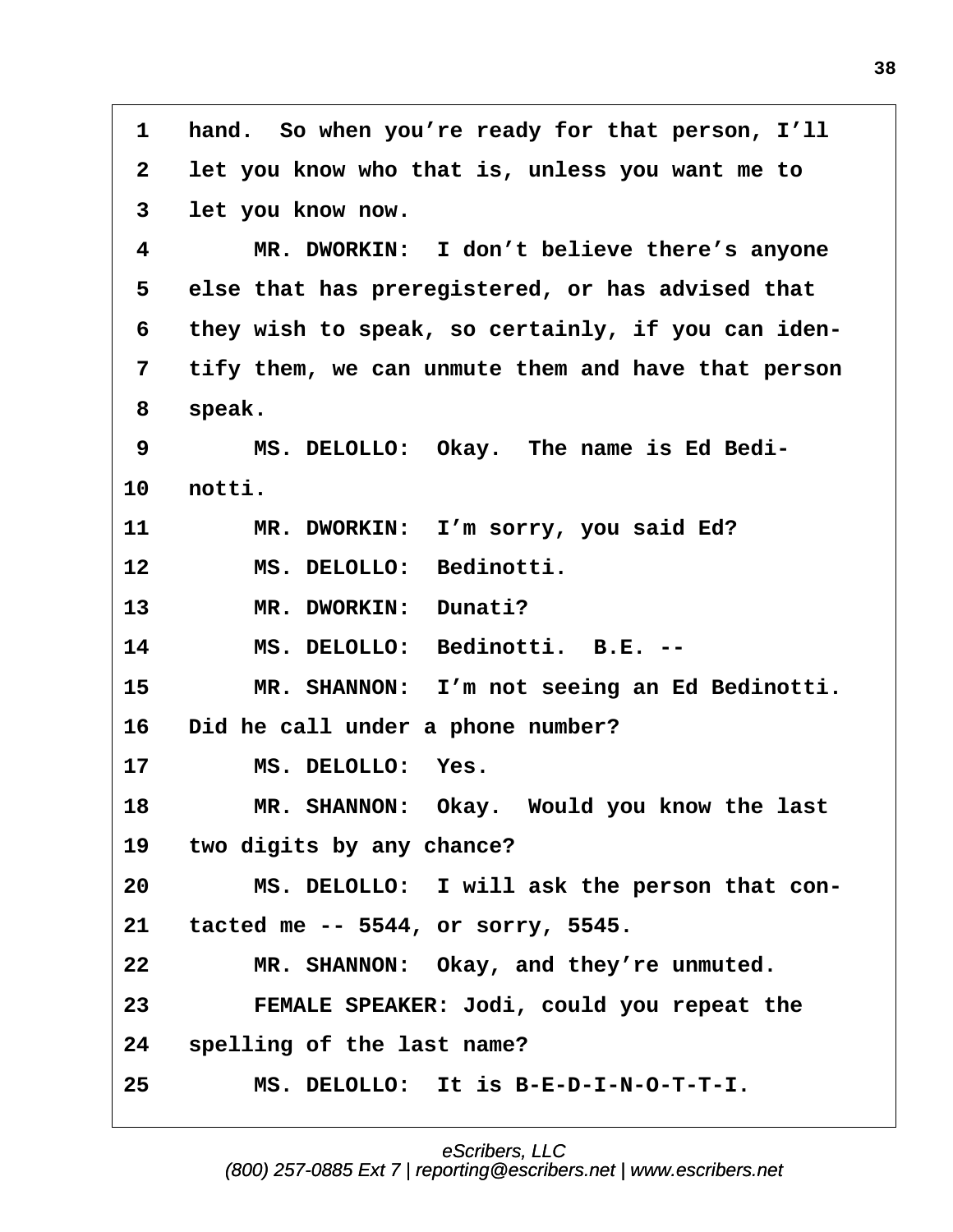1 **FEMALE SPEAKER:** B, as in boy? **·2· · · · MR. SHANNON:· Yes, E-D.** 3 **· · · · FEMALE SPEAKER:** Bedinotti. Okay, great. **·4· ·Thank you.** 5 **MR. BEDINOTTI: Hello? ·6· · · · MR. SHANNON:· Yeah, that phone number is un- ·7· ·muted. ·8· · · · MR. BEDINOTTI:· Okay.· Can you hear me? ·9· · · · MS. DELOLLO:· Yes.** 10 MR. SHANNON: Yes, we can hear you. **11· · · · MR. BEDINOTTI:· Okay, hi.· Good afternoon.** 12 My name is Ed Bedinotti. I am a real estate ap-13 **· praiser, and I am the chair of the NYSAR Appraisal 14· ·Committee, and I would like just to comment on the**  $\mathbf s$ t  $\mathbf s$ **15· ·new ANSI Standard that went into effect April 1 .** 16 I'm sorry? **17· · · · MR. DWORKIN:· So can we -- we were opening up** 18 for conversations now on the education require-19 ment. If you'd like to speak about the ANSI re-**20· ·quirement -- just so that we have some order 21· ·here -- can we call on you when we get to the open 22· ·discussion?· We thought you wanted to discuss the 23· ·educational components under the new statute.** 24 MR. BEDINOTTI: No, that's okay. **25**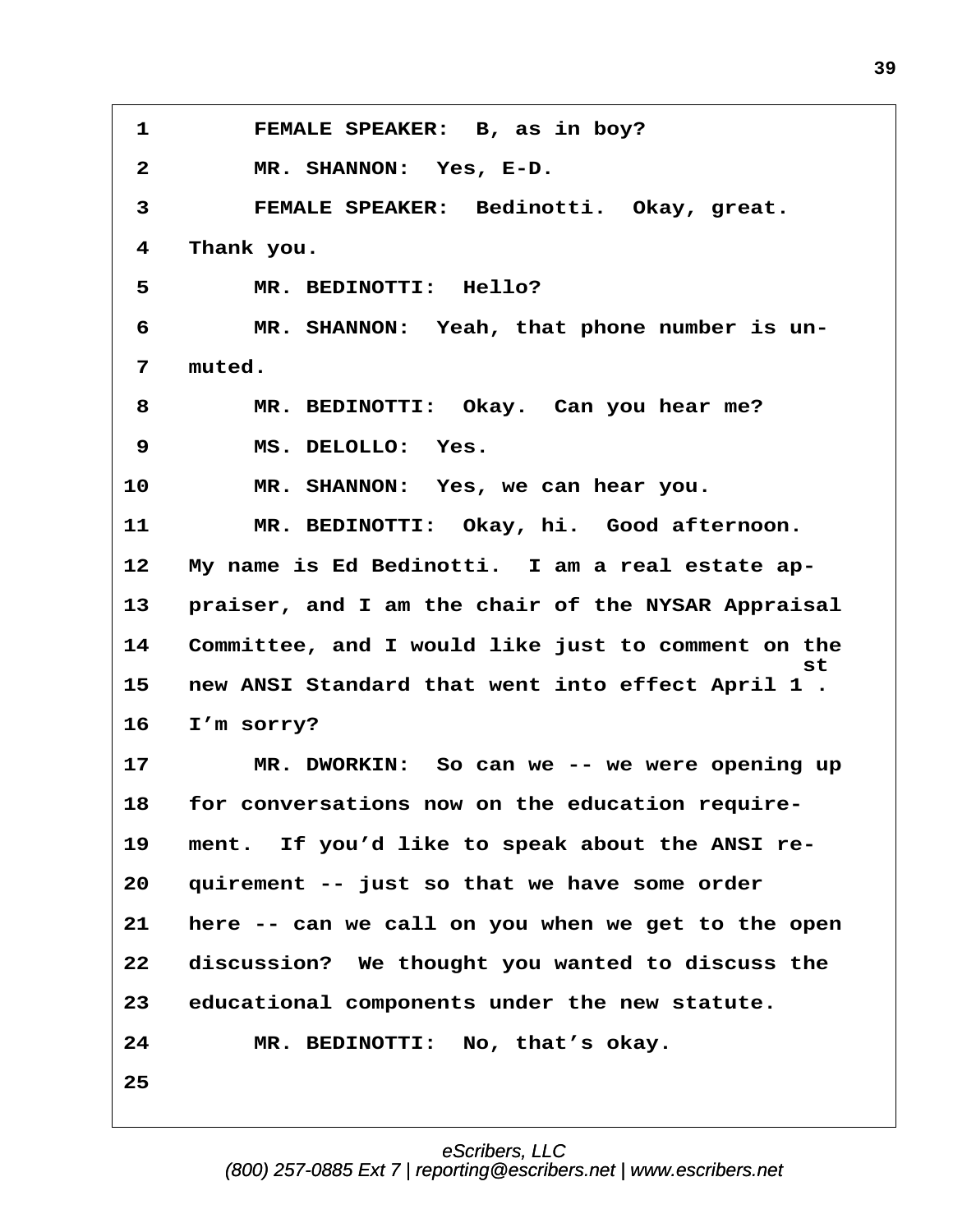**·1· · · · MR. DWORKIN:· Okay.· So we'll call on you af- ·2· ·ter all the other public speakers are called on ·3· ·for the educational component, so sorry about ·4· ·that.· The next person that wished to speak was ·5· ·Lin Fields.· Can we please unmute Lin Fields? ·6· · · · MR. SHANNON:· She's unmuted.** 7 MS. FIELDS: -- the opportunity to address **·8· ·you today.· My name is Lin Fields, or Linda ·9· ·Fields.· I have been a licensed real estate broker 10· ·since 1979.· I have been an instructor since 1983, 11· ·and I am also an instructor for the New York State** 12 Association of Realtors. I would like to speak in 13 support of the changes that are happening with **14· ·this.· I kind of pride myself on teaching fair 15· ·housing courses, and I find it very difficult to** 16 get the information in, in just simply three **17· ·hours.** 18 **I** think what is going on out in the real 19 world is outrageous, and I think this will cer-20 tainly help new people coming into the business. 21 They need to know more about fair housing, anti-22 bias, implicit bias, cultural competency, and this 23 addition will do very well for them. It's a step-**24· ·ping stone that I think is fantastic, so I just 25· ·want to speak in support of that.**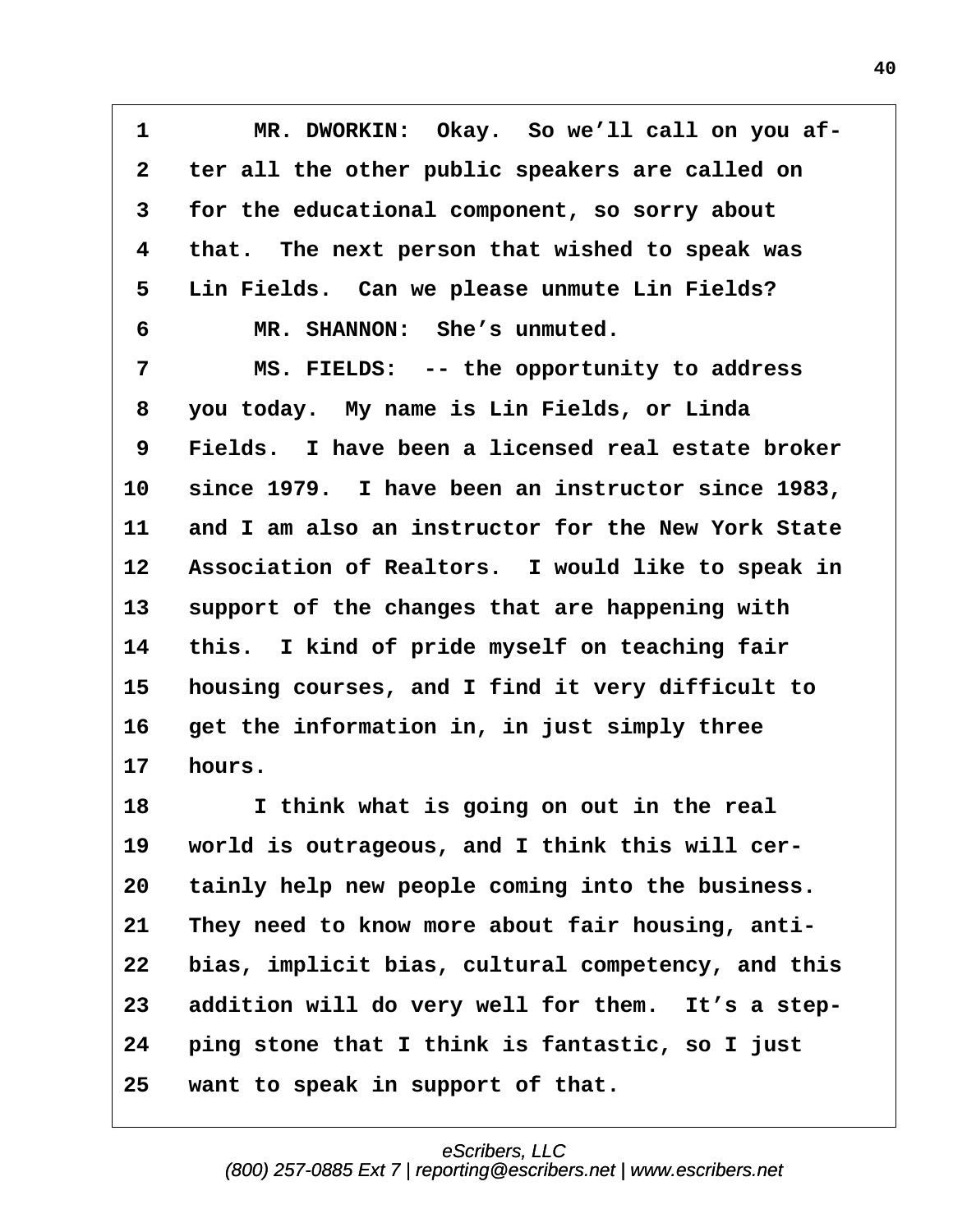**·1· · · · MR. DWORKIN:· Thank you for your comment.· Do ·2· ·you have anything in terms of a specific comment ·3· ·or recommendation that the department should con- ·4· ·sider when developing the regulations to enact the** 5 statute?

**·6· · · · MS. FIELDS:· Not at this point.· I find,** 7 **quite honestly, that if it would have been more ·8· ·than six hours, I would have been very happy be- ·9· ·cause they need the education.· To speak to one of 10· ·the members who said that the classes need to have** 11 some sort of continuity, I agree with that be-12 **cause, as you've said, there are so many classes,** 13 and so many different ways of teaching. I think 14 this will be a big help.

15 MR. DWORKIN: Okay. Thank you for your com-**16· ·ment.**

17 MS. FIELDS: Thank you for your time. 18 **MR. DWORKIN:** So I'm going to just ask if any 19 of the public participants are there, just give **20· ·you an opportunity that if there is anyone that** 21 would like to speak publicly regarding the educa-22 tional requirement, please raise your hand. **23· ·Please note that what will happen next is, as Di-24· ·rector DeLollo mentioned, that the department will 25**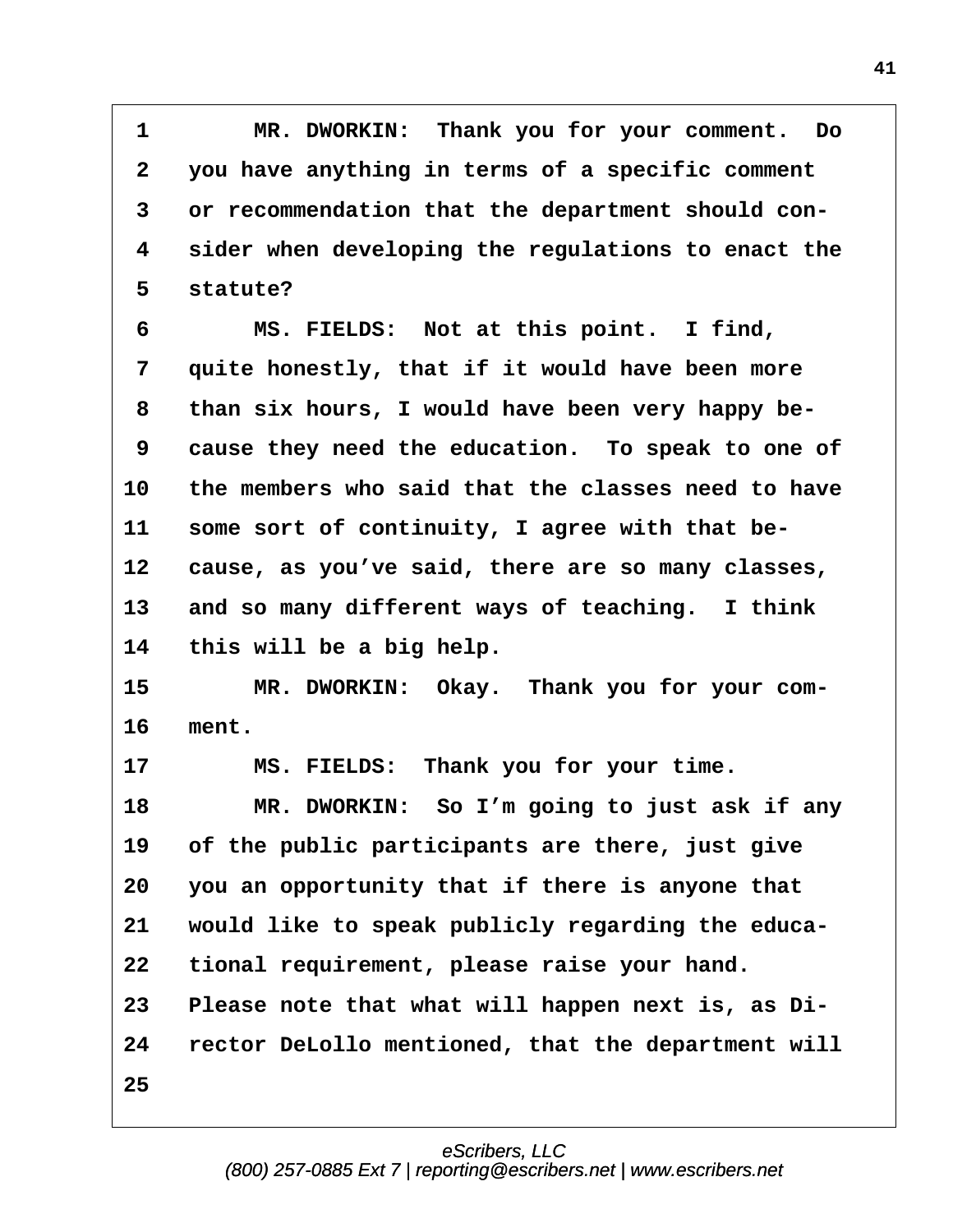**·1· ·work on the coursework.· We are required to de- ·2· ·velop regulations pursuant to the new statute.· So ·3· ·when the regulations are published, there will be ·4· ·another opportunity for members of the public to ·5· ·submit comments to the department, that will be ·6· ·considered as part of the rulemaking process under ·7· ·the State Administrative Procedure Act.**

**·8· · · · So I'm being advised that there are no other ·9· ·public comments, with respect to the education. I** 10 thank everyone who preregistered, who spoke, and **11· ·volunteered their time.· And now, if we could 12· ·please go back to Mr. Bedinotti, who wanted to** 13 · provide public comment on the ANSI requirements. **14· ·So can we please unmute Mr. Bedinotti?**

15 MR. SHANNON: He is unmuted.

16 MR. BEDINOTTI: Again, my name is Ed Bedi-**17· ·notti.· I'm a real estate appraiser, and I am the** 18 current chair of the NYSAR Appraisal Committee, **19· ·and I would just like to speak publicly in regards 20· ·to the ANSI measuring standard, which just went · · · · · · · · · · · · st 21· ·into effect April 1· for all loans to be delivered 22· ·to Fannie Mae.· Most people -- most agents and 23· ·brokers -- are not even aware that there is such a 24· ·thing that's called the ANSI measuring standard, 25· ·and a lot of appraisers, to be honest with you,**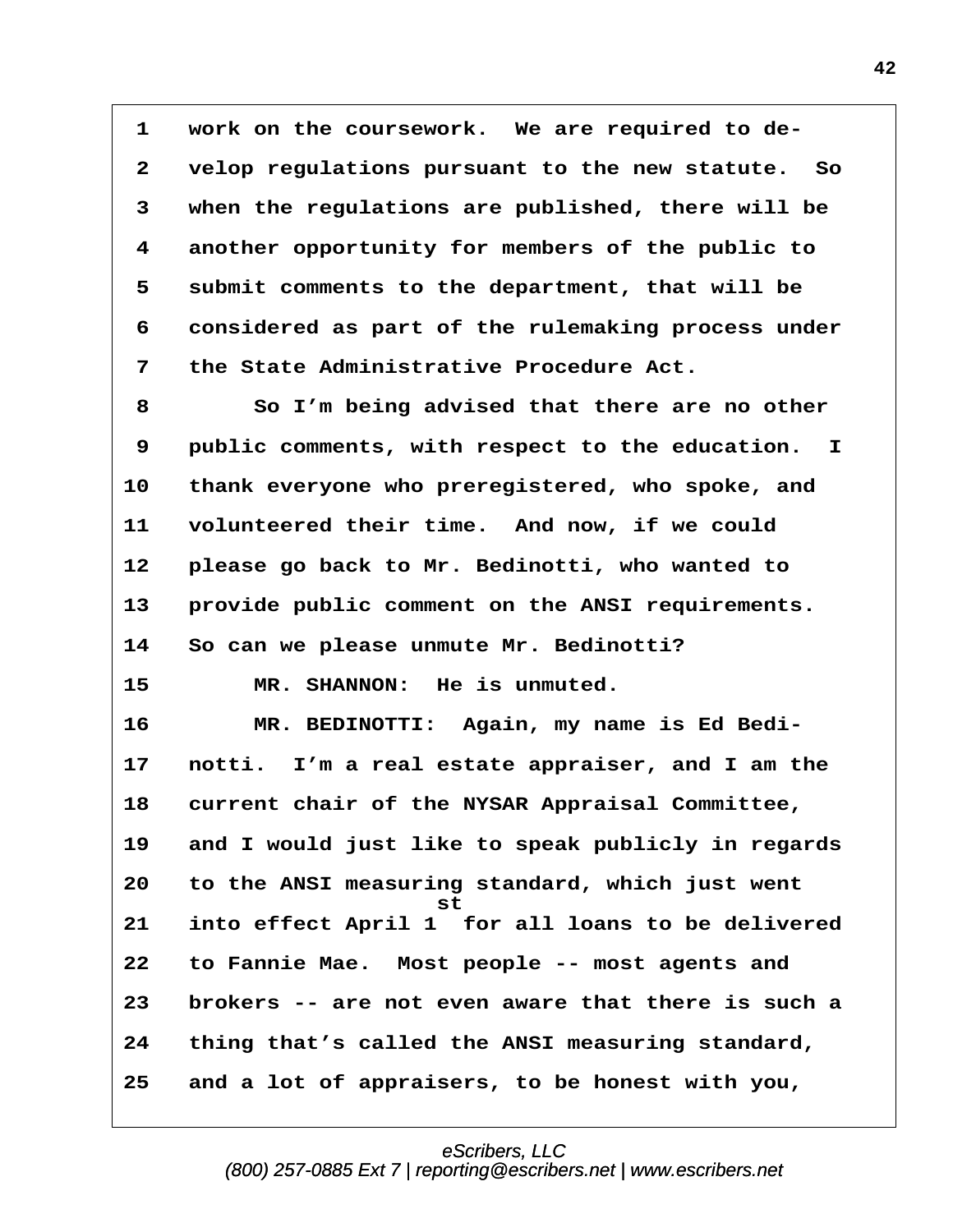**·1· ·especially in New York State, are not aware of it** 2 either.

**·3· · · · ... ANSI measuring standards is a way of cal- ·4· ·culating square footage for a single-family resi-** 5 dential property. It differs vastly from the way **·6· ·square footage is typically measured and calcu- ·7· ·lated within New York State.· There is no uniform ·8· ·measuring standard nationwide.· There never has ·9· ·been.· They've always tried to implement one, but 10· ·the problem is each individual state, as far as** 11 appraisal goes, has their own department which en-12 forces and regulates USPAP. So basically there 13 can be different rules in different states.

14 **In New York State, the agents and bro-**15 kers -- as far as I know, there's no law that re-**16· ·quires them to measure a house or a property, when 17· ·they list it for sale.· Typically they go by the** 18 recorded or reported assessor records, or if there 19 is a difficult house, we'll get a call, and ap-20 **praiser to go out and measure a property for them. 21· ·And as an appraiser, we will typically measure a 22· ·house -- knowing the market area that we're 23· ·in -- in ways that we know other houses have been** 24 measured in the past, typically gained from expe-**25· ·rience over time, and we will be comparing the**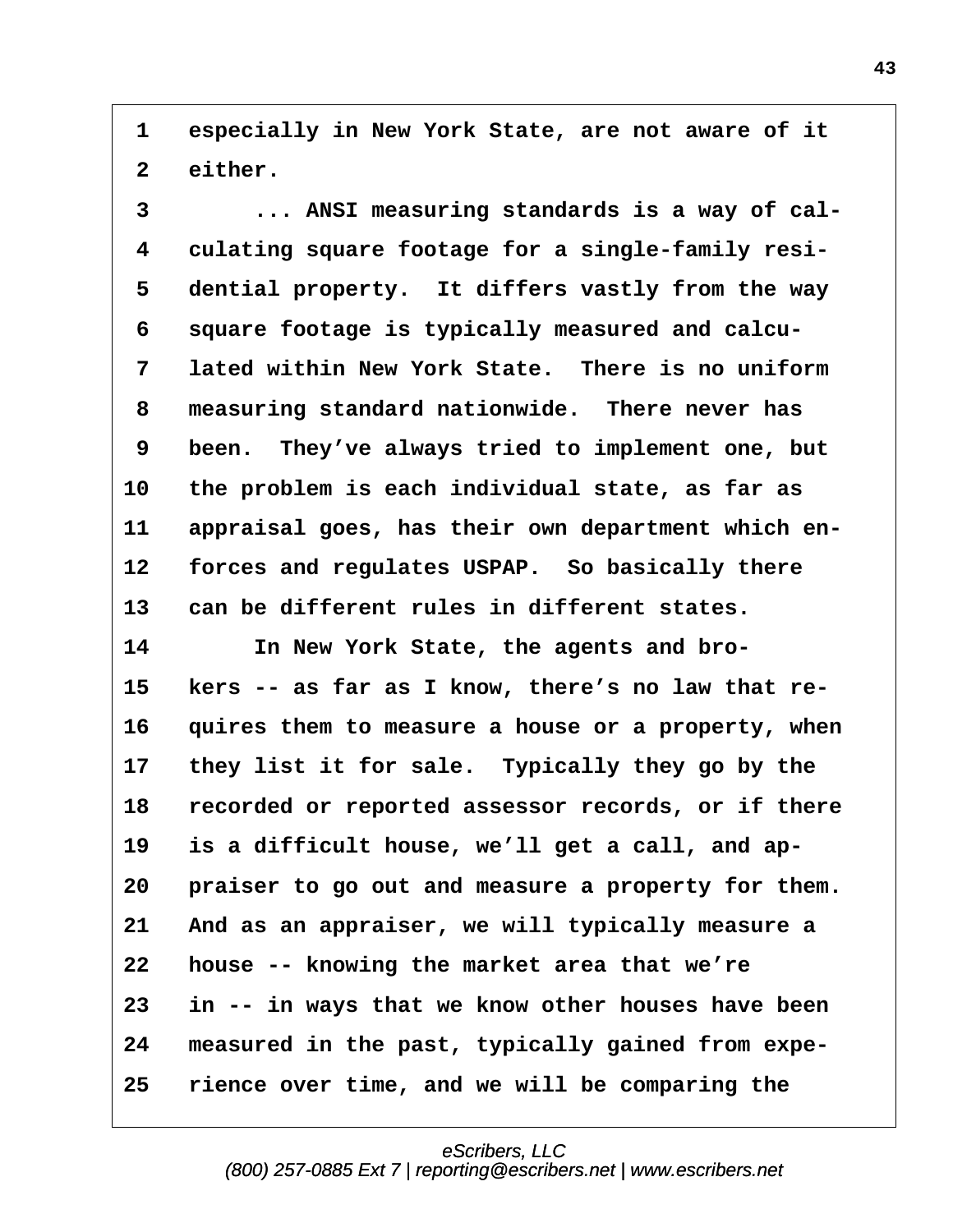**·1· ·houses to apples to apples, and making adjustments** 2 accordingly.

**·3· · · · With this ANSI Standard, if the client im- ·4· ·posed measuring standard that the general public ·5· ·is not aware of, and as an appraiser we are sup- ·6· ·posed to follow.· We interpret the market.· We** 7 don't dictate or make the market. In this case, **·8· ·we are being told that we have to actually dictate ·9· ·the market -- dictate the way the square footage 10· ·of a house is calculated and reported -- which 11· ·goes against the definition of market value.**

**12· · · · For real estate licensees and brokers, this** 13 creates a very big problem because if they have a **14· ·cape with ceiling heights that don't meet this** 15 ANSI requirement, they could be marketing a house **16· ·as they always did, as say a fifteen hundred** 17 square foot house, but the appraiser for loans to **18· ·be delivered to Fannie Mae is going to be measur-**19 ing and delivering a thousand square foot house. **20· ·And you can imagine where the confusion is going 21· ·to be in trying to explain to a seller or buyer 22· ·that your house is technically only a thousand** 23 square feet.

24 They've come up with vast ways that the ap-**25· ·praiser can account for the difference, and try to**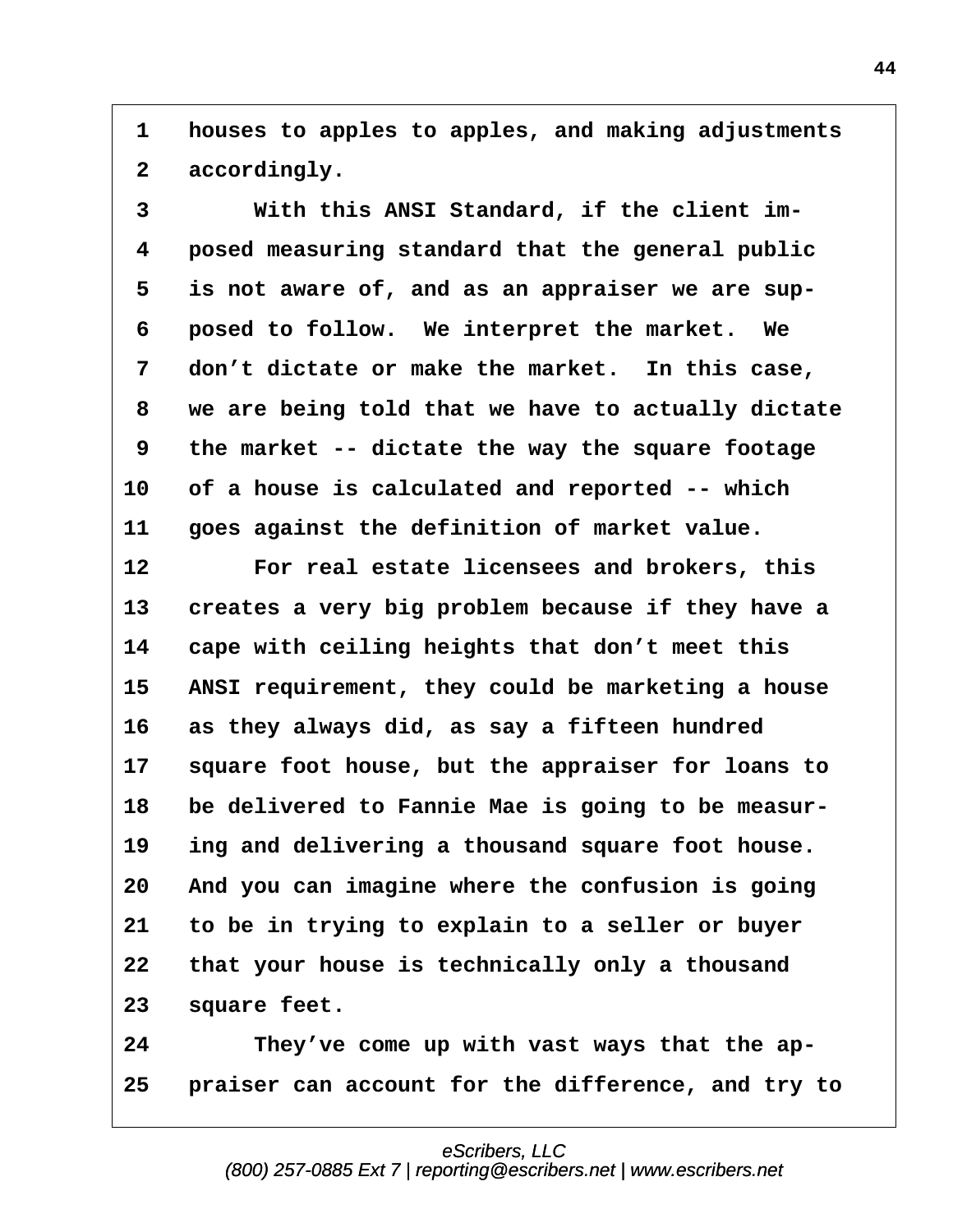1 make up for it. But again, by doing that, and **·2· ·trying to do that, the appraiser is put in a situ- ·3· ·ation where they can be violating USPAP because ·4· ·they are not following what's common and typical ·5· ·in the market.· And I would just like to point out ·6· ·a couple of things really quick, and not take too ·7· ·much time, but there is a frequently asked ques- ·8· ·tion within USPAP that says do appraisers have to ·9· ·follow ANSI.· The general answer was no.· But it** 10 said it could be an additional assignment condi-11 **tion.** 

**12· · · · What the A.S.B. did not add after that was** 13 the definition of value used can determine whether **14· ·or not the measuring to the ANSI standard is an** 15 acceptable assignment condition, and they have an 16 advisory opinion number twenty-two, which is al-17 most six pages long, that deals specifically with 18 the scope of work an appraiser follows for a mar-19 ket value appraisal for real property. And it **20· ·clearly states within that advisory opinion that** 21 market value appraisals are distinct from ap-22 **praisal using other types of value because market 23· ·value appraisals are based on the market perspec-24· ·tive, and on a normal or typical premise.**

**25**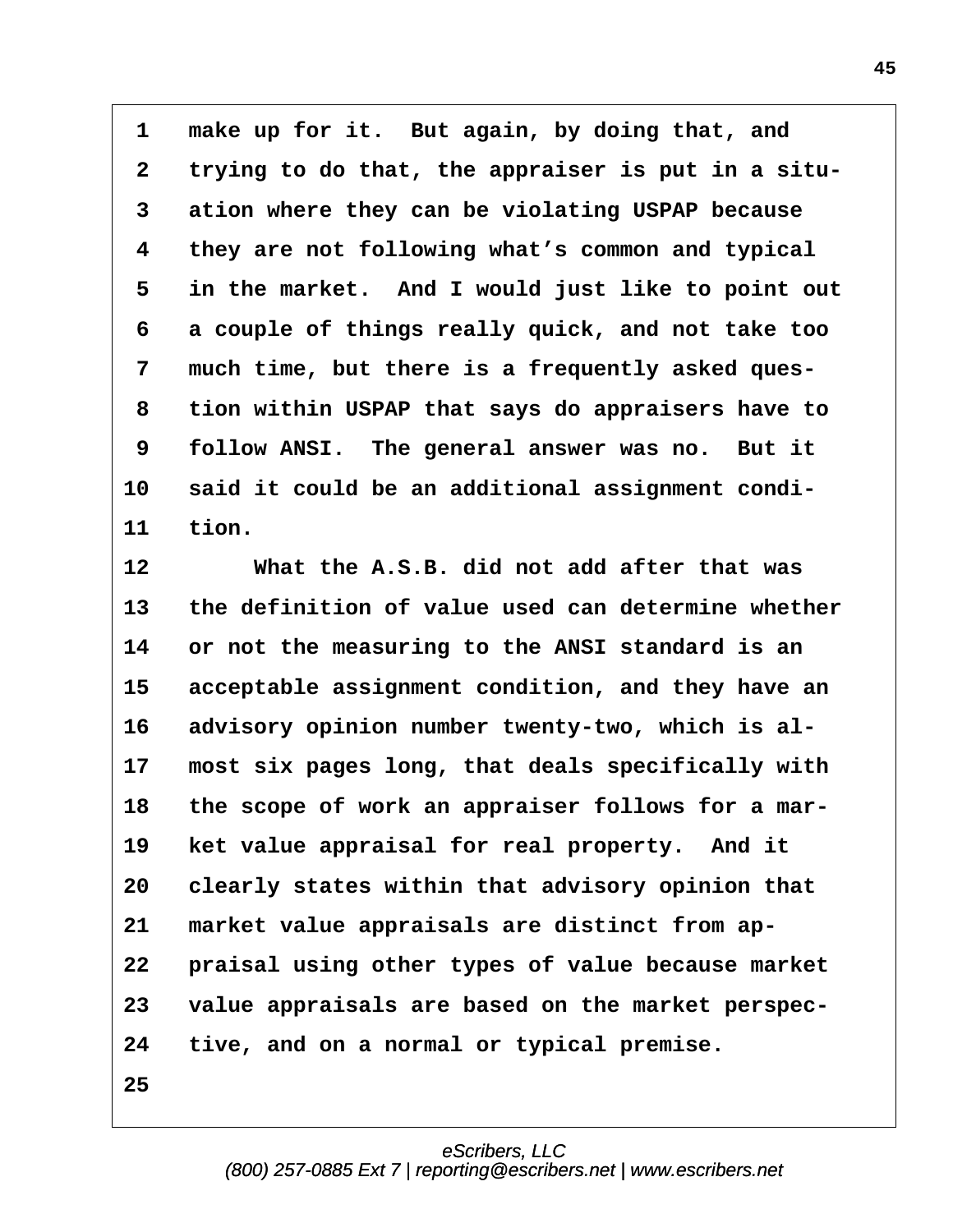1 **· · · · So what happens is the relevant characteris-·2· ·tic of a property -- understanding how buyers and ·3· ·sellers are most likely to respond to a subject ·4· ·property under the conditions stated, hence spe- ·5· ·cific value definition.· And a market value as- ·6· ·signment, the relevant characteristics are those ·7· ·that have a significant impact on the property's ·8· ·marketability, and that the market perspective re- ·9· ·places the buyer/seller/lender/agent's perspective** 10 that might apply in other appraisals.

11 So basically the market perspective would di-**12· ·rectly affect our scope of work, and the public's** 13 expectation that a market value appraisal reflects **14· ·only the perspectives of the marketplace, and is** 15 not affected by such other criteria as an ... 16 user's objectives. USPAP clearly states out that 17 the market dictates it, and takes the presence of **18· ·any lender requirement.· And Fannie Mae is now** 19 dictating a lender requirement that goes against **20· ·the market perspective in the State of New York.** 21 So again, in the State of New York, the De-22 **partment of State is the department that is tasked 23· ·with interpreting and enforcing USPAP.· We feel 24· ·that the Department of State should revisit USPAP, 25· ·especially advisory opinion number twenty-two,**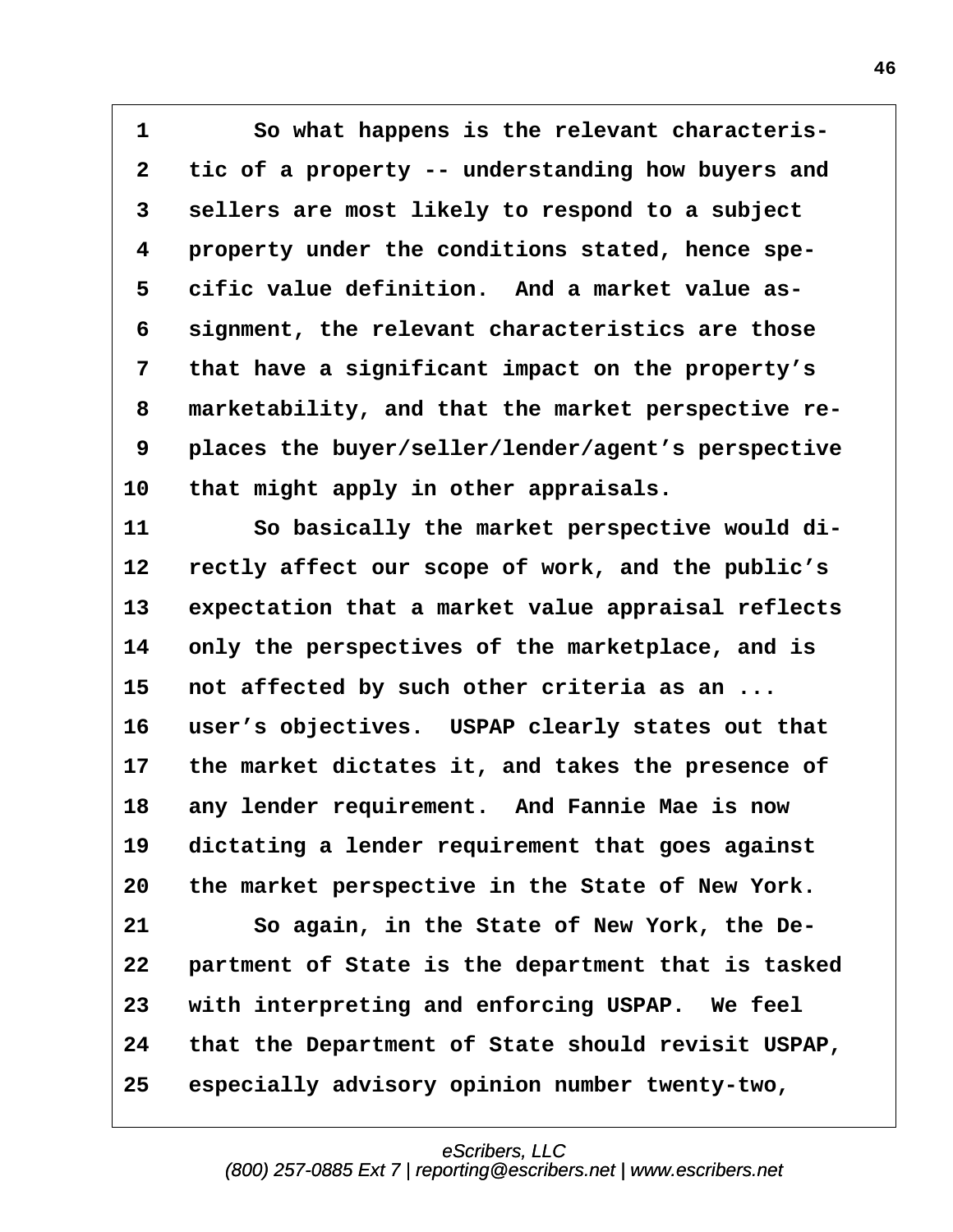**·1· ·which I just read many excerpts from.· Instead, ·2· ·rule 1-2 of USPAP also dictates that the appraiser ·3· ·determines the relevant characteristics of the ·4· ·property.· That's very important.· The appraiser ·5· ·makes that determination based on the market that ·6· ·they live in, not the client.**

**·7· · · · So if this is only Fannie Mae, which sixty- ·8· ·two percent of loans are delivered to Fannie ·9· ·Mae -- but a lot of A.M.C.s, management companies, 10· ·are requiring appraisers to measure this way** 11 across the board -- they won't know if it's going 12 conventional, or to Freddie Mac. But you can 13 **see -- you know, as far as fair housing goes, are** 14 you going to have a disparate impact. Are you go-**15· ·ing to have smaller type houses in a certain value 16· ·range, in a certain area?**

17 The appraiser does not take into the ethical 18 makeup of the residents at all, when we're doing 19 the value. We just certainly look at numbers. 20 But, you know, one could say, well, what are the **21· ·typical occupants in that value range, and does it** 22 create a disparate impact. So there's a lot of **23· ·implications that could arise.· And from a real 24· ·estate licensees perspective, you know, they're** 25 listing a house. Are they listing it as fifteen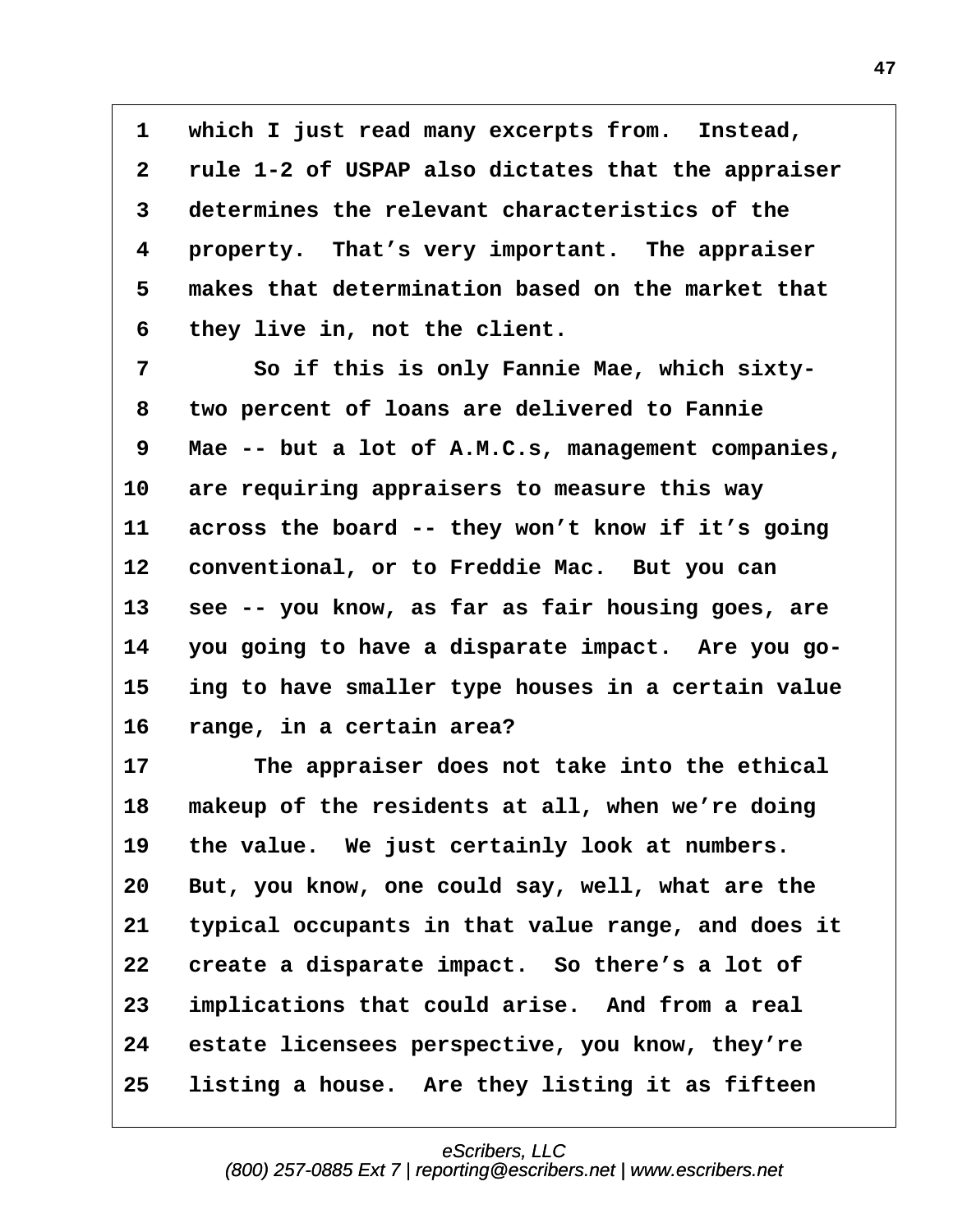**·1· ·hundred square feet, three bedrooms, two baths, or** 2 are they listing it as a thousand square feet? It **·3· ·can create all types of problems.**

**·4· · · · So I just wanted to put it out there, of** 5 things that are occurring right now. Most people **·6· ·are not aware of it, and I think the Department of ·7· ·State really needs to look back at what was al- ·8· ·ready advised, within advisory opinion twenty-two ·9· ·in USPAP, to see that, no, this is clearly not** 10 following the market value. So if the appraiser **11· ·in New York State were to follow these guidelines,** 12 they would have to alter their definition of value **13· ·because it would not equal the definition of mar-14· ·ket value, which one of the key components is that** 15 both buyer and seller are well-aware.

**16· · · · Well, buyer and seller are not well-aware in 17· ·New York State because properties are not listed 18· ·bought and sold, based on an ANSI measurement** 19 square footage. So I just wanted to make every-**20· ·body aware of that.· It is a great concern that's 21· ·going on right now, and I think that it's some-22· ·thing that needs to be addressed and looked into. 23· ·And I just wanted to put that on record in the** 24 public comment, that it is, you know, a grave con-**25· ·cern, and something, if we can look into it, that**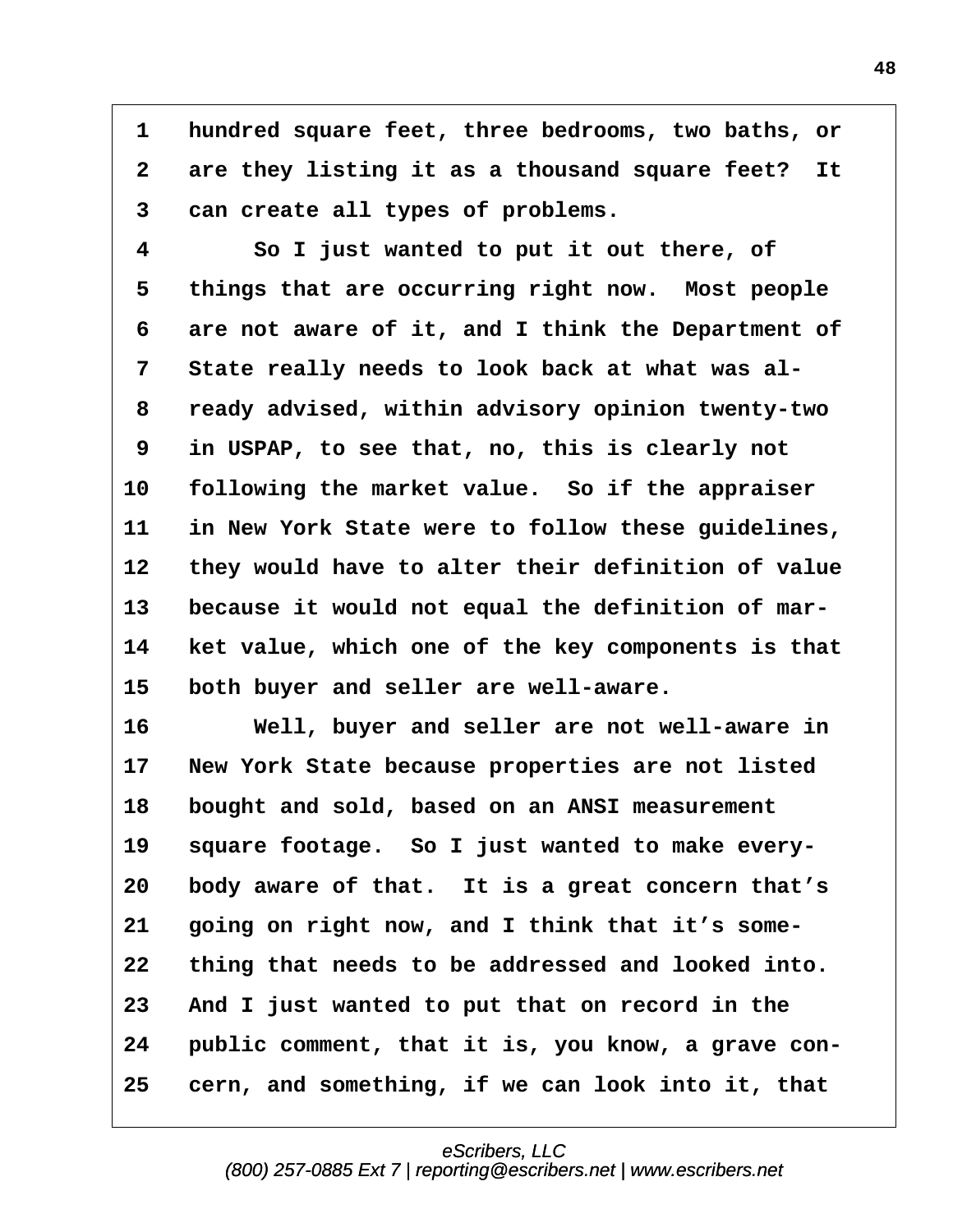1 would be great. Thank you.

| $\mathbf{2}$ | MR. DWORKIN: Thank you for your comment.               |
|--------------|--------------------------------------------------------|
| 3            | I've been advised by staff that a public member,       |
| 4            | Jennifer -- and I apologize -- Vucetic, would like     |
| 5            | to provide public comment on the educational           |
| 6            | course requirement. So can we please unmute her?       |
| 7            | MS. VUCETIC: I actually -- you pronounced my           |
| 8            | name correctly. I am Jennifer Vucetic, and I am        |
| 9            | the current president of the New York State Asso-      |
| 10           | ciation of Realtors. I would like to comment           |
| 11           | about the  requirement for the  if that's              |
| 12           | okay.                                                  |
| 13           | MR. DWORKIN: Okay. So just to be clear,                |
| 14           | it's not about the educational requirement?            |
| 15           | MS. VUCETIC: Correct.                                  |
| 16           | MR. DWORKIN: Okay, sure. Absolutely.                   |
| 17           | MS. VUCETIC: I'm not an appraiser, and Ed              |
| 18           | did a very eloquent job of explaining the troubles     |
| 19           | from his point of view. I'm making an effort to        |
| 20           | educate our membership that this was passed, ef-<br>st |
| 21           | fective April 1. We've been met with numerous          |
| 22           | questions. There seems to be a lot of confusion,       |
| 23           | and a lot of realtors don't even know that this        |
| 24           | was put into effect. It will directly affect af-       |
| 25           |                                                        |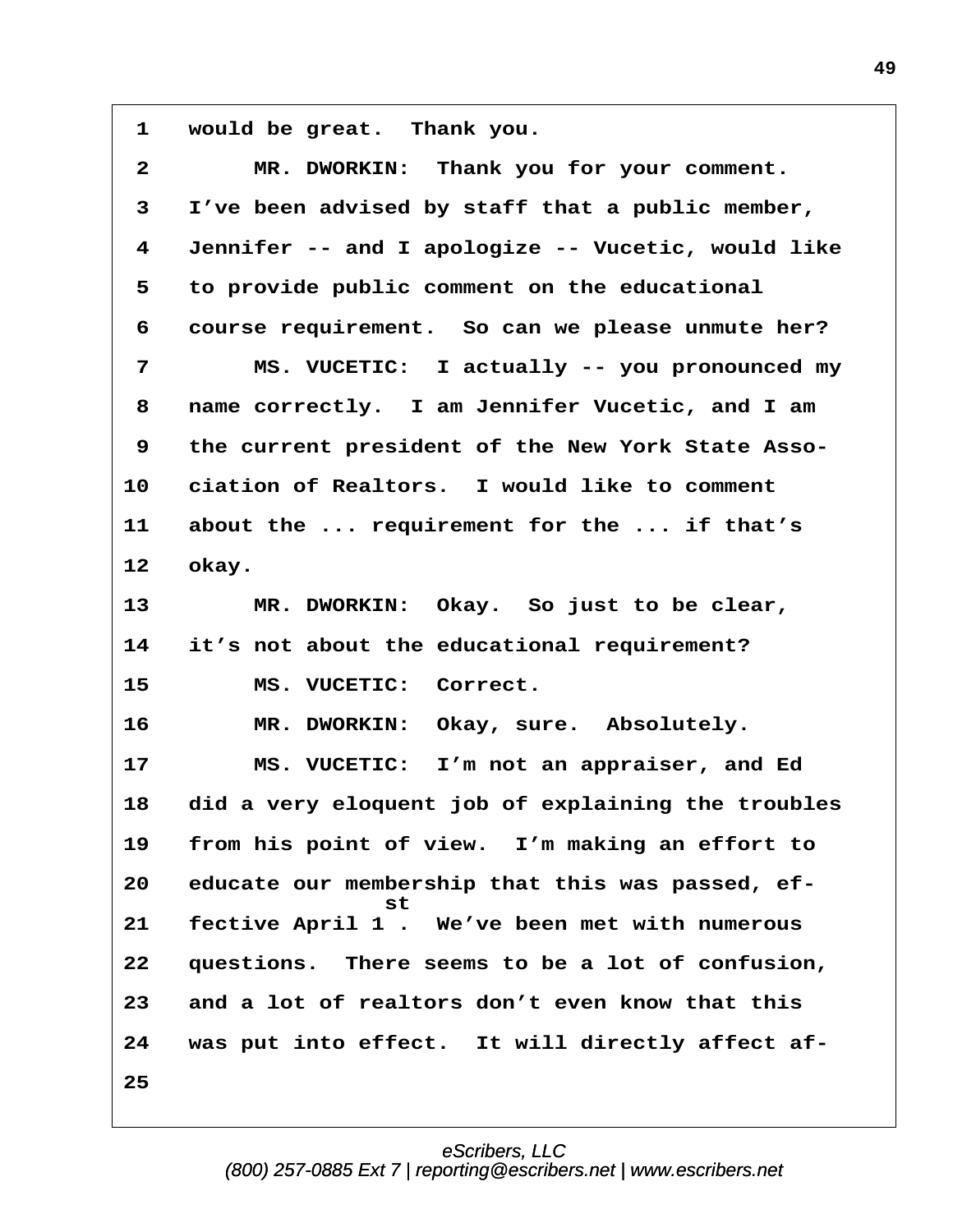**·1· ·fordable housing.· Many of the homes that are go- ·2· ·ing to be affected by this new standard of meas- ·3· ·urement are over a hundred years old, may have ·4· ·been sold ten times and always were, you know, ·5· ·recorded as having eighteen hundred square feet. ·6· · · · Now, the second floor may have a knee-high ·7· ·wall of two feet, and the center of the room is ·8· ·six and a half feet, and only that square footage ·9· ·can be recorded.· So now you may have a home** 10 that's now in fact only a thousand square feet. **11· ·This is usually the lower end of the market, and** 12 will directly affect affordable housing. So we **13· ·just wanted to go on the record and let you know** 14 that, and we really must work proactively to ad-15 dress this, and not reactively. Thank you very 16 much.

**17· · · · MR. DWORKIN:· Thank you for your comment.· So** 18 I'm not being informed that there is any other 19 members of the public that wish to provide public **20· ·comment on the education component, or any other** 21 **public comments with respect to any observations 22· ·about real estate practice in New York, but I'll 23· ·just double-check to make sure that there's no one** 24 else who wishes to speak. Okay, with no volun-**25· ·teers, I thank everyone for your time.· And the**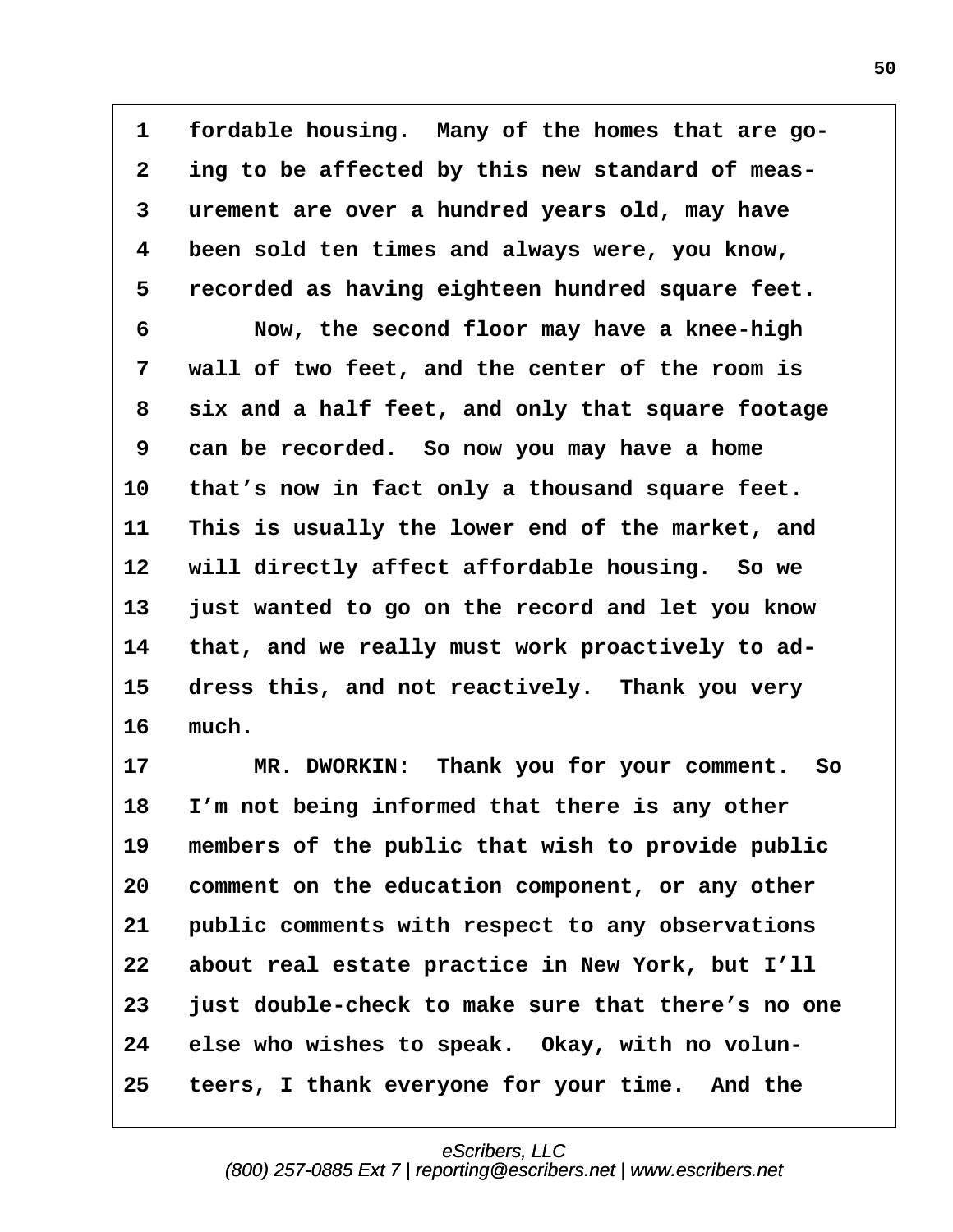| $\mathbf{1}$            | public hearing, pursuant to R.P.L. 442-i paragraph |
|-------------------------|----------------------------------------------------|
| $\mathbf{2}$            | six, as well as the public hearing, with respect   |
| $\mathbf{3}$            | to the requirements of the public hearing, pursu-  |
| $\overline{\mathbf{4}}$ | ant to chapter 697 of the Laws of 2021, are now    |
| 5                       | closed. Thank you everybody for your time.         |
| 6                       | (The meeting concluded at 2:05 p.m.)               |
| $\overline{7}$          |                                                    |
| 8                       |                                                    |
| 9                       |                                                    |
| 10                      |                                                    |
| 11                      |                                                    |
| 12                      |                                                    |
| 13                      |                                                    |
| 14                      |                                                    |
| 15                      |                                                    |
| 16                      |                                                    |
| 17                      |                                                    |
| 18                      |                                                    |
| 19                      |                                                    |
| 20                      |                                                    |
| 21                      |                                                    |
| $\bf{22}$               |                                                    |
| 23                      |                                                    |
| 24                      |                                                    |
| 25                      |                                                    |